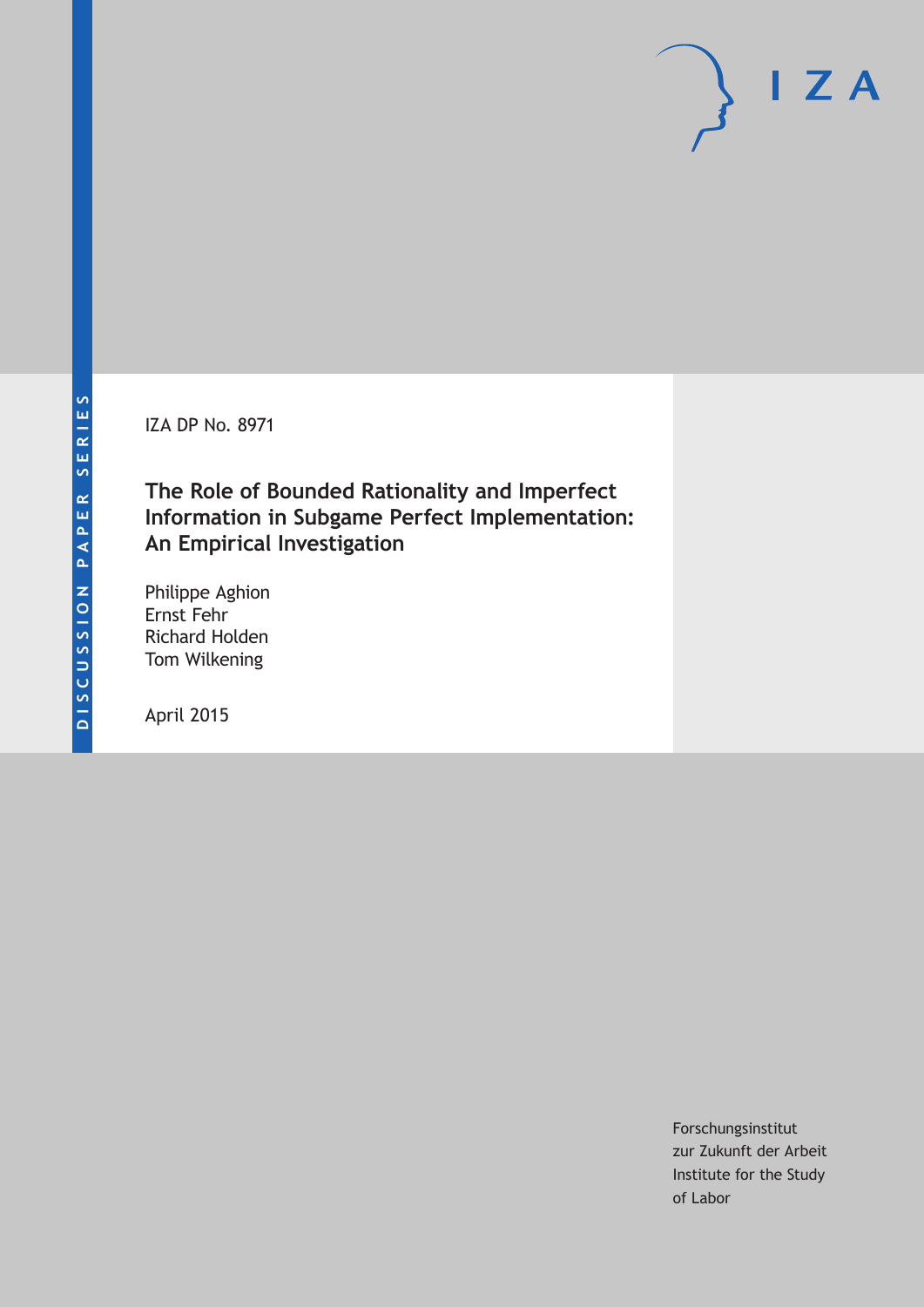# **The Role of Bounded Rationality and Imperfect Information in Subgame Perfect Implementation: An Empirical Investigation**

### **Philippe Aghion**

*Harvard University, CEPR and NBER*

### **Ernst Fehr**

*University of Zurich and IZA*

### **Richard Holden**

*University of New South Wales*

### **Tom Wilkening**

*University of Melbourne*

### Discussion Paper No. 8971 April 2015

IZA

P.O. Box 7240 53072 Bonn Germany

Phone: +49-228-3894-0 Fax: +49-228-3894-180 E-mail: iza@iza.org

Any opinions expressed here are those of the author(s) and not those of IZA. Research published in this series may include views on policy, but the institute itself takes no institutional policy positions. The IZA research network is committed to the IZA Guiding Principles of Research Integrity.

The Institute for the Study of Labor (IZA) in Bonn is a local and virtual international research center and a place of communication between science, politics and business. IZA is an independent nonprofit organization supported by Deutsche Post Foundation. The center is associated with the University of Bonn and offers a stimulating research environment through its international network, workshops and conferences, data service, project support, research visits and doctoral program. IZA engages in (i) original and internationally competitive research in all fields of labor economics, (ii) development of policy concepts, and (iii) dissemination of research results and concepts to the interested public.

<span id="page-1-0"></span>IZA Discussion Papers often represent preliminary work and are circulated to encourage discussion. Citation of such a paper should account for its provisional character. A revised version may be available directly from the author.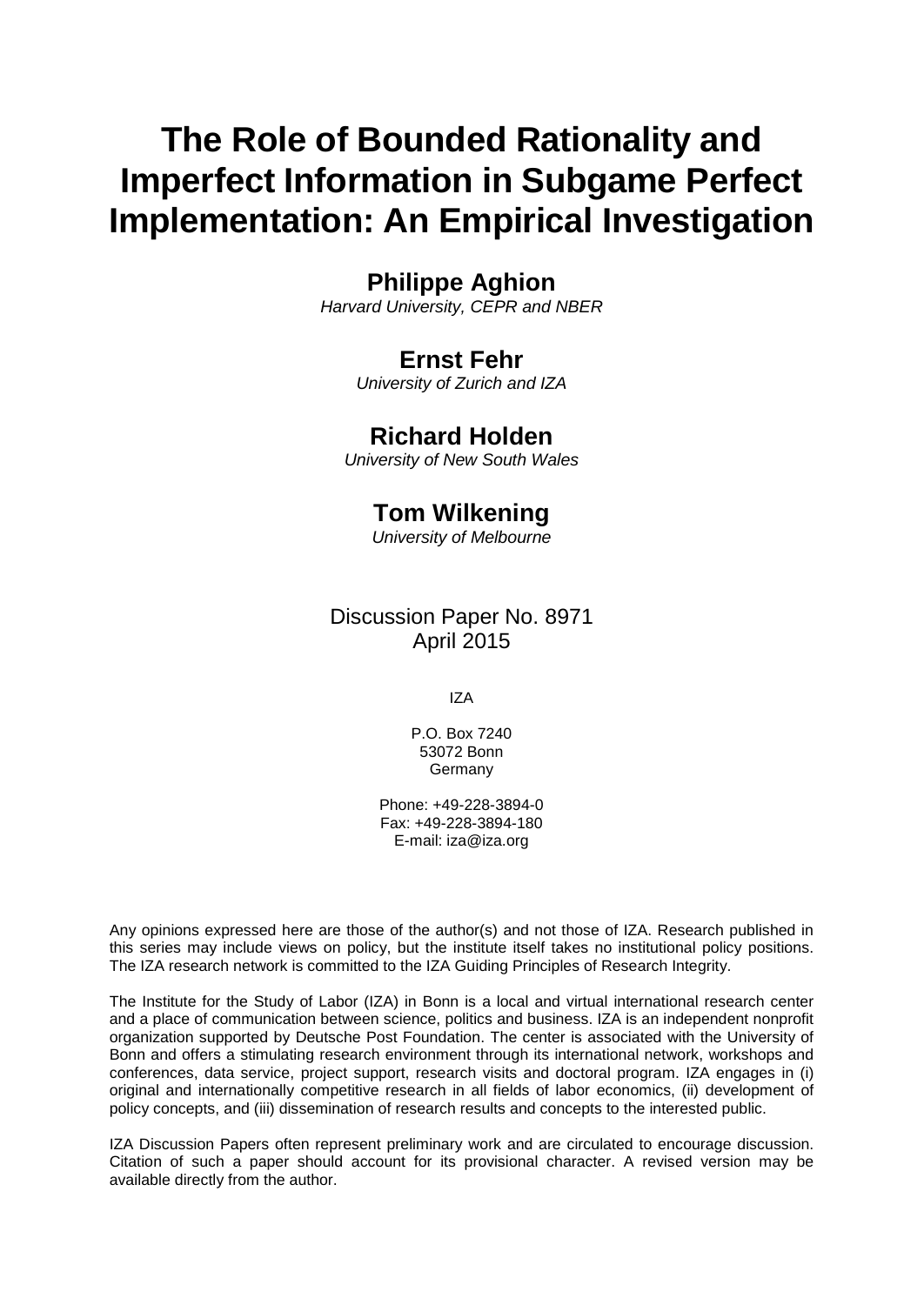IZA Discussion Paper No. 8971 April 2015

### **ABSTRACT**

### **The Role of Bounded Rationality and Imperfect Information in Subgame Perfect Implementation: An Empirical Investigation[\\*](#page-1-0)**

In this paper we conduct a laboratory experiment to test the extent to which Moore and Repullo's subgame perfect implementation mechanism induces truth-telling in practice, both in a setting with perfect information and in a setting where buyers and sellers face a small amount of uncertainty regarding the good's value. We find that Moore-Repullo mechanisms fail to implement truth-telling in a substantial number of cases even under perfect information about the valuation of the good. This failure to implement truth-telling is due to beliefs about the irrationality of one's trading partner. Therefore, although the mechanism should  $-$  in theory – provide incentives for truth-telling, many buyers in fact believe that they can increase their expected monetary payoff by lying. The deviations from truth-telling become significantly more frequent and more persistent when agents face small amounts of uncertainty regarding the good's value. Our results thus suggest that both beliefs about irrational play and small amounts of uncertainty about valuations may constitute important reasons for the absence of Moore-Repullo mechanisms in practice.

JEL Classification: D23, D71, D86, C92

Keywords: implementation theory, incomplete contracts, experiments

Corresponding author:

Ernst Fehr Department of Economics University of Zurich Bluemlisalpstrasse 10 CH-8006 Zurich **Switzerland** E-mail: [ernst.fehr@econ.uzh.ch](mailto:ernst.fehr@econ.uzh.ch)

We owe special thanks to Michael Powell and Eric Maskin. We also thank Christopher Engel, Oliver Hart, Martin Hellwig, Andy Postlewaite, Klaus Schmidt, Larry Samuelson, and seminar participants at the 2010 Asian-Pacific ESA Conference (Melbourne, Australia), Bocconi, Chicago Booth, Harvard, MIT, Stanford, the IIES in Stockholm, the Max Planck Institute in Bonn, UNSW and University of Queensland for helpful comments. We gratefully acknowledge the financial support of the Australian Research Council including ARC Future Fellowship FT130101159 (Holden) and ARC Discovery Early Career Research Award DE140101014 (Wilkening), the University of Melbourne Faculty of Business and Economics, and the European Research Council grant on the Foundations of Economic Preferences (Fehr).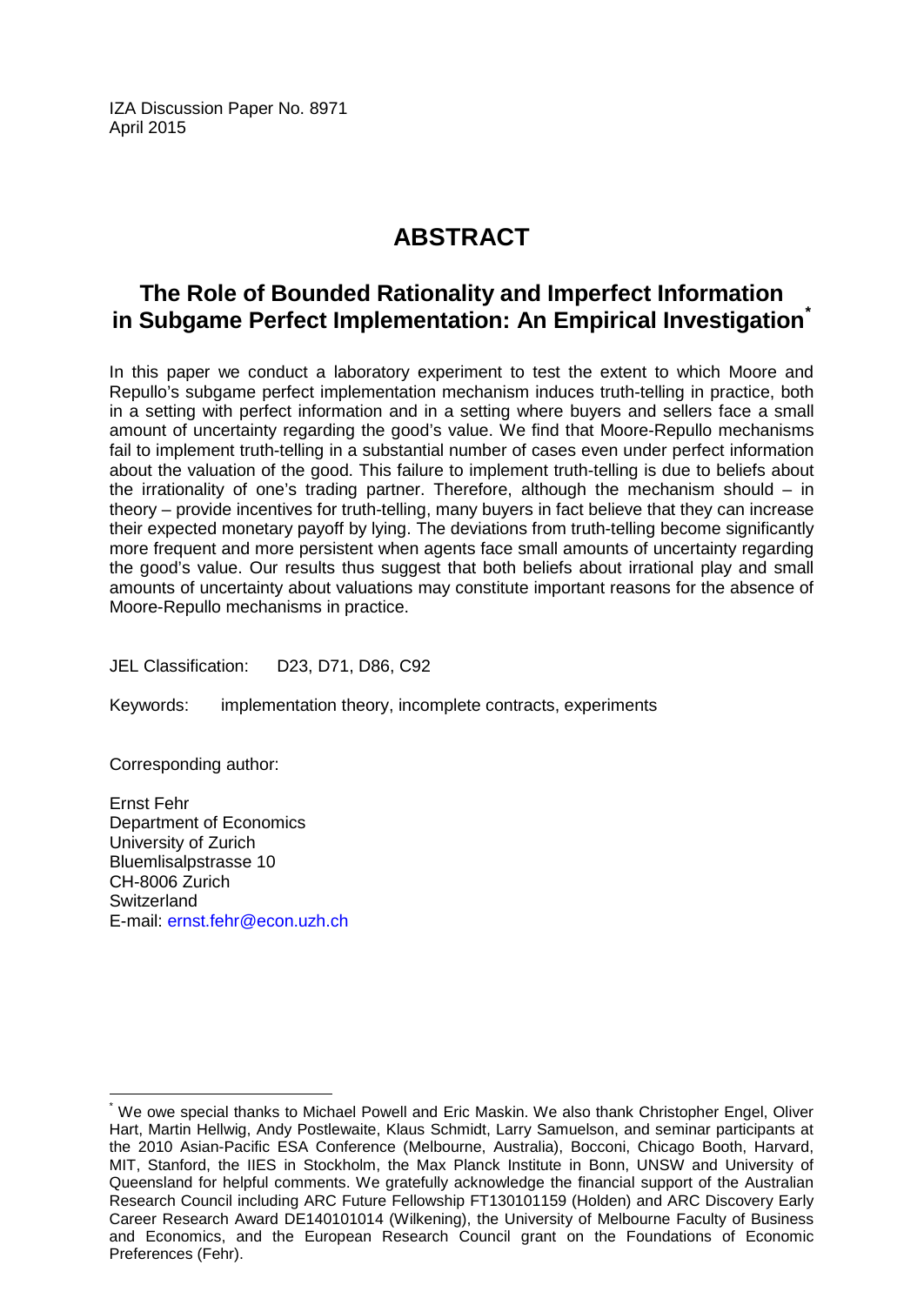### 1 Introduction

Subgame Perfect Implementation has attracted much attention since it was introduced by Moore & Repullo (1988). A main reason for this success is the remarkable property that almost any social choice function can be implemented as the unique subgame perfect equi-librium of a suitably designed dynamic mechanism.<sup>[1](#page--1-0)</sup> This was perceived as a substantial improvement over Nash implementation, which suffered from two main limitations: first, it would allow only a certain class of social choice rules to be implemented, those which are "Maskin Monotonic" (Maskin, 1977; Maskin, 1999); roughly speaking, Nash implementation does not permit the implementation of social choice rules that involve distributional concerns between the agents. Second, Nash implementation typically involves multiple equilibria, so that even if a desirable equilibrium exists, an undesirable one may too.<sup>[2](#page--1-0)</sup>

A common objection to subgame perfect implementation mechanisms, however, is that they are hardly observed in practice. This in turn raises the question as to why one does not observe them. A first type of answer, developed by Fudenberg, Kreps & Levine (1988), is that the behavioral assumptions embedded in subgame perfection may not be a good approximation of actual behavior. Another type of answer, recently put forward by Aghion, Fudenberg, Holden, Kunimoto & Tercieux (2012), henceforth AFHKT, is that subgame perfect implementation is not robust to arbitrarily small deviations from common knowledge.

In this paper we use a laboratory experiment to test the extent to which the Moore-Repullo mechanism implements truth-telling in practice, both in a setting with perfect information and in a setting where buyers and sellers do not share common knowledge about the good's valuations. We implement three treatments: one with perfect information about the value of the good (we refer to it as the no-noise treatment); one with 5% imperfect information (i.e., traders receive information about the good's valuation that is 95% correct); and one with 10% imperfect information (traders have information that is 90% correct). We also conducted a robustness check with only 1% imperfect information to examine whether even very small deviations from complete information can cause serious failures in inducing truth-telling.

Our environment is taken from Hart & Moore (2003) where a seller is about to receive a buyer-specific good of either high or low quality. Before learning the value of the good, the buyer and seller would like to write a contract where the buyer pays a high price if the good

<sup>1</sup>Subgame perfect implementation also assumes that individuals are sequentially rational and that transfers of any size are allowed.

<sup>2</sup>Uniqueness can be obtained through the use of so-called "integer games" whereby parties simultaneously announce an integer and the player with the largest announcement has her preferred option implemented. These have been widely criticized, particularly since the infinite strategy means that best responses are not well-defined (Jackson 1992), and for being unimportant in practice.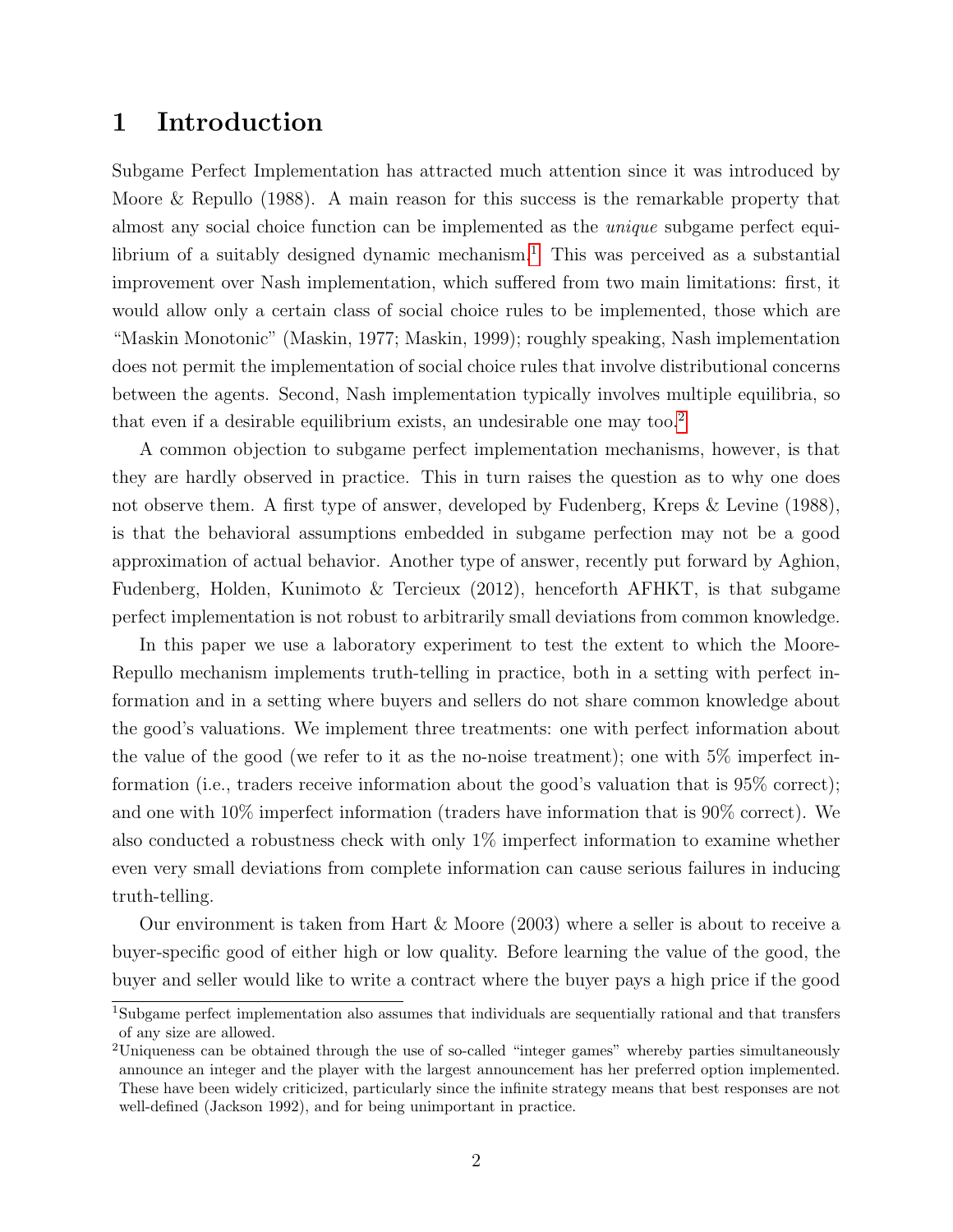is of high quality and a low price if the good is of low quality. However, the quality of the good is not verifiable by a third-party court and thus a state-dependent contract cannot be directly enforced.

While the state is not verifiable, public announcements can be recorded and used in legal proceedings. Thus the two parties can in principle write a contract that specifies trade prices as a function of announcements made by the buyer. If the buyer always tells the truth, then his announcement can be used to set state-dependent prices. One way of doing this is to implement a mechanism that allows announcements to be challenged by the seller and to punish the buyer any time he is challenged. If the seller challenges only when the buyer has told a lie, then the threat of punishment will ensure truth-telling.

The key challenge of developing the implementation mechanism is to construct a set of actions such that the seller has an incentive to challenge lies but to prevent the seller from challenging the buyer when he has in fact told the truth. The SPI mechanism we consider accomplishes this by having a sellers challenge trigger two actions: a punishment, in the form of a fine, and a counter-offer. This counter-offer is structured so that if the buyer was lying he will accept the counter-offer and if he was telling the truth he will reject it. By conditioning additional award and punishments to the seller based on whether the counteroffer was accepted or rejected, the mechanism can prevent sellers from abusing their power by challenging when the buyer had indeed told the truth.

For the SPI mechanism to induce truth-telling, it must be structured so that (i) buyers have an incentive to accept counter-offers after a lie and to reject counter-offers after the truth and (ii) sellers have an incentive to challenge lies and not challenge truthful announcements. When experimenting with the SPI mechanism outlined above under full information, we find that the mechanism is very successful in inducing these behaviors. In line with what the theory would predict, buyers always reject counter-offers after a truthful announcement and accept counter-offers over 90% of the time after a lie; sellers challenge lies over 90% of time and challenge truthful announcements in less than 5% of cases.

Surprisingly, however, the mechanism in our full information treatment fails to induce truth-telling in a substantial number of cases. Despite correct pecuniary incentives, buyers who observe a high quality good lie over 30% of the time and about 10% of buyers lie in every period. Based on beliefs data, these lies appear to be due to buyers who are pessimistic about the rationality of the sellers and fear that truthful announcements will be challenged.

To better understand the extent to which beliefs are playing a role, we ran an additional treatment where we elicit incentive compatible beliefs using a mechanism developed by Karni (2009). We find that not only do the majority of individuals who lie believe that they have a higher expected pecuniary payoff for lying than for telling the truth, but the majority of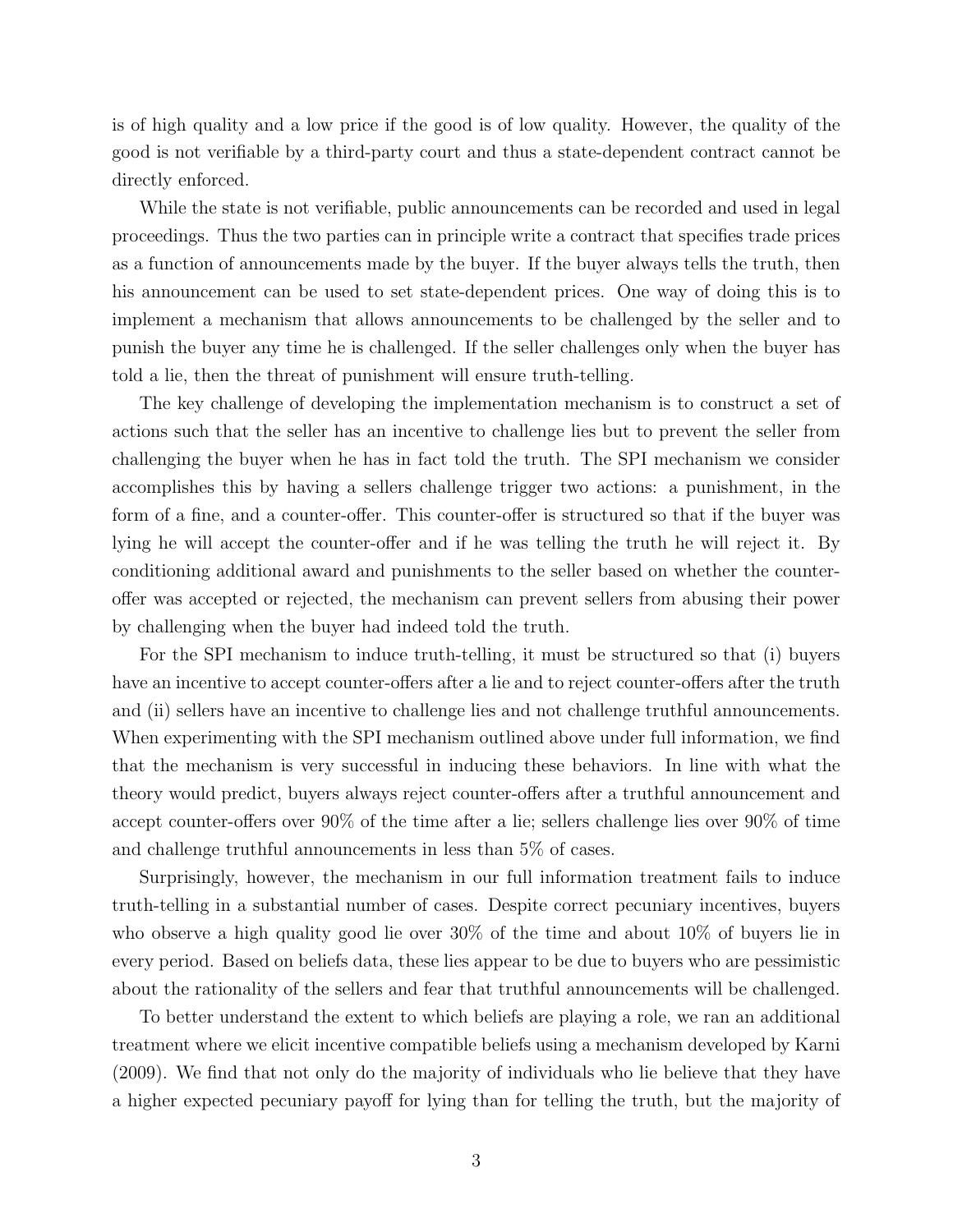individuals who tell the truth also hold these beliefs. This finding is due primarily to a large majority of buyers who believe that truth-telling may be challenged. Thus paradoxically, while the mechanism is designed to induce truth-telling based on pecuniary incentives, the mechanism is in fact associated with beliefs that render lying profitable for the buyers even for the majority of buyers who tell the truth. Thus, it appears that a substantial amount of the observed truth-telling is not due to the mechanism but to the buyers' intrinsic preferences for honesty.

Next, we analyze how the SPI mechanism performs in the presence of imperfect information. More specifically, we introduce two noise treatments where we give buyers and sellers imperfect signals about the underlying quality of the good which are correct either 90% or 95% of the time. According to AFHKT the introduction of noise should induce buyers to believe that lying, i.e., the announcement of a low value after a high signal, is less likely to be challenged by the sellers. For this reason, the buyers are also predicted to increase their rate of lying. We find that these predictions are well supported in the data. The introduction of noise increases the proportion of buyers who announce a low value with a high signal by 15 to 25 percentage points relative to the no-noise treatment. These buyer lies are persistent in the noise treatment and do not diminish with experience. Further, the introduction of noise causes a significant change in buyers' beliefs; they are now much more likely to believe that lying will not be challenged. In addition to the patterns predicted by AFHKT, we observe that the introduction of noise also exacerbates a pattern that we already observed in the perfect information treatment: the buyers have even more pessimistic beliefs about being challenged after truth-telling although — according to the theory — truthful announcements should never be challenged.

In a further experiment, we study how the introduction of even small amounts of noise impacts the mechanism. In a treatment where individuals are given the correct signal 99% of the time, we find that the introduction of noise increases buyer lies to the levels observed in the 95% noise treatment. Thus, even very small deviations from common knowledge can have a big effect on the outcome of the mechanism.

The buyers' beliefs that even truthful announcements will be challenged by the sellers seems to play an important role for the mechanism's failure to induce truth-telling both under complete and incomplete information. But does this belief indeed cause buyers' lies? To examine this question, we also study what Moore (1992) refers to as a simple mechanism where we prevent buyers from being challenged if they announce a high valuation for the good. This simple mechanism can implement the first best in our setting but would not function in more complicated environments where both parties must announce truthfully. In a treatment of this mechanism with no noise, the new mechanism dramatically reduces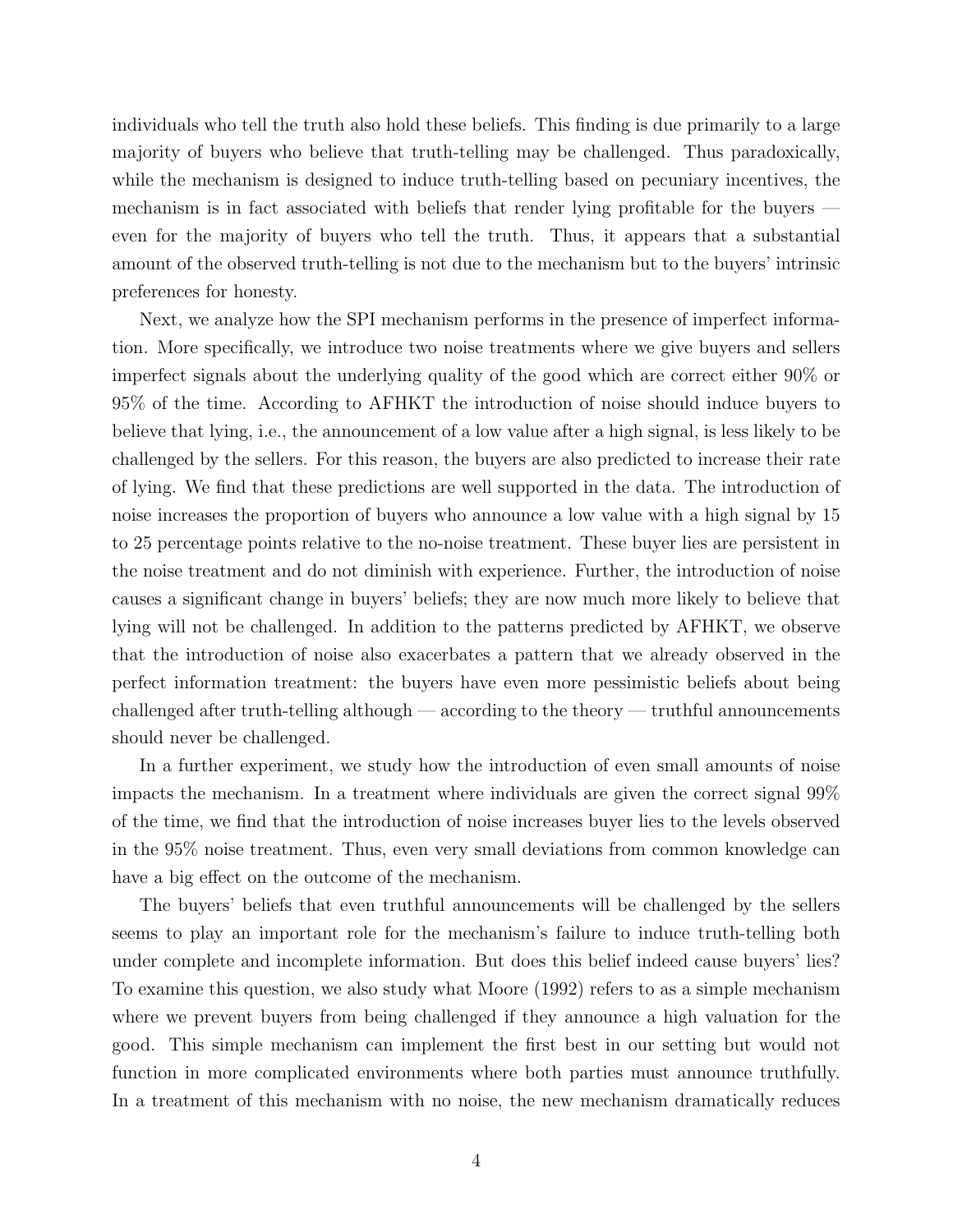the proportion of buyer lies, providing direct evidence that strategic uncertainty is driving most of the lies in the no-noise treatments. With noise, however, buyer lies continue to be common. Overall, our findings suggest that small amounts of private information do indeed lead to large deviations from truth-telling and significantly more lies than under perfect information.

This paper relates to several strands of literature. It first contributes to the literature on mechanism design and more specifically on subgame perfect implementation (Maskin, 1999; Moore & Repullo, 1988; Maskin & Tirole, 1999a; Chung & Ely, 2003) by pointing to two main sources for the failure of SPI mechanisms: namely, players' beliefs about the possibility of irrational challenges by other players, and (small) deviations from common knowledge. In particular we show that beliefs about the irrationality of the trading partner undermine the SPI mechanism even in the case of perfect information about the good's value. This in turn suggests that future work should concentrate on the design and examination of mechanisms that are robust to deviations from perfect information and perfect rationality.[3](#page--1-0) Our results also point to a preference for truth-telling that causes some individuals to go against their belief-based pecuniary payoffs and make truthful announcements. This result suggests that it may be possible to design more efficient implementation mechanisms that utilize these preferences for honesty.[4](#page--1-0)

Second, our paper contributes to the debate on the foundations of incomplete contracts. In their influential 1986 paper, Grossman and Hart argued that in contracting situations where states of nature are observable but not verifiable, asset ownership (or vertical integration) can help limit ex post hold-up and thereby encourage ex-ante investments (see Grossman & Hart (1986)). However, in subsequent work, Maskin & Tirole (1999a, 1999b) used subgame perfect implementation to show that the non-verifiability of states of nature can be overcome using a 3-stage subgame perfect implementation mechanism which induces truth-telling by all parties as the unique equilibrium outcome. Our paper sheds light on why such mechanisms are not observed in practice, which in turn helps explain why vertical integration or control allocation matter.

Finally, our paper also contributes to the experimental literature on implementation. Sefton & Yavas (1996) study extensive-form Abreu-Matsushima mechanisms that vary in the number of stages used and find that incentive-compatible mechanisms with 8 and 12 stages perform worse than a mechanism with 4 stages that is not incentive compatible.

 $3$ The systematic under estimation of the rationality of others is similar to results in Huck & Weizsäcker (2002) who find that beliefs about the play of others are distorted towards the uniform prior.

<sup>&</sup>lt;sup>4</sup>Our result that many individuals tell the truth when their monetary gain from truth-telling is negative is related to the literature on lying aversion (Gneezy, 2005; Sanchez-Pages & Vorsatz, 2007; Ederer & Fehr, 2009).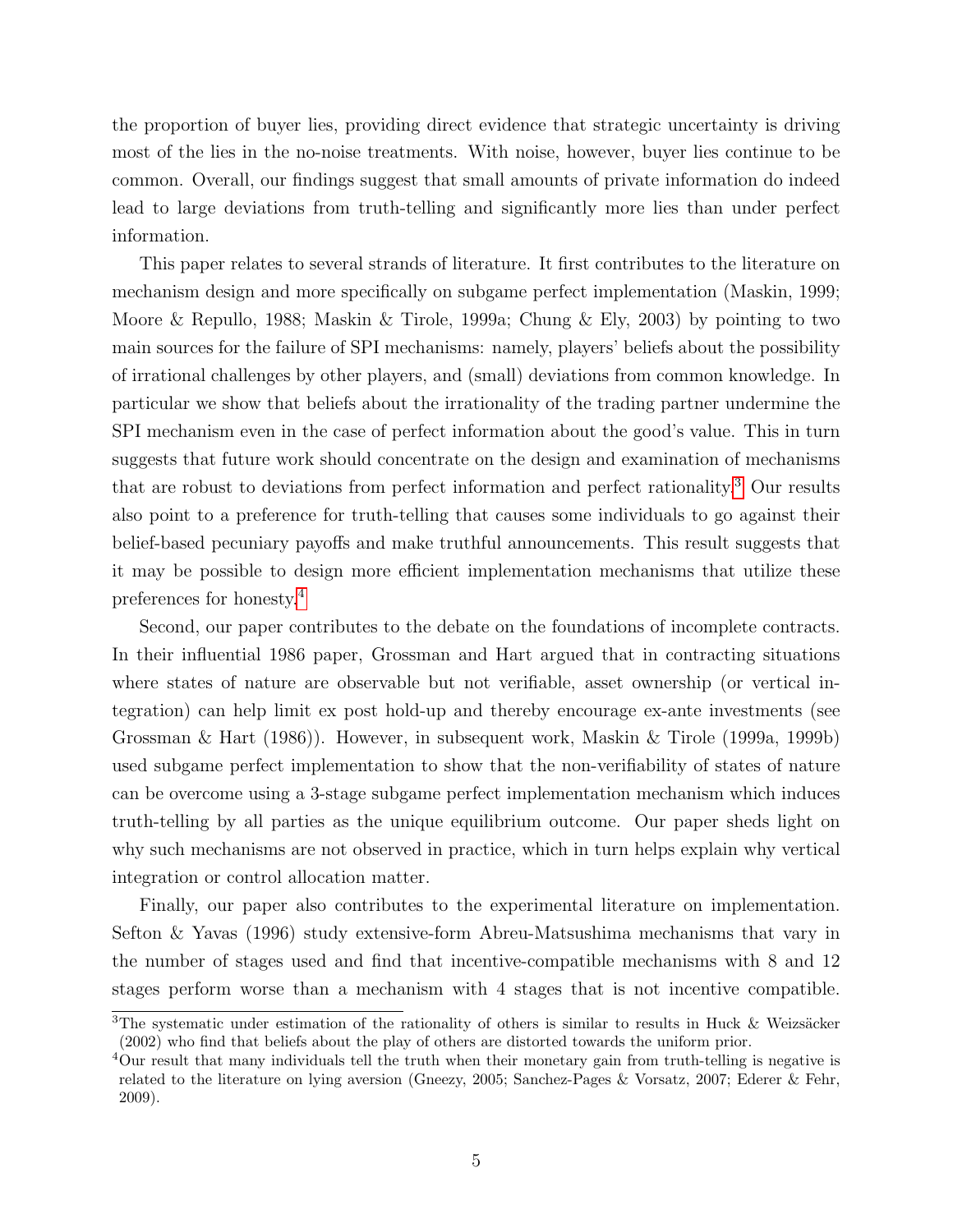Katok, Sefton & Yavas (2002) study both simultaneous and sequential versions of the Abreu-Matsushima mechanism and conclude that individuals use only a limited number of iterations of dominance and steps of backward induction. Based on these papers, we limited out attention to mechanisms that require only two levels of backward induction.<sup>[5](#page--1-0)</sup> Fehr, Powell,  $\&$ Wilkening (2014) study a related subgame-perfect implementation mechanism in the context of a hold-up problem. They find that reciprocity and other-regarding preferences cause the SPI mechanism to fail: The mechanism often does not solve the hold-up problem and the trading parties have generally higher pecuniary returns in the absence of the mechanism such that they refuse to enter the mechanism in the majority of the cases. In the current paper we intentionally designed our mechanism and environment in such a way that reciprocity was unlikely to play a role.<sup>[6](#page--1-0)</sup> Therefore, we could concentrate on how imperfect information and other forces such as irrational beliefs and strategic uncertainty affect the performance of the mechanism. Our results show that these forces strongly impair the functioning of the mechanism.

The remaining part of the paper is organized as follows. Section 2 presents the simple model which guides our experimental design. Section 3 describes the experiment and hypotheses. Section 4 presents the experimental results under perfect and imperfect information. Section 5 concludes by suggesting broader implications from our experiment and avenues for future research.

### 2 Theoretical Motivation

In this section we present a simple example which will guide our experimental design.

#### 2.1 Common Knowledge

The following example is a slight modification of one used in AFHKT, and based on Hart & Moore (2003).<sup>[7](#page--1-0)</sup> There are two parties, a  $B(\text{uyer})$  and a  $S(\text{eller})$  of a single unit of an

<sup>5</sup>An extensive experimental literature also exists looking at efficiency of implementation mechanisms in the public goods provision problem. Chen & Plott (1996), Chen & Tang (1998), and Healy (2006) study learning dynamics in public good provision mechanisms. Andreoni & Varian (1999) and Falkinger, Fehr, Gachter, & Winter-Ebmer (2000) study two-stage compensation mechanisms that build on work from Moore-Repullo (1988), while Harstad & Marese (1981, 1982), Attiyeh, Franciosi, & Isaac (2000), Arifovic & Ledyard (2004), and Bracht, Figuieres, & Ratto (2008) study the voluntary contribution game, Groves– Ledyard, and Falkinger mechanisms respectively. Masuda, Okano & Saijo (2014) study approval mechanisms and emphasize the need for implementation mechanisms to be robust to multiple reasoning processes and behavioral assumptions.

<sup>&</sup>lt;sup>6</sup>We deliberately chose parameters in our experiment that made reciprocal behavior very costly and thus very unlikely to occur. We show this more explicitly in Section 3.3.1.

<sup>7</sup>The original example is also reported in Aghion & Holden (2011).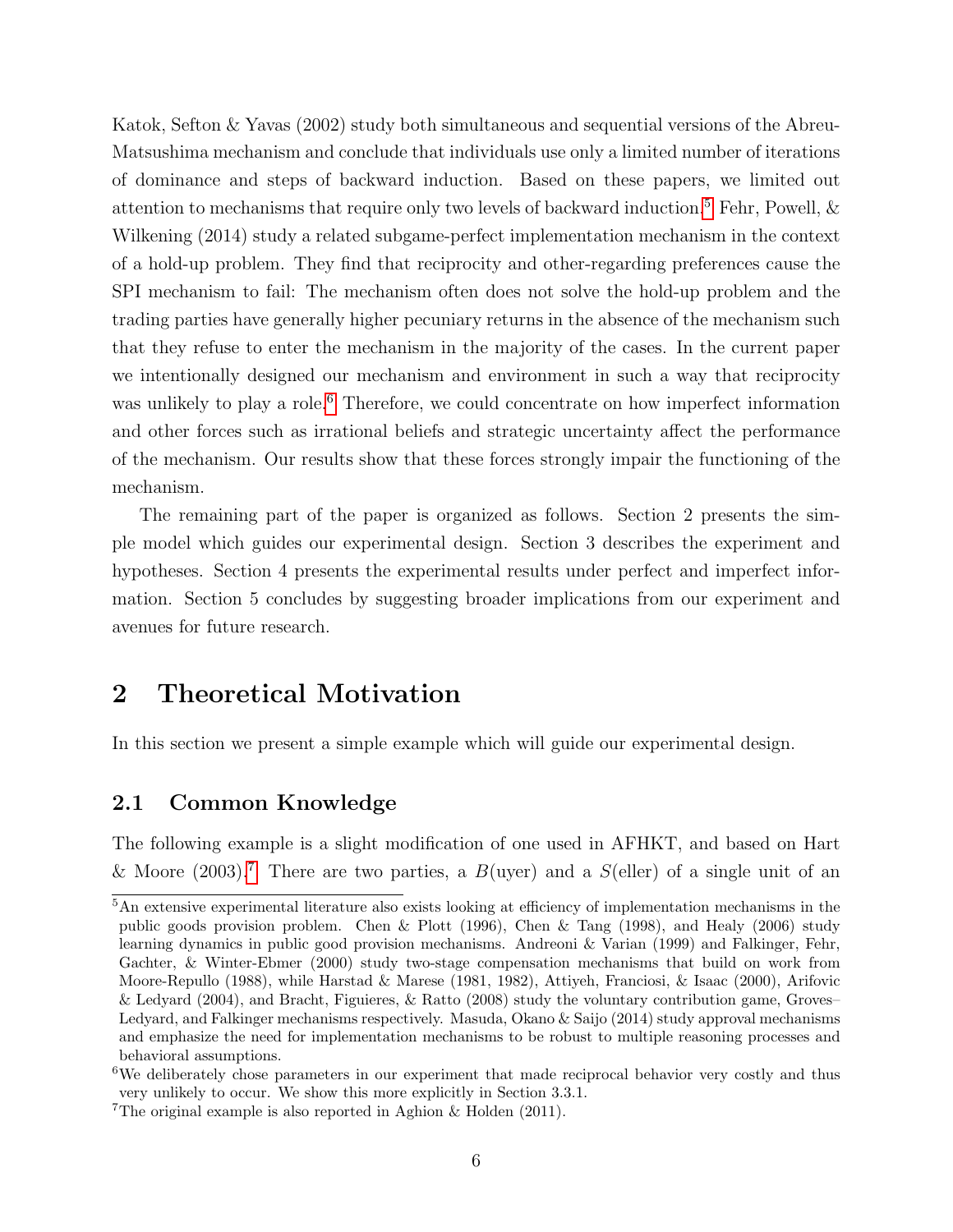indivisible good. If trade occurs then B's payoff is  $V_B = \theta - p$ , where  $\theta$  is the value of the good and p is the price. S's payoff is just  $V_s = p$ .

The good can be of either high (the state is  $\theta = \theta^H$ ) or low quality  $(\theta = \theta^L)$ . If it is high quality then B values it at 70, and if it is low quality then B values it at 20. Before  $\theta$ is realized both parties would prefer to trade at a price  $p(\theta) = \frac{\theta}{2}$ . This price always ensures that trade occurs when it is efficient and splits the surplus evenly between the buyer and the seller in all states of the world so that inequity aversion does not influence the desire for trade.

The value  $\theta$  is *observable* and common knowledge to both parties but *non-verifiable* by a court. The assumption that the value  $\theta$  is non-verifiable implies that no contract can be written that is credibly contingent on  $\theta$ . However, truthful revelation of  $\theta$  can be achieved through the following Moore-Repullo (MR) mechanism which can indirectly generate the desired price schedule:

- 1. B announces either "high" or "low". If "high" and S does not "challenge" B's announcement, then  $B$  pays  $S$  a price equal to 35 and the game then ends.
- 2. If B announces "low" and S does not "challenge" B's announcement, then B pays a price equal to 10 and the game ends.
- 3. If S challenges B's announcement then:
	- (a) B pays a fine of  $F = 25$  to T (a third party).
	- (b)  $B$  is made a counter-offer for the good at a price of 75 if his announcement was "high" and a price of 25 if his announcement was "low."
	- (c) If B accepts the counter-offer then S receives the fine  $F = 25$  from T (and also the counter-offer price from  $B$ ) and the game ends.
	- (d) If B rejects the counter-offer then S pays  $F = 25$  to T. S also gives the good to T who destroys it and the game ends.

When the true value of the good is common knowledge between  $B$  and  $S$  this mechanism yields truth-telling as the unique subgame-perfect equilibrium. The logic of this equilibrium is that the initial-prices, counter-offer prices, and fines are constructed so that if  $B$  and  $S$  are commonly known to be sequentially rational, B only has an incentive to announce "high" if  $\theta = \theta^H$  and "low" if  $\theta = \theta^L$ . For this to be true, the mechanism must satisfy three conditions.

(i) Counter-Offer Condition. B must prefer to accept any counter-offer for which he has announced "low" when  $\theta = \theta^H$ . B must prefer to reject any counter-offer for which he has announced "low" when  $\theta = \theta^L$  or for which he announced "high".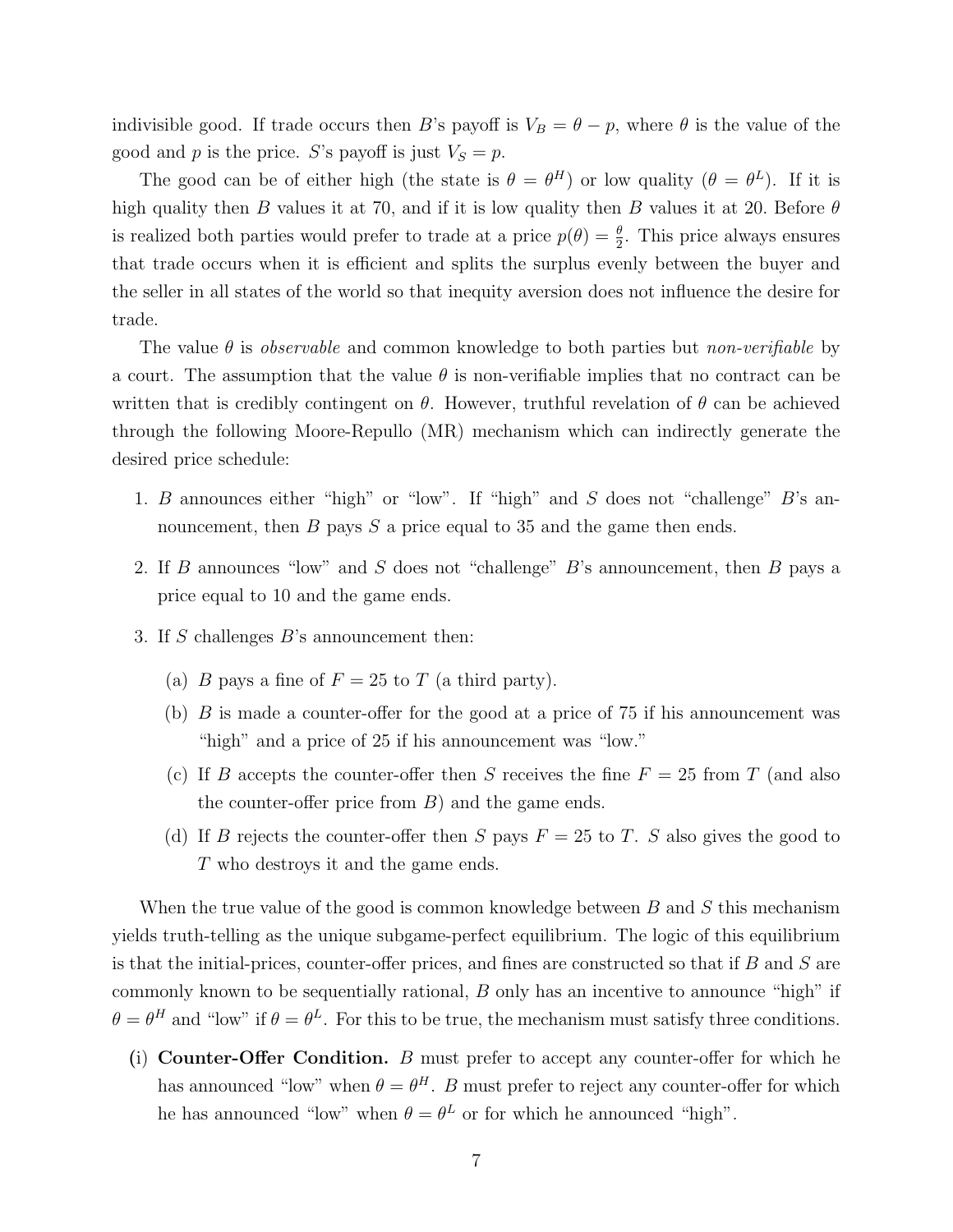- (ii) Appropriate-Challenge Condition.  $S$  must prefer to challenge an announcements of "low" when  $\theta = \theta^H$  and must prefer not to challenge an announcement of "low" when  $\theta = \theta^L$ . S must prefer to never challenge "high".
- (iii) Truth-Telling Condition. B must prefer to announce "low" if  $\theta = \theta^L$  and "high" if  $\theta = \theta^H$ .

We refer to challenging "low" when  $\theta = \theta^H$  as an **appropriate challenge**. The Counter-Offer Condition requires that after an appropriate challenge, the counter-offer price is below the value of the good so that B has a pecuniary incentive to accept the counter-offer. Since the counter-offer price after "low" is 25, this requirement is met. The Counter-Offer Condition also requires that after any other challenge, the counter-offer price is above the value of the good so that B has a pecuniary interest to reject the counter-offer. Since the counter-offer prices for "low" is 25 and the counter-offer price for "high" is 75, this second requirement is met.

As prices and counter-offers are constructed to satisfy the Counter-Offer Condition, B will reject counter-offers following inappropriate challenges and will accept counter-offers following appropriate challenges. This implies the Appropriate-Challenge Condition is satisfied if S has an incentive to challenge only in cases when  $B$  will accept such a challenge (i.e., when B announces "low" when  $\theta = \theta^H$ ). This condition is satisfied since the counter-offer price of challenging a "low" announcement (25) plus the fine (25) exceeds the price that occurs if the announcement is not challenged (10).

Finally, for the Truth-Telling Condition to be satisfied, B must prefer to announce "low" if  $\theta = \theta^L$  and "high" if  $\theta = \theta^H$ . Since the price paid by announcing "high" is higher than the price paid by announcing "low" and an appropriate challenge never occurs when  $\theta = \theta^L$ , B never has an incentive to overreport his value by announcing "high" when  $\theta = \theta^L$ . Further, B will always be challenged for announcing "low" when  $\theta = \theta^H$ . Adding the counter-offer price and the fine, a buyer's total payment if he lies by announcing "low" when  $\theta = \theta^H$  is 50. As the price paid for announcing "high" is 35 and lower than the total payments from lying, B has no incentive to underreport and announces truthfully when  $\theta = \theta^H$  as well.

Thus the above mechanism yields unique implementation in subgame perfect equilibrium. That is, for any realization of  $\theta$ , there is a unique subgame perfect equilibrium which yields different prices for different valuations of the good. Moreover, in each state, the unique subgame perfect equilibrium is appealing from a behavioral point of view since it consists of telling the truth and it splits the surplus equally among B and S. Both of these properties fail once we introduce small common p-belief perturbations.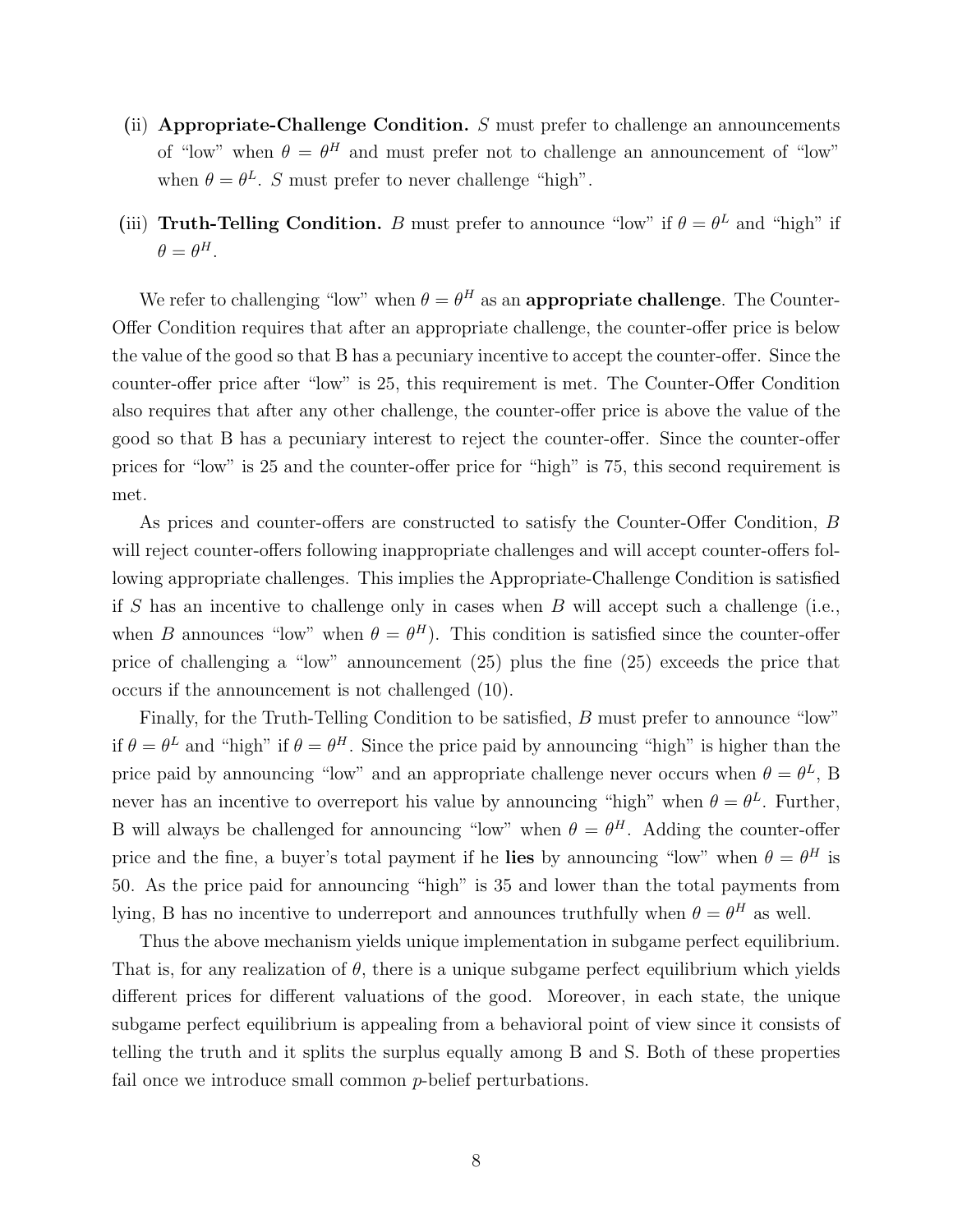### 2.2 The Failure of Truth-Telling Under (Small) Informational Perturbations

We now introduce a small common *p*-belief perturbation from common knowledge about the valuation  $\theta$ . We assume (i) the players have a common prior  $\mu$ , (ii)  $\mu(\theta = \theta^H = 70) = .5$ , and (iii)  $\mu(\theta = \theta^L = 20) = .5^8$  $\mu(\theta = \theta^L = 20) = .5^8$  Each player receives an independent draw from a signal structure with two possible signals:  $s^H$  or  $s^L$ , where  $s^H$  is a high signal where  $\theta$  equals 70 with probability  $1 - \epsilon$ , and  $s^L$  is a low signal where  $\theta$  is equal to 20 with probability  $1 - \epsilon$ . We use the notation  $s_B^H$  (resp.  $s_B^L$ ) to indicate that B received the high signal  $s^H$  (resp. the low signal  $s^L$ ).

First, as in AFHKT, we can show that there is no equilibrium in pure strategies in which the buyer and seller always report truthfully. To see this, suppose instead that such an equilibrium exists, and further suppose that B gets signal  $s_B^L$ , announces "low," and is challenged. Under a truth-telling equilibrium, the buyer's belief is that his signal and the seller's signal are incorrect with equal probability, and thus the expected value of the good is 45. As this is above the counter-offer price of 25, the buyer has an incentive to purchase regardless of his signal.

Anticipating the acceptance of challenges with a low signal and "low" announcement, the seller now has an incentive to challenge even if his signal is  $s_S^L$ . It follows that there does not exist an equilibrium where all parties are truth-telling in pure strategies. For slight changes in the environment, a similar pattern can hold in the case of a buyer who receives signal  $s_B^H$ and is considering whether to make the "high" or "low" announcement. In this case, under the truth-telling equilibrium, the seller will be unsure as to the value of the good and may not challenge the announcement if she believes the buyer will reject the counter-offer.<sup>[9](#page--1-0)</sup>

AFHKT further show that when introducing even a small level of noise, the set of consistent beliefs expands markedly, which gives rise to equilibria that involve a positive amount

<sup>&</sup>lt;sup>8</sup>AFHTK consider a more general setting with an arbitrary prior. However, to map closest to the experiment, we develop the theoretical part with the same values, priors, and error distributions as those used in the actual experiment in the next section.

<sup>9</sup>These arguments extend to the limiting case where the value perturbations get very small. AFKHT show that one can find a sequence of p-belief value perturbations parameterized by some noise variable  $\varepsilon$ , such that convergence to common knowledge corresponds to  $\varepsilon \longrightarrow 0$ , but truth-telling by the buyer (call it the "good" equilibrium) is not approximately implementable as a mixed strategy sequential equilibrium of the above MR mechanism when  $\varepsilon \longrightarrow 0$ . They also show that one can find a sequence of p-belief value perturbations parameterized by some noise variable  $\varepsilon$  and converging to common knowledge as  $\varepsilon \longrightarrow 0$ , such that the above MR mechanism under these perturbations admits a "bad" sequential equilibrium in which the probability of the buyer misreporting her signal remains bounded away from zero as  $\varepsilon \longrightarrow 0$ . More generally, AFHKT show that, given any mechanism which "subgame-perfect" implements a non-monotonic social choice function  $f(\theta)$ , there always exists arbitrarily small common p-belief value perturbations under which a "bad" sequential equilibrium, whose outcome remains bounded away from  $f(\theta)$  for at least one state of nature  $\theta$ , also exists.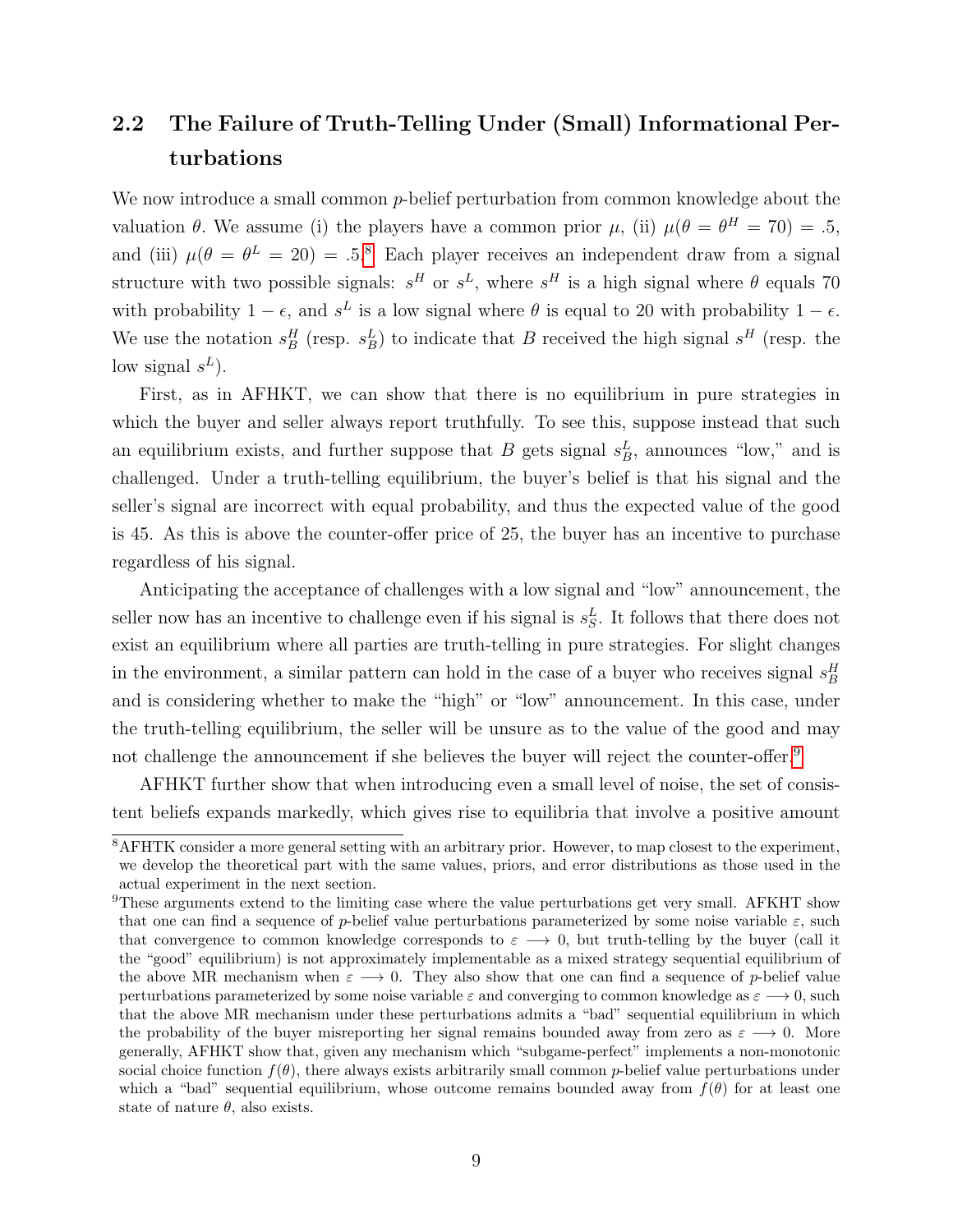of lies by buyers and/or false challenges by sellers. We consider particular deviations from perfect information and derive the corresponding mixed strategy Perfect Bayesian Equilibria (PBEs) in the experimental design section.

### 3 The Experiment

#### 3.1 The Subgame-Perfect Implementation Game

At the center of our experimental design is a computerized version of the Subgame-Perfect Implementation game we discussed in the previous section. In each of twenty periods, a buyer is matched with a seller and randomly assigned one of two sealed containers.<sup>[10](#page--1-0)</sup> One container is worth 70 ECU to the buyer while the other container is worth 20 ECU.<sup>[11](#page--1-0)</sup> Containers are selected with equal probability and both the buyer and seller do not initially know which container has been chosen while trading.

Each of the two containers is filled with red and blue balls whose composition changes by treatment:

- 1. No-Noise Treatment: In the no-noise treatment, the container worth 70 ECU is filled with 20 red balls and 0 blue balls. The container worth 20 ECU is filled with 20 blue balls and 0 red balls.
- 2. 5% Noise Treatment: In the 5% noise treatment, the container worth 70 ECU is filled with 19 red balls and 1 blue ball. The container worth 20 ECU is filled with 19 blue balls and 1 red ball.
- 3. 10% Noise Treatment: In the 10% noise treatment, the container worth 70 ECU is filled with 18 red balls and 2 blue balls. The container worth 20 ECU is filled with 18 blue balls and 2 red balls.

At the beginning of each period, one of the balls in the container assigned to the buyer is randomly drawn and secretly shown to the seller. This ball is put back into the container and a second ball is randomly drawn for the buyer but held privately to one side. These signals provide perfect information regarding the container being traded in the no-noise treatment

 $10$ Subjects are randomly assigned the role of a buyer or of a seller and remain in this role throughout the experiment.

<sup>&</sup>lt;sup>11</sup>The experiment was conducted in experimental currency (ECU) and converted to Australian dollars at a rate of 10  $ECU = 1$  AUD.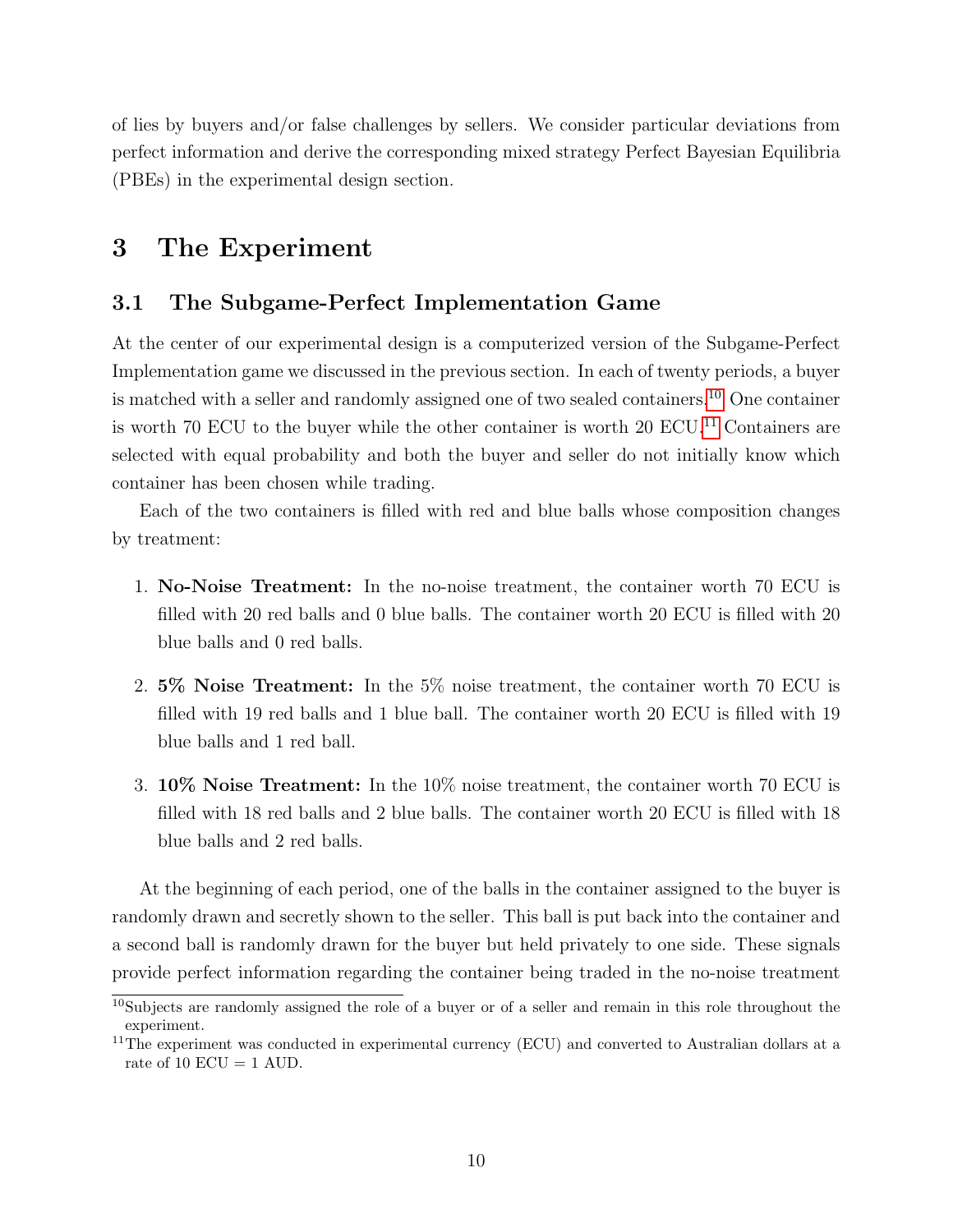and almost perfect information in the  $5\%$  and  $10\%$  noise treatments.<sup>[12](#page--1-0)</sup>

Before the buyer knows the color of his ball he is asked to make a public announcement concerning the value of the container for the case in which the ball drawn for him is red or blue. He may announce a value of either 70 ECU or 20 ECU in each of the two cases. After making choices for both possible signals, the color of the ball drawn is revealed to him and his declared strategy is implemented by the computer. This strategy method gives us a complete set of announcement data in each period which precludes changes in the frequency of lies over time due to random assignment of signals to different subsets of buyers. The strategy method also allows for a complete panel of choices which improves our ability to control for heterogeneity across individuals.[13](#page--1-0)

The public announcement of the buyer is next seen by the seller as well as a computerized arbitrator who acts as the implementation mechanism. After observing the announcement, the seller has the option of accepting the announcement or calling the arbitrator. If the seller accepts the announcement, trade occurs at a price equal to  $1/2$  of the announcement. If, however, the seller elects to call the arbitrator, the buyer is immediately charged a fine of 25 ECU and the game continues on to the arbitration response stage.

In the arbitration response stage, the buyer is given a counter-offer by the computerized arbitrator which is based on his initial announcement. If he announced a value of 70 ECU, the arbitrator gives a counter-offer of 75 ECU. If he announced a value of 20 ECU, the arbitrator gives a counter-offer of 25 ECU.

If the buyer accepts the counter-offer, trade occurs at the counter-offer price. In this case the seller is given the 25 ECU which was previously charged as a fine to the buyer. If, however, the buyer rejects the counter-offer, no trade occurs and the seller is also charged a fine of 25 ECU yielding a loss of 25 ECU for both parties. Note that the structure of fines ensures that under full information the subgame-perfect equilibrium is unique.<sup>[14](#page--1-0)</sup>

In the event that trade occurs, the actual value of the container is revealed and the profits of the buyer and seller are realized based on the value of the container, the price, and any fines. The profits of each individual are calculated after each period.

In addition to action profiles of the implementation mechanism, we also elicited beliefs

 $12$ In the control quiz, subjects are asked to calculate the likelihood of the other party having the same color ball as them in each treatment. For the no-noise treatment we announce in the verbal summary that "if you see a red ball, you know with 100% certainty that your matched partner has also seen a red ball. Likewise, if you see a blue ball, you know with  $100\%$  certainty that your matched partner has also seen a blue ball." For the noise treatments we announce the probability that both parties observe the same signal.

<sup>&</sup>lt;sup>13</sup>We ran two pilot sessions without the strategy method. The lying rates in these pilot sessions were similar to those reported in the results section.

<sup>&</sup>lt;sup>14</sup>The mechanism can also be made renegotiation proof by allowing for Nash bargaining in the case of disagreement and placing the fines in escrow so they cannot be recovered in cases of disagreement.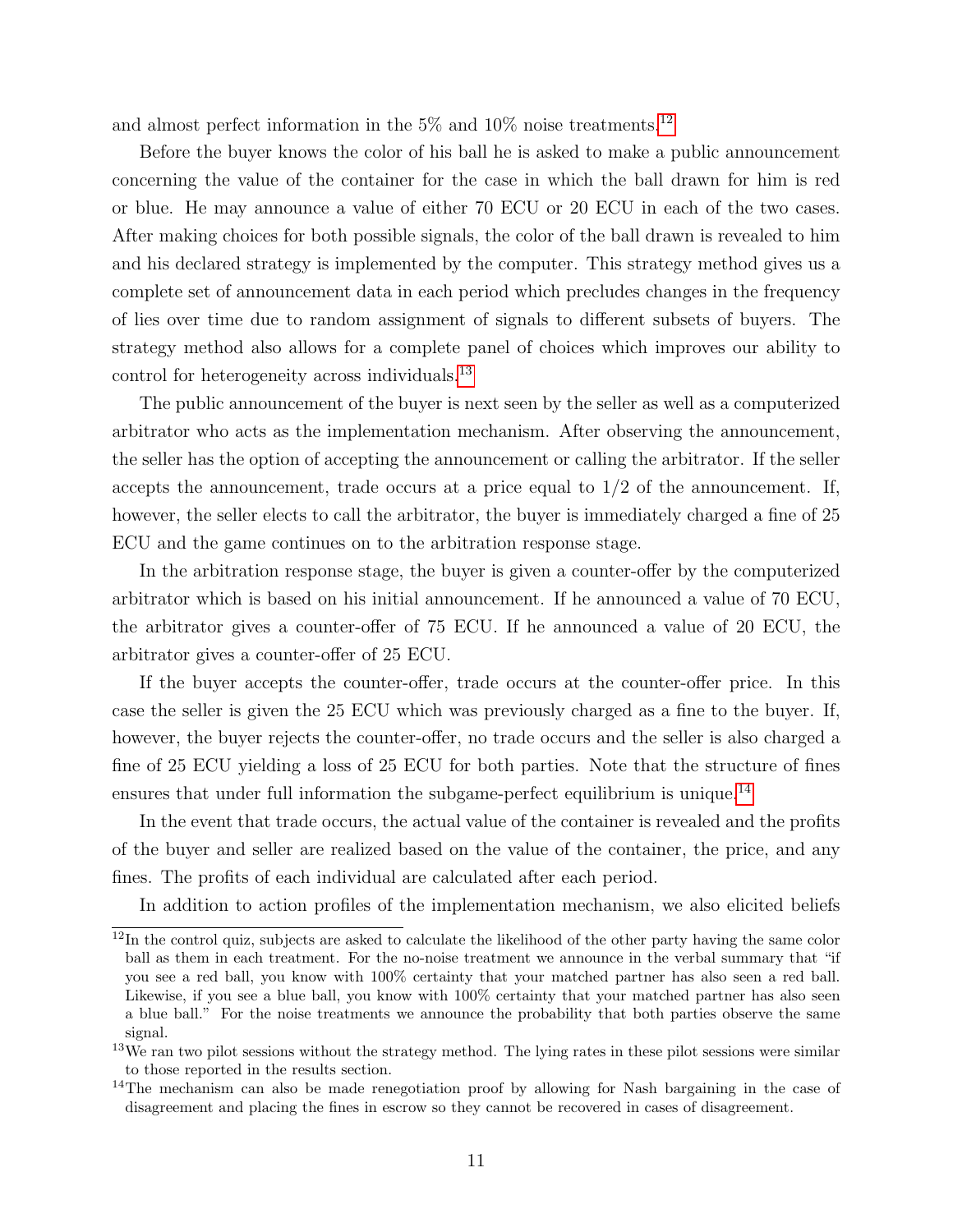about the likelihood of actions of the other party. Likelihoods were recorded using a 4-point likert scale (Never/Unlikely/Likely/Always). The belief elicitation was done in each period directly after the buyer or seller took their action. For a buyer, we elicited the likelihood that the seller would challenge an announcement of 20 ECU and 70 ECU in each period given his observed signal, and we did so right after the buyer made her announcement decision but before discovering the seller's action. For a seller, we asked about his beliefs right after the seller made his challenge decision. We asked each seller the likelihood that their challenge would be rejected given their signal and the announcement of the buyer.

We did not pay subjects for their beliefs because in the main sessions we were primarily interested in the behavioral data. If we had compensated subjects for both their beliefs and their actions, risk averse subject could have found it optimal to hedge risk by stating beliefs which differ from their true estimates - a possibility that is discussed in more detail in Blanco, Engelmann, Koch & Normann (2010). Moreover, we ran four additional sessions to check whether belief elicitation affects behavior. In these sessions subjects faced 5% noise for 10 periods and then no noise for 10 periods. We find no behavioral differences between these control sessions and the main sessions with the same treatment ordering and with belief elicitation. In particular, the distribution of buyer announcements after a high signal neither differs in the 5% noise treatments (Mann-Whitney-Wilcoxen test, p-value = .3930) nor in the no-noise treatments (Mann-Whitney-Wilcoxen test, p-value = .3303).

#### 3.2 Experimental Design and Protocols

Our experimental design utilizes a within-subjects design in which each subject is exposed to 10 periods of the no-noise treatment and 10 periods of one of the two noise treatments. A total of 16 sessions were run: eight with a 5% noise level and eight with a 10% noise level. We conducted half the sessions starting with the no-noise treatment and switching to the noise treatment in period 11. We reversed the order of the two treatments in the remaining sessions. Each session contained between 20 and 24 subjects who were evenly divided between buyers and sellers at the beginning of the experiment. Buyers and sellers were matched with each other at most once in each of the two treatments.

|               |              |              | Treatment 1 Treatment 2 Number of Subjects |
|---------------|--------------|--------------|--------------------------------------------|
| Session 1-4   | No Noise     | $5\%$ Noise  | 88                                         |
| Session 5-8   | $5\%$ Noise  | No Noise     | 84                                         |
| Session 9-12  | No Noise     | $10\%$ Noise | 90                                         |
| Session 13-16 | $10\%$ Noise | No Noise     | 86                                         |

Table 1: Treatments and Observations - 10 Periods per Treatment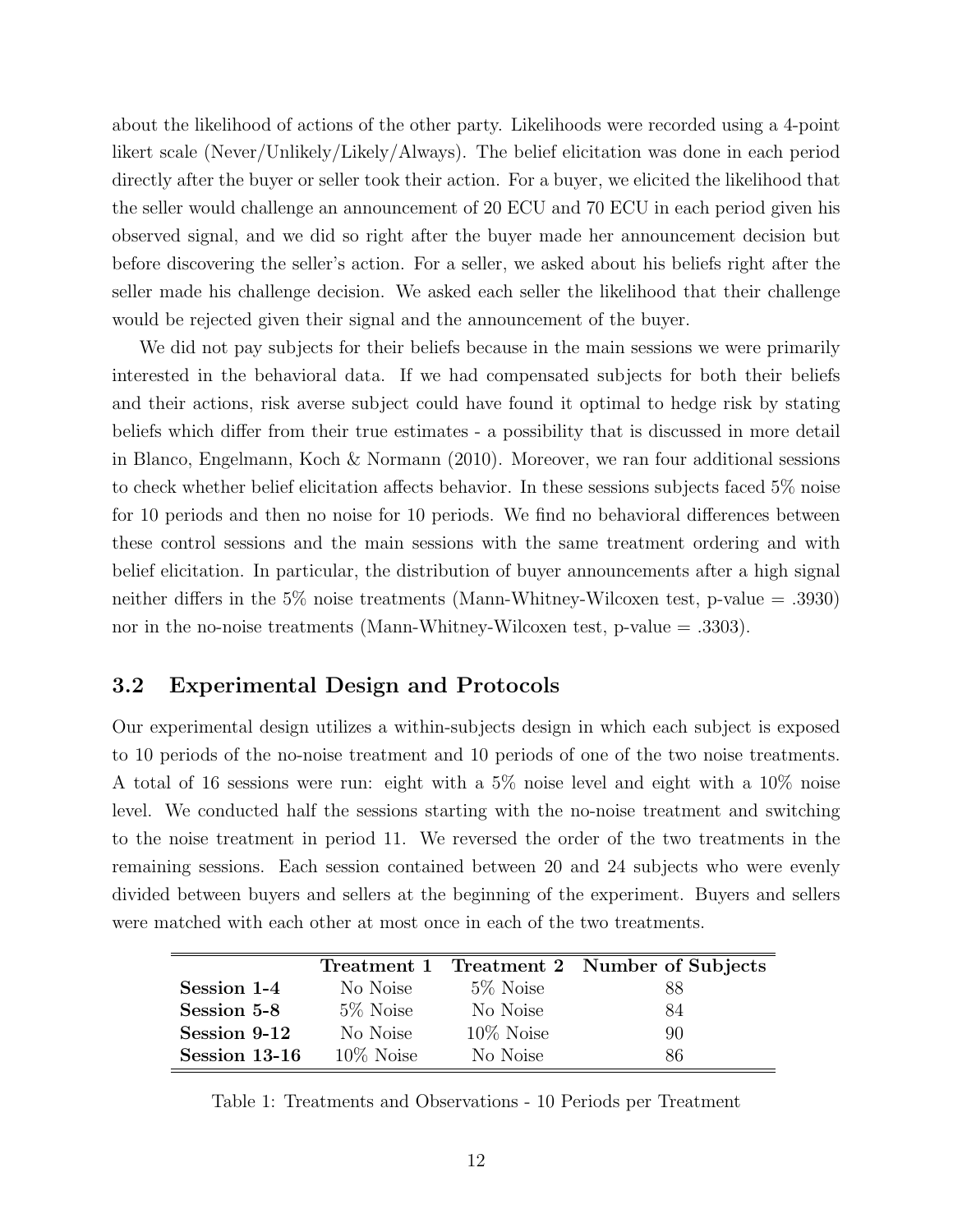All of the experiments were run in the Experimental Economics Laboratory at the University of Melbourne in September and October of 2009. The experiments were conducted using the programming language z-Tree (Fischbacher 2007). All of the 348 participants were undergraduate students at the University, who were randomly invited from a pool of more than 3000 volunteers using ORSEE (Greiner 2004). An additional 340 participants were recruited in follow-up sessions conducted in 2010 and 2013.

Upon arrival to the laboratory, participants were divided into buyers and sellers and asked to read the instructions. To be as fair as possible to the mechanism, the instructions described the game in detail, explaining each possible signal, announcement, and arbitration action profiles in order to make the payoff consequences of a challenge and the rejection/acceptance of a challenge transparent. The instructions also included a summary table which showed the payoff consequences of each combination of container value, announcements, challenges, and responses to challenges for both the buyer and the seller. The instructions then ended with a set of practice questions which tested subjects' understanding of the signal valuations and the payoff consequences of accepting or rejecting counter-offers after a lie and after a truthful announcement. Once the answers of all participants were checked, the experimenter read aloud a summary of the instructions. The purpose of the summary was to ensure that the main features of the experiment were common knowledge amongst the participants.

Subjects then participated in the main experiment which was conducted in two parts. Subjects first played 10 periods of their assigned treatment, being matched with a different partner on the other side of the market in each period. At the start of period 11, new instructions were distributed concerning the change in information structure between treatments, which were read aloud. Subjects then played 10 additional periods, again matching with the same partner at most once.

Following a short questionnaire in which gender and other demographic information were recorded, payments to the subjects were made in cash based on the earnings they accumulated throughout the experiment with an exchange rate of 10 ECU to \$1 AUD. In addition, each subject received a show-up fee of \$10. Since payoffs during the experiment could be negative, the subjects could use the show-up fee to prevent bankruptcy during the experiment.[15](#page--1-0) The average salient payment at the end of the experiment was \$51.10 AUD. At the time of the 2009 experiments  $$1 \text{ AUD} = $0.80 \text{ USD}$ .

<sup>&</sup>lt;sup>15</sup>While we had no bankruptcies in the experiment, there is a potential that the description of bankruptcy rules could prime individuals to be more loss averse in the experiment. To check for this, the additional control treatments without beliefs paid only for a single period and increased the show-up fee to \$35 to cover the worst outcome. We find no significant difference in our results.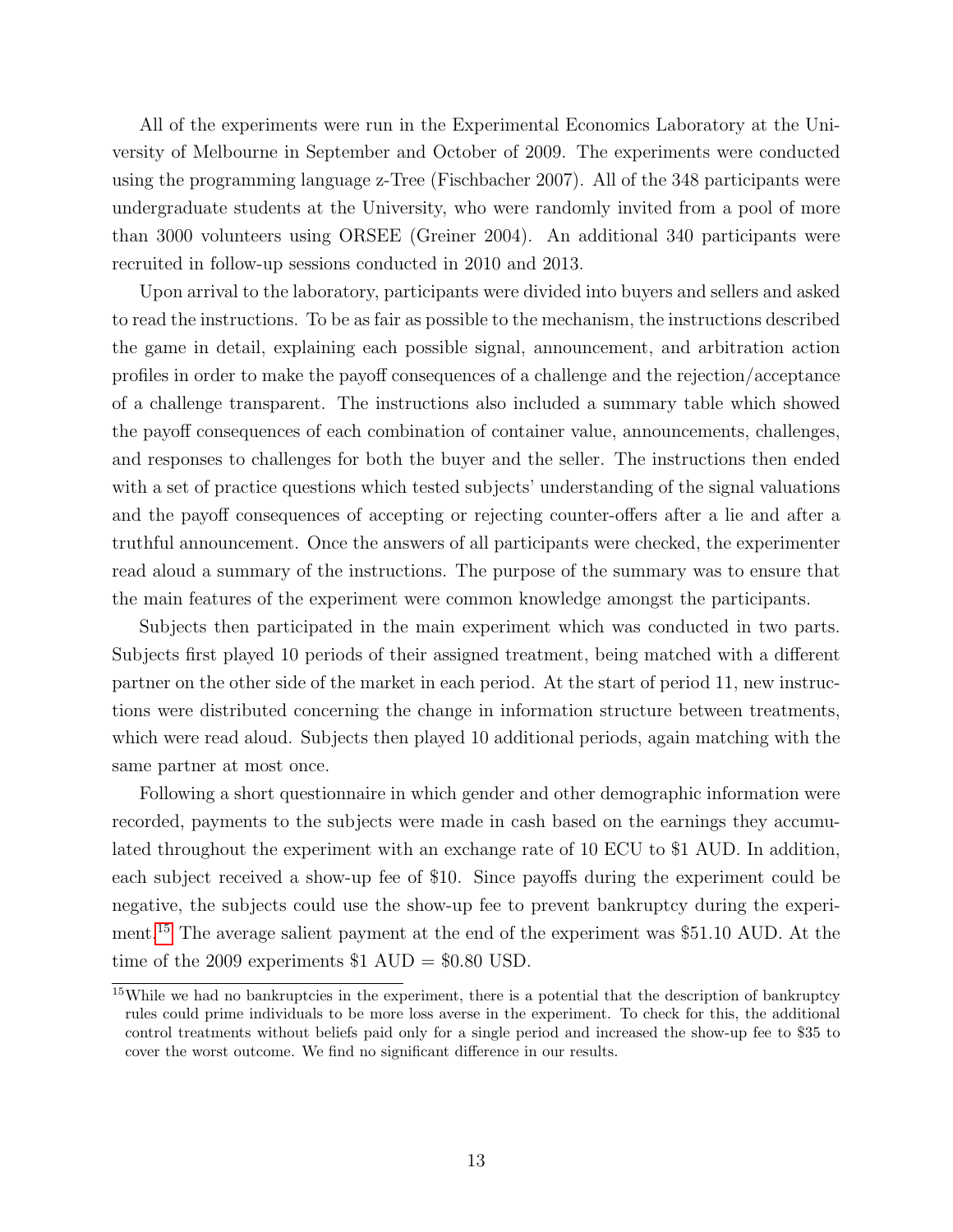#### 3.3 Hypotheses

#### 3.3.1 The No-Noise Treatment

The Moore-Repullo mechanism used in our experiment is designed to implement truthful announcements and efficient trade. Our predictions in the no-noise treatment are as follows:

<span id="page-15-0"></span>Hypothesis 1 In the no-noise treatment buyers truthfully announce their signals and sellers do not challenge these announcements.

As discussed in the theoretical section, Hypothesis [1](#page-15-0) is based on three conditions that must be satisfied in order for the mechanism to function: the counter-offer condition, the appropriate-challenge condition and the truth-telling condition. Each of these conditions has implicit assumptions about how individuals behave and require at least some consistency between an individual's beliefs and the actions of other individuals at later stages of the game. We briefly discuss some of the potential issues that might cause the conditions underlying the mechanism to be violated.

The counter-offer condition requires that a buyer who is appropriately challenged is willing to accept the counter-offer instead of rejecting it. If individuals care only about their own payoffs in the mechanism, as is assumed by theory, this condition is satisfied for any counter-offer price that is below the value of the good in the high state and above the value of the good in the low state. Given our two-state design, any counter-offer price between 20 and 70 would thus suffice in creating a pecuniary incentive to accept appropriate challenges.

As discussed in detail in Fehr, Powell & Wilkening (2014), there is strong evidence of non-pecuniary benefits for rejecting an appropriate challenge when individuals are negatively reciprocal. A buyer who lies and is challenged suffers a pecuniary reduction in his income that unambiguously reduces his utility relative to what he would receive if he had not been challenged. If buyers view this reduction in their payment as an unkind act they may retaliate against sellers by rejecting appropriate counter-offers. This implies that for the mechanism to function properly, the monetary gain from accepting the counter-offer must exceed the combined pecuniary and non-pecuniary values of rejecting.

As we wanted to concentrate in this paper on the impact of imperfect information, irrational beliefs and strategic uncertainty on the functioning of SPI mechanisms, we chose experimental parameters that were likely to rule out negative reciprocity. In this context, we were particularly concerned with the counter-offer condition and used parameters that both maximized the net pecuniary value from accepting the counter-offer and minimized the non-pecuniary value for rejecting. To maximize the pecuniary value, we set the counter-offer price at 25 so that the buyer's return for accepting the challenge (45 ECU) is very large. We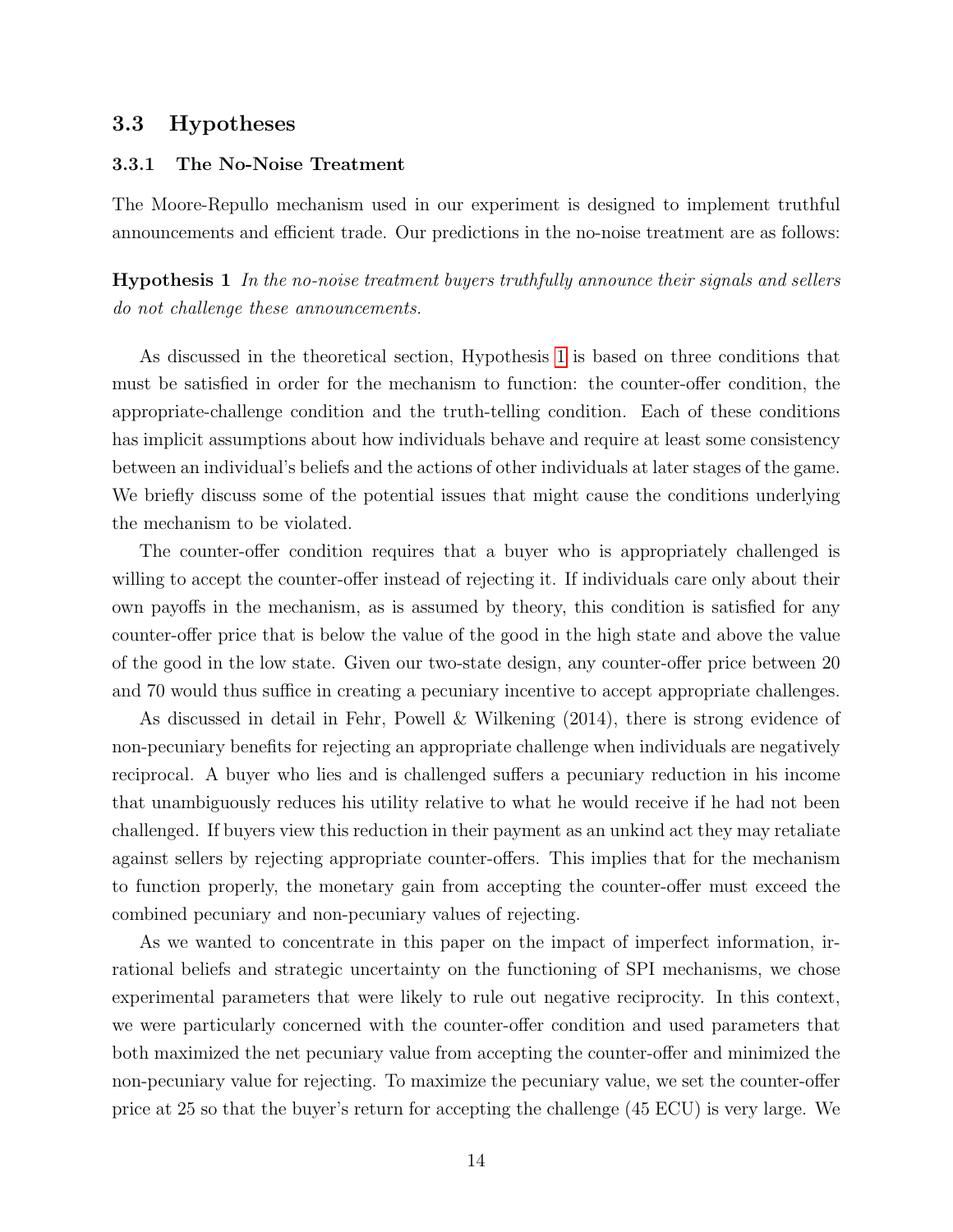also chose a relatively low fine as the desire to retaliate is likely to be influenced by (1) the amount of money lost by being challenged and (2) the amount of the seller's payoffs that can be destroyed by rejecting. On net, a buyer who retaliates after a low announcement must prefer the payoffs of  $\{-25, -25\}$  for the Buyer and Seller over payoffs of  $\{20, 50\}$ . Equivalently, he must be willing to destroy \$.60 of his own money to destroy \$1.00 of the seller's money after a low announcement and a challenge. This is much larger than what is seen in standard ultimatum games. For example, in a \$10 ultimatum game such a high level of required reciprocity implies that an offer of \$3.75 is rejected - an event that almost never occurs in subject pools such as ours. Moreover, structural estimates of reciprocity using data from Fehr, Powell & Wilkening (2014) indicate that subjects are willing to sacrifice only between \$.25 and \$.4 to destroy \$1 of wealth of the seller after a legitimate challenge in a related subgame perfect implementation mechanism. Thus, if subjects in our experiment display a similar amount of reciprocity, the counter-offer condition is met.<sup>[16](#page--1-0)</sup>

Moving up to the next stage of the game, the appropriate-challenge condition requires that sellers make appropriate challenges but not inappropriate challenges. For this condition to hold it must be that individuals have beliefs about the actions of the buyer that lead to the desired challenge decisions.

While subgame perfection assumes that the beliefs of individuals are consistent with the actions other individuals make in later stages of the game, there are reasons to believe that forming consistent beliefs is particularly difficult in the acceptance and rejection stage. When the counter-offer condition and the appropriate-challenge condition are met, a buyer who announces "low" in the high state is deviating in a way that reduces his material payoffs relative to a truthful announcement. For beliefs to be fully consistent with the subgameperfect Nash equilibrium, the seller must believe that such a buyer will come back to his senses and accept the counter-offer at the next stage. This consequence of the "one-shot deviation" principle is likely to be violated if, for example, B's lies are correlated with B's choices at a later stage as would be the case if (for instance) lies were generated by confusion.[17](#page--1-0)

In order to maximize the incentive of sellers to make challenges across a large range of potential beliefs, we chose to pass the fine  $F$  to the seller in the case that the counter-offer is accepted. Given a belief  $\rho_s^{L|H}$  that a buyer will reject a counter-offer after a low announcement in the high state, a seller's expected value for challenging is  $50(1-\rho_s^{L|H})-25\rho_s^{L|H}$ . Comparing this to the return of 10 that the seller could guarantee by not challenging, the seller has a

<sup>&</sup>lt;sup>16</sup>Our empirical results (see Section 4.1 and 4.2 and Fig. 2c and 3c) strongly support this claim.

<sup>&</sup>lt;sup>17</sup>See Bolton & Dewatripont (2005) for a general discussion of this issue in subgame-perfect implementation.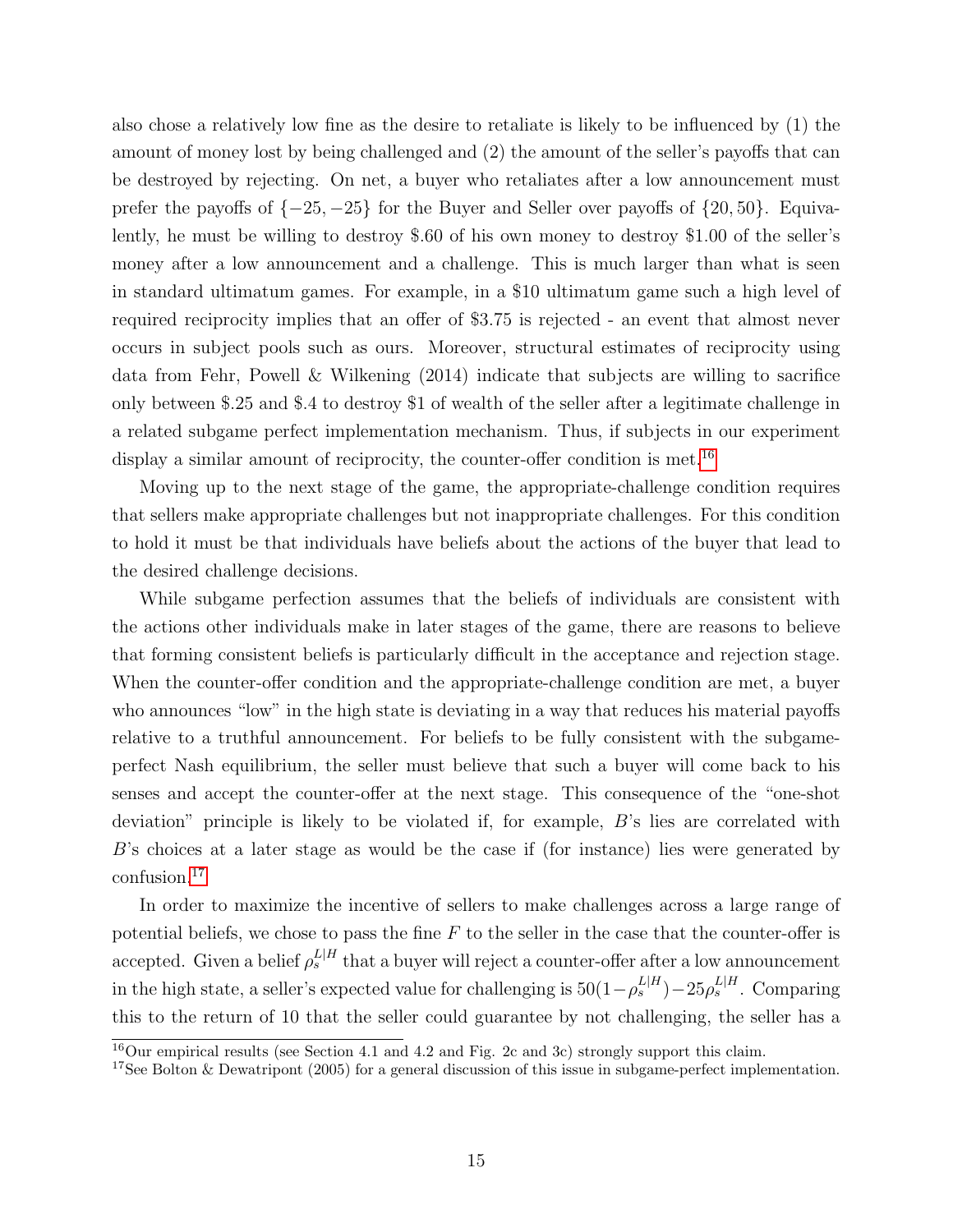pecuniary incentive to challenge if:

$$
50(1 - \rho_s^{L|H}) - 25\rho_s^{L|H} > 10\tag{1}
$$

which is satisfied when  $\rho_s^{L|H} < .533$ . Under risk neutrality, this implies that the seller has an incentive to challenge even if she believes a buyer who lies will randomly accept or reject counter-offers after a lie.

Finally, for the truth-telling condition to hold, it must be that a buyer, given his beliefs about the actions of the seller, has an incentive to make a truthful announcement rather than a lie. For the truth-telling condition to hold, both the buyer's belief about the likelihood of being challenged after a lie and the likelihood of being challenged after a truthful announcement guide his decision. Given belief  $\rho_b^{L|H}$  $b_i^{L|H}$  that the buyer will be challenged after a low announcement in the high state, a buyer who will accept the counter-offer receives a pecuniary utility of lying of  $60(1 - \rho_h^{L|H})$  $\binom{L|H}{b} + 20(\rho_b^{L|H})$  $b^{L|H}_b$ ). Likewise, given belief  $\rho_b^{H|H}$  $b^H$  that a truthful announcement will be challenged in the high state, the pecuniary utility of a truthful announcement is  $35(1 - \rho_h^{H|H})$  $\binom{H|H}{b} - 25(\rho_b^{H|H})$  $b^{\mu|H}_{b}$ ). For the buyer to have a pecuniary incentive for truthful announcement in the high state, it must be the case that:

$$
35(1 - \rho_b^{H|H}) - 25(\rho_b^{H|H}) > 60(1 - \rho_b^{L|H}) + 20(\rho_b^{L|H})
$$
\n(2)

or

$$
\frac{2}{3}\rho_b^{L|H} > \frac{5}{12} + \rho_b^{H|H}.\tag{3}
$$

Note that if  $\rho_b^{H|H} = 0$ , this requirement would be satisfied for  $\rho_b^{L|H} > \frac{5}{8}$  $\frac{5}{8}$ .

Informed by the discussion above, we parameterized the model with an eye toward making each of the intermediate conditions as slack as possible. In places where parameters affected multiple constraints simultaneously (such as the fine size or counter-offer price), we erred toward ensuring that the counter-offer condition was satisfied as this condition feeds into the other two conditions. We also set the price in the absence of a challenge equal to half of the buyer's announcement in order to minimize the importance of fairness considerations and make the subgame perfect equilibrium salient.

#### 3.3.2 The Noise Treatments

As soon as one introduces noise in agents' information about the state of nature (i.e about the valuation of the good to be traded), the truth-telling equilibrium vanishes and pure and mixed strategy equilibria arise in which either: (i) the buyer makes announcements which are different to his signal; and/or (ii) the seller challenges announcements which are the same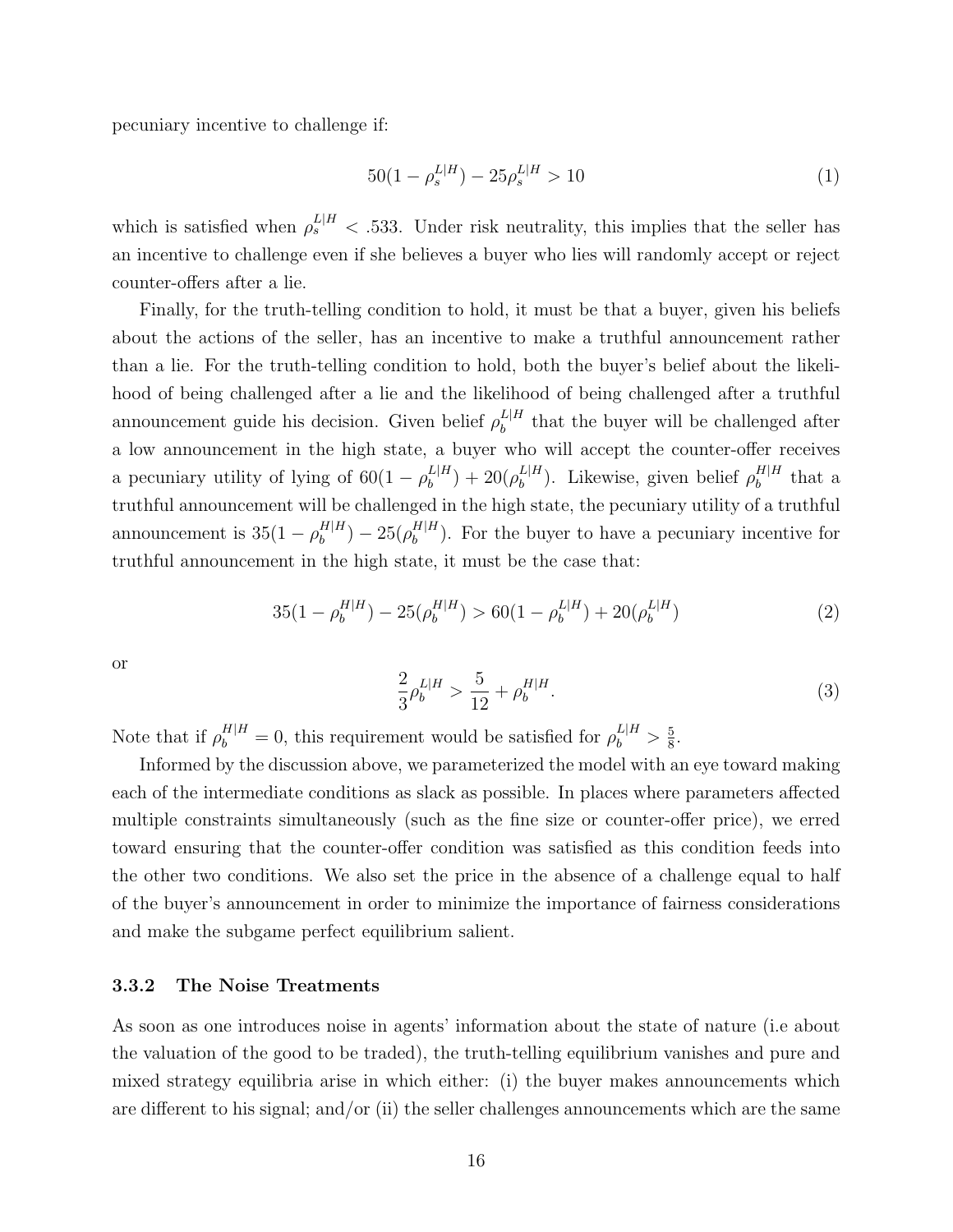as her signal. This section discusses these equilibria and shows that the introduction of noise is likely to lead to:

- (i) an increase in buyers lies,
- (ii) a decrease in the probability that sellers challenge a lie by the buyer,
- (iii) an increase in the probability of false challenges, i.e., that sellers challenge low announcement although they received a low signal themselves, and
- (iv) a decrease in the probability that buyers reject a false challenge

We begin by discussing a pure strategy sequential equilibrium that exists in the model. For any amount of noise, one can sustain the following "bad" (sequential) equilibrium with the appropriate sequence of beliefs: B announces low (i.e a value of 20 ECU) in stage 1 regardless of his signal,  $S$  never challenges in stage 2, and (off-equilibrium)  $B$  always rejects a counter-offer made in stage 3 if that stage were to be reached. Note that if some subjects play this equilibrium we should observe an increase in buyers lies because they announce a low value after a high signal. We should also observe a decrease in the probability that sellers challenge these lies.

More specifically, this equilibrium can be sustained as a sequential equilibrium with the buyer's (off-equilibrium) belief that the true state is low  $(\theta = \theta^L)$  when he is challenged and the arbitrator's counter-offer is made. To establish sequential rationality, we proceed by backward induction. It stage 3, regardless of his signal, B believes with probability one that the state is  $\theta^L$ . Accepting S's offer at a price of 25 (resp. 75) leads to a payoff of  $20 - 25 - 25 = -30$  (resp.  $20 - 25 - 75 = -80$ ) whereas rejecting it leads to a payoff of  $-25$ . Thus, it is optimal for B to reject the offer. Moving back to stage 2, if S chooses "Challenge," S anticipates that her offer will be rejected by B in stage 3, and thus anticipates that, as  $\varepsilon$  goes to zero, the payoff is approximately equal to  $-25$  if her signal is high and to  $-25$  if the signal is low. On the contrary, if S chooses "No Challenge," S guarantees a payoff of 10. Thus, regardless of her signal, it is optimal for S not to challenge. Moving back to stage 1, suppose first that B receives the high signal  $s_B^H$ . Then, as  $\varepsilon$  becomes small, B believes with high probability that the true state is  $\theta^H$  so that his expected payoff from announcing "low" is close to  $70 - 10 = 60$ , greater than 35, which B obtains when announcing "high." Thus, it is optimal for  $B$  to announce "low." A similar reasoning applies if  $B$  receives the low signal  $s_B^L$ . Finally, consistency of beliefs follows by identical arguments to those in AFHKT (footnote 13). Thus, the above is indeed a sequential equilibrium.

A second pure strategy (sequential) equilibrium can be sustained where the buyer always announces high regardless of his signal. In this equilibrium, the buyer's (off-equilibrium)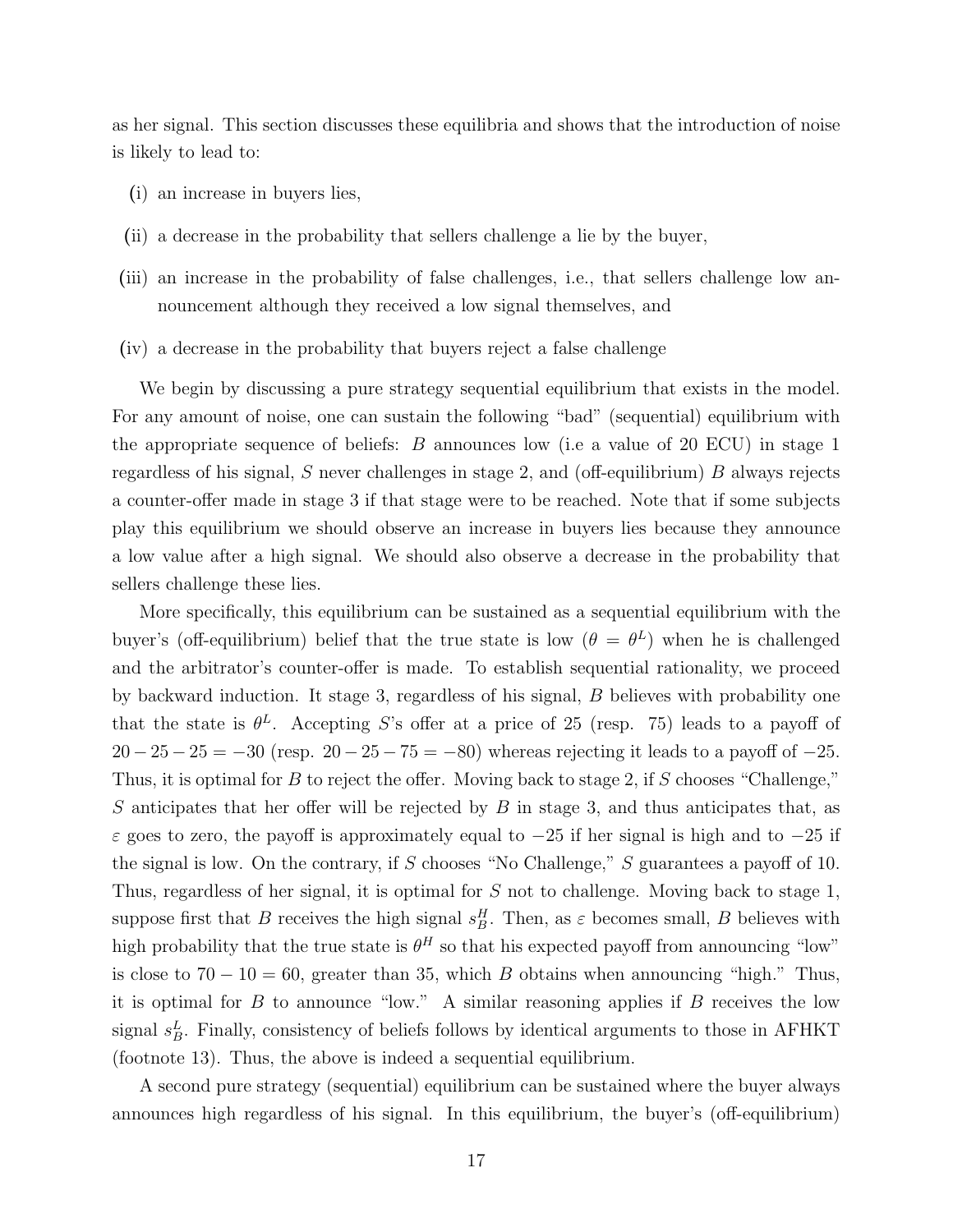belief is that the true state is high with probability .1 in stage 2 when he receives the low signal, announces a low valuation, and is challenged. The expected value for accepting the challenge is  $.9 \times -5 + .1 \times 45 = 0$ . Thus, he is indifferent between accepting and rejecting the challenge. If in stage 1 the buyer believes that the seller will always challenge, the expected value of this sequence of play is -25. The buyer can do strictly better by announcing a high value with the low signal and thereby guarantee himself a return of  $.9 \times -15 + .1 \times 35 = -10$ . Note that if buyers play this equilibrium we should see an increase in the proportion of buyers making high announcements with the low signal. Buyers taking this action should believe that they will be challenged if they make a low announcement.

In addition to the "bad" pure strategy equilibria described above, the noise treatments also generate a mixed strategy equilibrium which is described in more detail in the appendix to this paper. In this equilibrium, the buyer announces his signal truthfully and the seller who has a low signal and observes a low announcement mixes between challenging and not challenging, which implies that we observe false challenges (i.e., challenging a low announcement after observing a low signal) by the sellers. A buyer in this equilibrium who has followed his signal and announced low in stage 1, and then has been challenged in stage 2, mixes in stage 3 between accepting the challenge and rejecting it. Thus, if some subjects play this equilibrium we should observe that the introduction of noise decreases the probability of rejecting a false challenge.

While different equilibria lead to slightly different point predictions regarding the impact of noise, a property of these equilibria is that total lies by buyers and false challenges by sellers increases when noise is introduced. In addition, the challenges of buyers' lies and the rejection of false challenges decreases. We summarize these prediction in the following hypotheses.

<span id="page-19-0"></span>Hypothesis 2 The likelihood that a buyer announces a low valuation with a high signal is higher in the treatments with imperfect information. The likelihood that a seller challenges a low announcement with a high signal is lower in the treatments with imperfect information.

<span id="page-19-1"></span>Hypothesis 3 The likelihood that a seller with a low signal challenges a low announcement is higher in the treatments with imperfect information. The likelihood that a buyer accepts such a challenge although he received a low signal is also higher in the imperfect information treatments.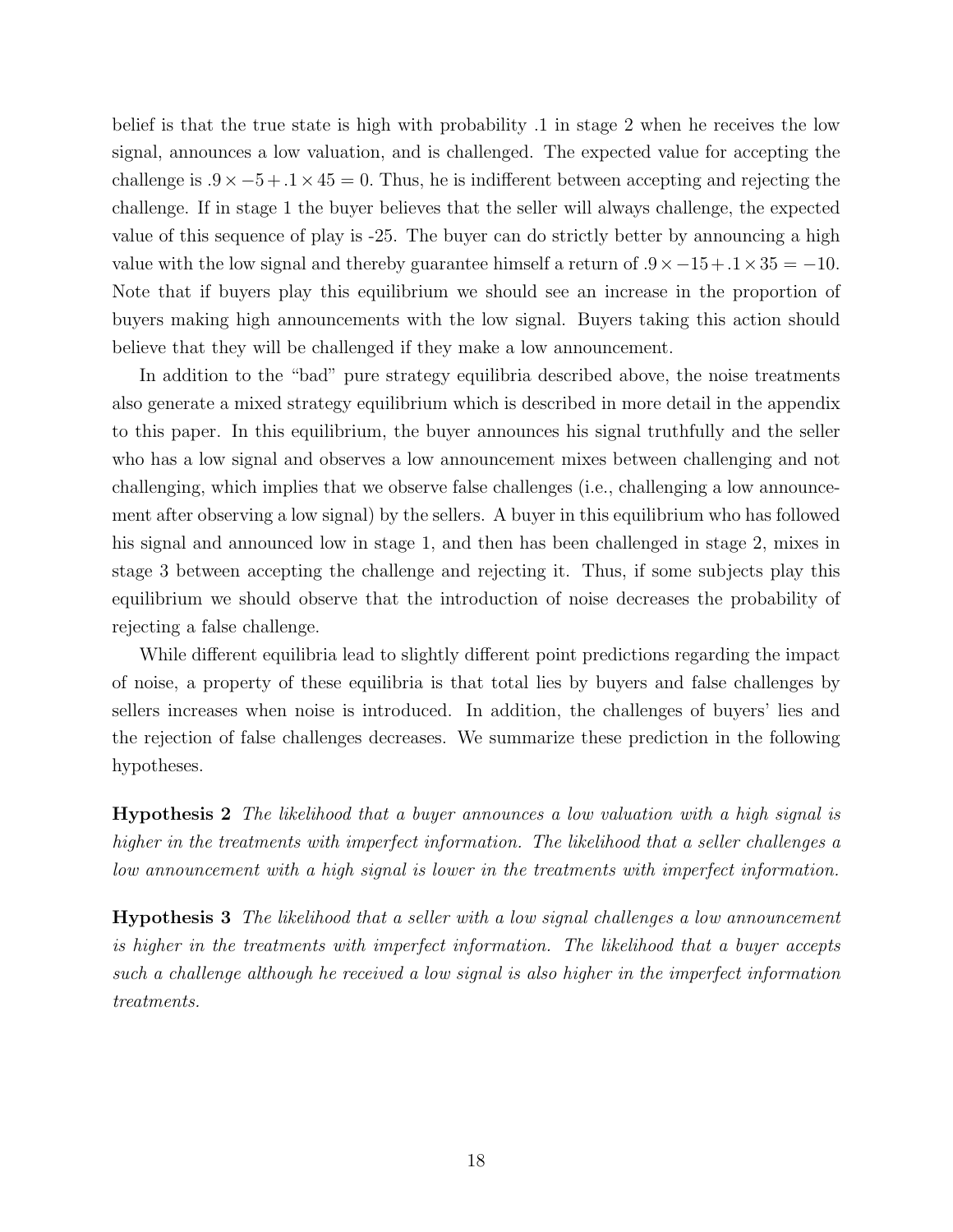### 4 Experimental Results

We describe the results of the experiment in this section. Section [4.1](#page-20-0) uses the data from the no-noise treatments to study Hypothesis [1.](#page-15-0) Section [4.2](#page-24-0) uses data on beliefs and from a number of additional experiments to interpret some of the results from Section [4.1.](#page-20-0) Section [4.3](#page-29-0) uses data from both the no-noise and noise treatments to study Hypotheses [2](#page-19-0) and [3.](#page-19-1)

We call a draw of a red ball the **high signal**, a draw of a blue ball the **low signal**, an announcement of 70 a high announcement and an announcement of 20 a low announcement. As before, we define a lie as an announcement by B of a low value after observing a high signal. We define an **appropriate challenge** as a challenge by  $S$  of a low announcement with the high signal, an **inappropriate challenge** as a challenge by  $S$  of a high announcement with the high signal, and a **false challenge** as a challenge by  $S$  of a low announcement with the low signal.

#### <span id="page-20-0"></span>4.1 The Mechanism Under Perfect Information

Under Hypothesis [1,](#page-15-0) our experimental design predicts that in the no-noise treatment, the counter-offer condition, appropriate-challenge condition, and truth-telling condition will hold. These conditions imply that  $B$  will always tell the truth,  $S$  will make only appropriate challenges, and B will accept counter-offers if and only if they result from an appropriate challenge. The data from the no-noise treatment provides support for only two of these conditions.

<span id="page-20-1"></span>Result 1 The mechanism fails to induce truth-telling in a substantial number of cases. This occurs despite the fact that sellers appropriately challenge buyers' lies most of the time and buyers accept these (appropriate) challenges and reject false challenges most of the time.

An interesting feature of Result [1](#page-20-1) is that although the trading parties play according to the theoretical predictions after a lie in the vast majority of the cases, the buyers nevertheless lie in a substantial number of cases. Thus, contrary to the predictions of the theory, the buyers are not deterred by the subgame perfect behavior of the trading parties after a lie.

Figure [1](#page-22-0) displays the patterns of play we observed in the no-noise treatment of the experiment. The left column examines play when an individual receives a low signal while the right side examines play when an individual receives a high signal. Panel (a) summarizes B's announcement decision, Panel (b) summarizes S's challenge decision, and Panel (c) summarizes  $B$ 's decision to accept or reject counter-offers. The error bars show  $95\%$  confidence intervals of each proportion with standard errors clustered at the individual level.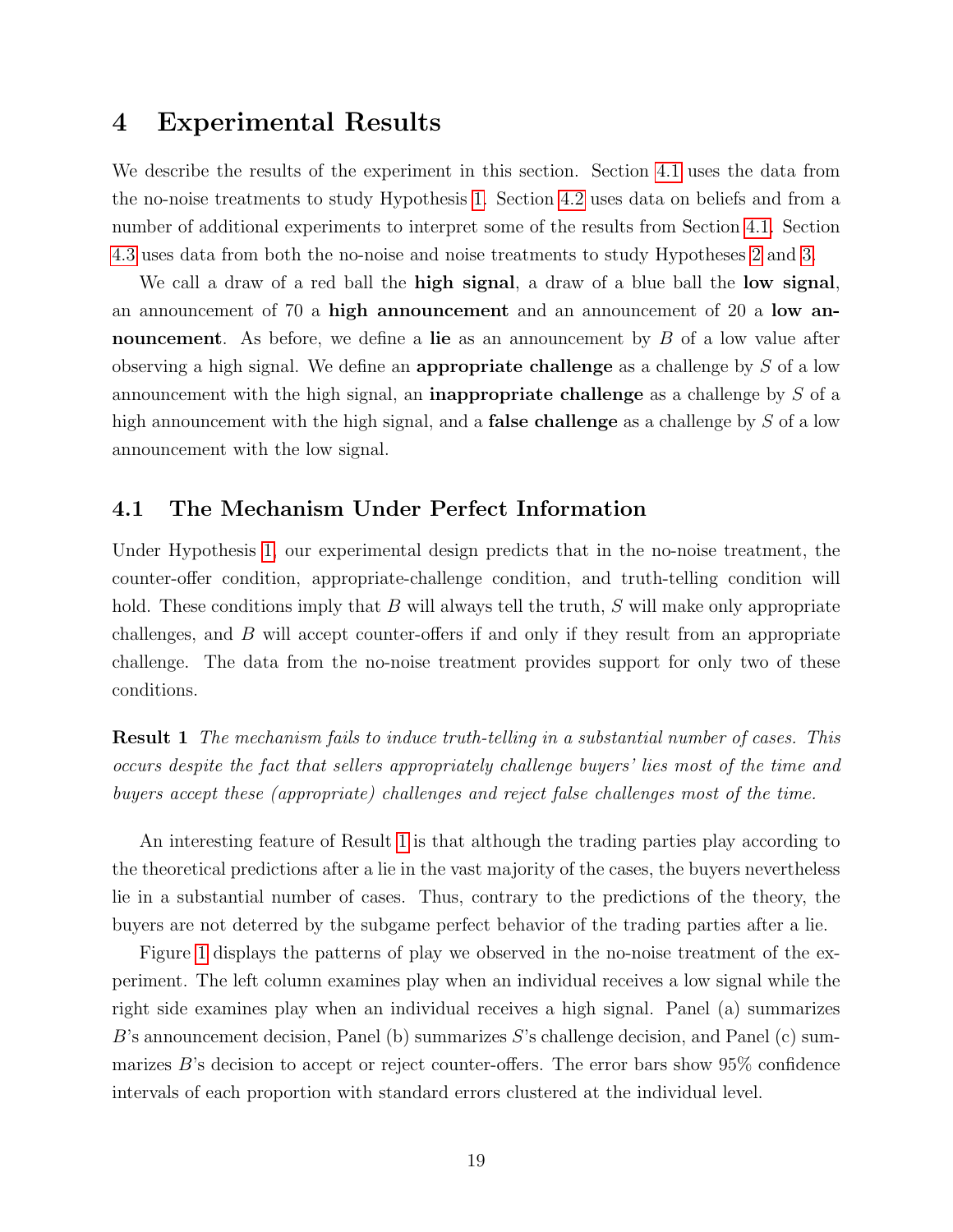Panel (a) shows that after a low signal, 97.2% of individuals announce that the value is low. By contrast, after a high signal, 30.8% deviate from the theoretical prediction of Hypothesis [1](#page-15-0) and lie. We discuss this deviation from truth-telling in greater detail below after detailing play in the other stages of the game.

Panel (b) shows the proportion of announcements that are challenged after each combination of announcement and signal. As can be seen, a low announcement with a low signal is challenged only 4.1% of the time while a high announcement with a high signal is challenged only 4.8% of the time. This implies that inappropriate challenges rarely occur in the data. By contrast, S's challenge a low announcement with a high signal 93.4% of the time implying that S's almost always make appropriate challenges.

Finally, Panel (c) shows the proportion of counter-offers that are accepted for each combination of announcement and signal. In the case of a high signal, B's always reject counteroffers after truthful announcements and almost always accept counter-iffers after a lie. In the case of a low signal, B's always reject challenges after a low announcement.

While there are small deviations from the theoretical predictions of the model in the challenge stage and counter-offer stage, these deviations tend to vanish over time. Panel (a) of Figure [2](#page-23-0) tracks the proportion of truthful announcements that are challenged in each period. This data is overlayed with the predictions and 95% confidence intervals from a simple linear random effects regression that regresses the challenge decision on the period. As can be seen, challenges of truthful announcements are diminishing and the proportion of truthful announcements that are challenged is not significantly different from the theoretical prediction of 0% by period 10. Similarly, as seen on the right side of Panel (b), challenges of lies are increasing over time and the proportion of lies is not significantly different to the theoretical prediction of 100% by period 10. Taken together, the data strongly supports the appropriate-challenge condition.

Panel (c) of Figure [2](#page-23-0) tracks the proportion of counter-offers that are accepted after a lie over time using the same construction of the prediction line and 95% confidence intervals as in the previous panels. While some B's initially reject counter-offers, the proportion of counter-offers being accepted increases over time and is not significantly different to the theoretical prediction by period 10. Thus, there is strong evidence that the counter-offer condition is met in the data.

Given that the appropriate-challenge condition and the counter-offer condition hold,  $B$ 's have pecuniary incentives to announce truthfully by construction of the mechanism. Thus, we might expect that lies converge to zero over time. Figure [3](#page-24-1) shows that this is not the case. As can be seen in Panel (a), the proportion of  $B$ 's who are lying is indeed slightly decreasing over time. However, this proportion is above 20% and significantly different from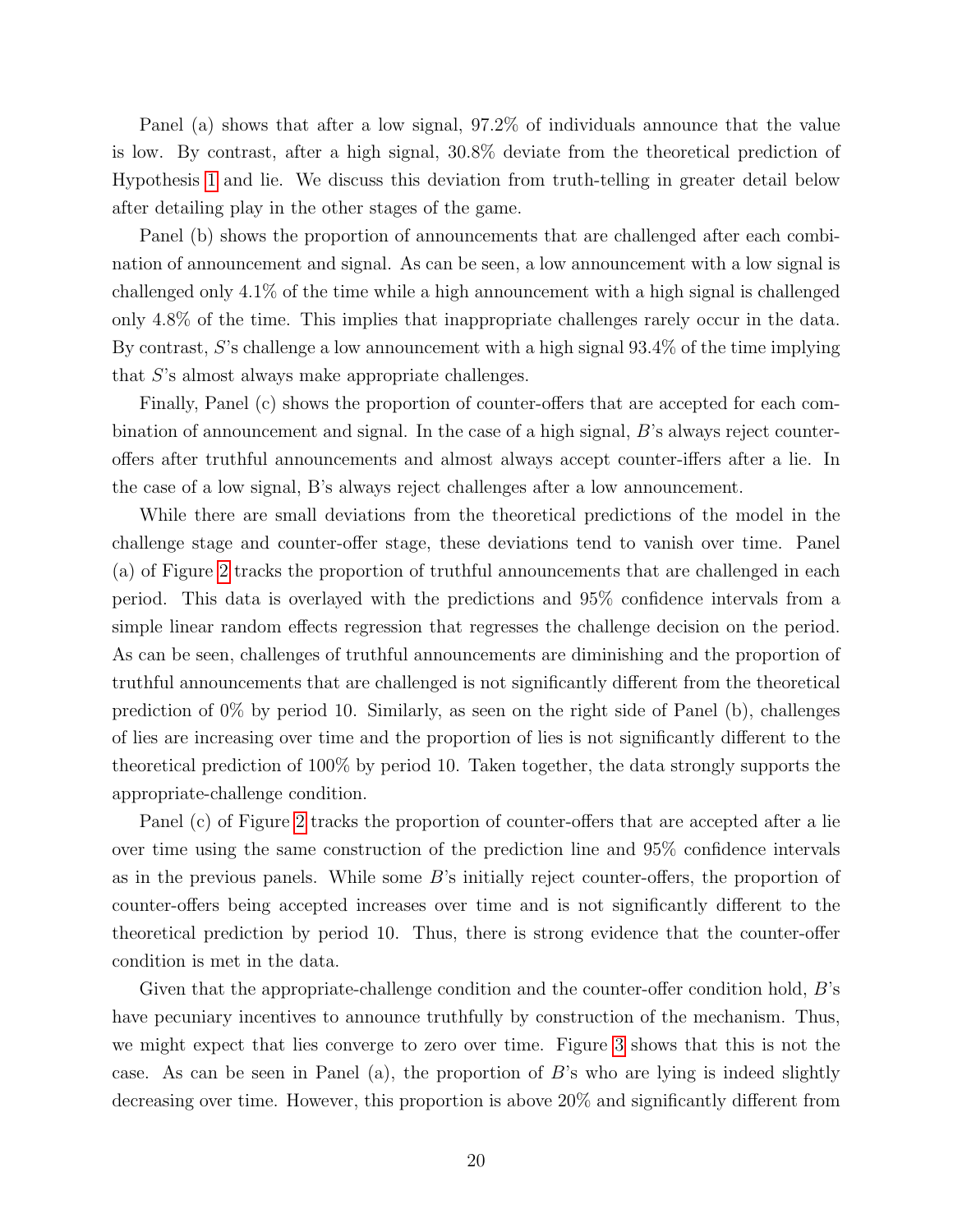#### (a) Announcements of Buyers

<span id="page-22-0"></span>









Figure 1: Pattern of Play in No-Noise Treatment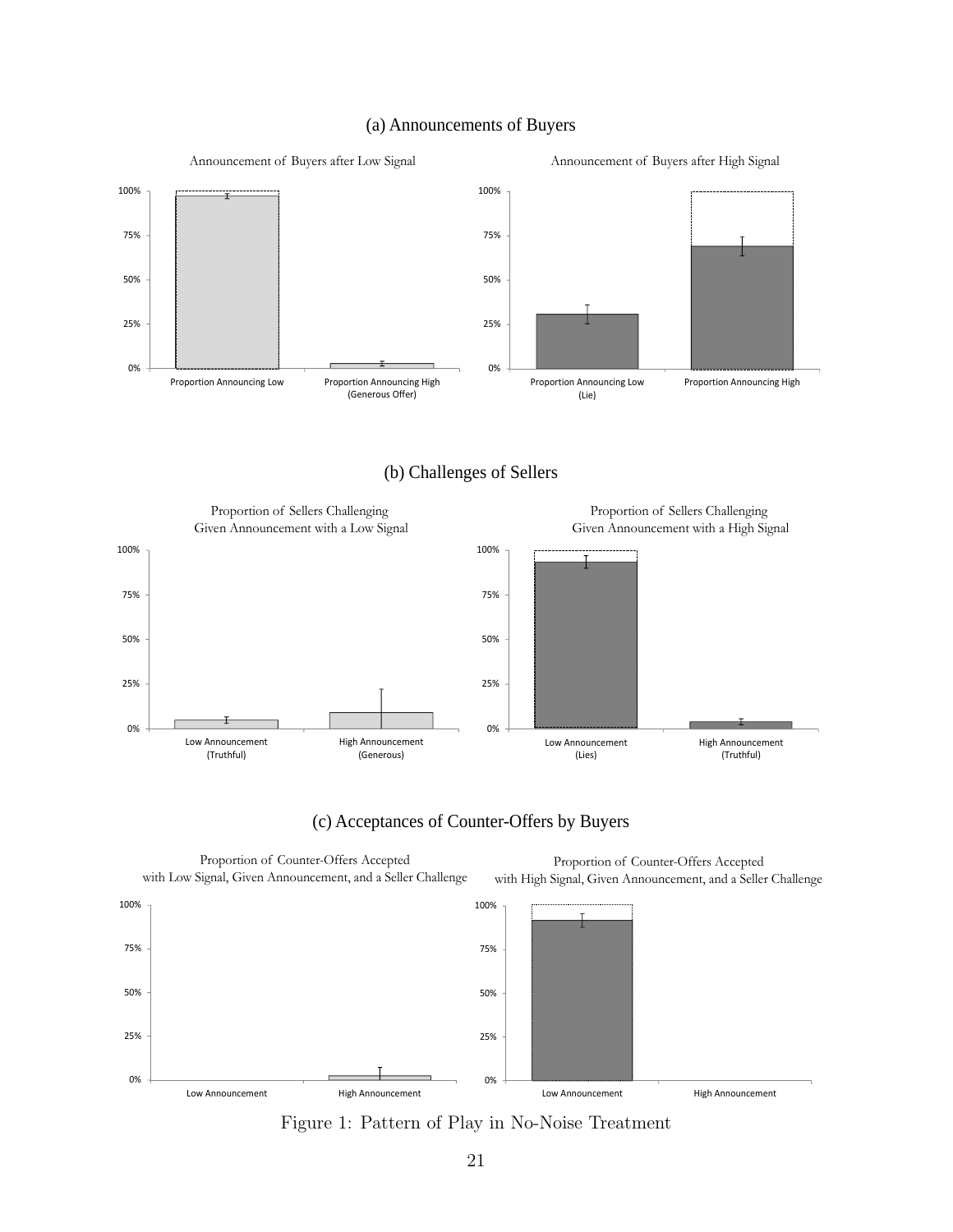<span id="page-23-0"></span>

#### (a) Challenges of Truthful Announcements by Seller over Time

(b) Challenges of Generous Offers and Lies by Sellers over Time







Proportion of Counter-Offers Accepted after Lie

Figure 2: Evolution of Play in Challenge Stage and Counter-Offer Stage of No-Noise Treatment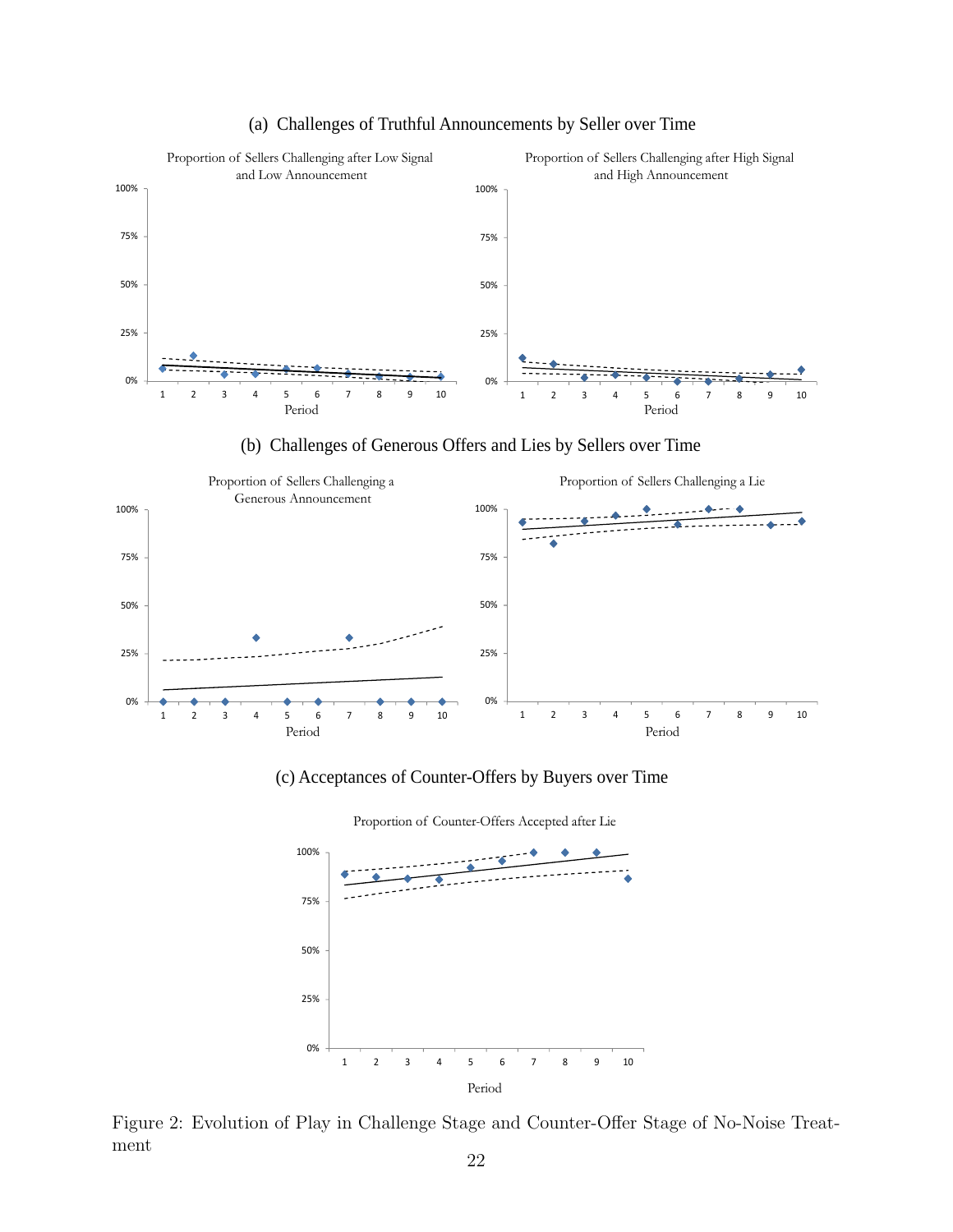the theoretical prediction of 0% even in period 10. In fact, looking at the last four periods the rate of lying is constant at roughly 25%.

Panel (b) shows a histogram of B's lie rates in the no-noise treatment using all periods. As can be seen, 38% of B's never lie in the no-noise treatment while 11% of individuals lie in every period. This bimodal distribution becomes more pronounced over time: in a restricted sample of the last five periods of the treatment,  $61\%$  of B's never lie while  $17\%$  lie in each period. Thus, while many individuals stop lying over time a significant subset of individuals do not stop lying. We explore why these individuals may find it in their interest to lie in the next section.

<span id="page-24-1"></span>

Figure 3: Evolution and Distribution of Lies in Announcement Stage of No-Noise Treatment

### <span id="page-24-0"></span>4.2 Understanding Deviations from Truth-Telling in the No-Noise Treatment

One potential reason for the failure of subgame-perfect implementation is that individuals must place a large amount of faith in the rationality of other players. B's who announce truthfully must have faith that S's will not make an inappropriate challenge. However, if a B's fear of such an inappropriate challenge is high enough, it may be in his best interest to adopt a strategy that minimizes his potential losses.

In practice, it is relatively rare for  $S$ 's to make an inappropriate challenge. As was seen in the last section, high announcements were challenged in only 4.8% of observations. Nonetheless, the belief that some S's challenge a truthful high announcement may induce B's to lie. The implemented mechanism implies that a challenged high announcement will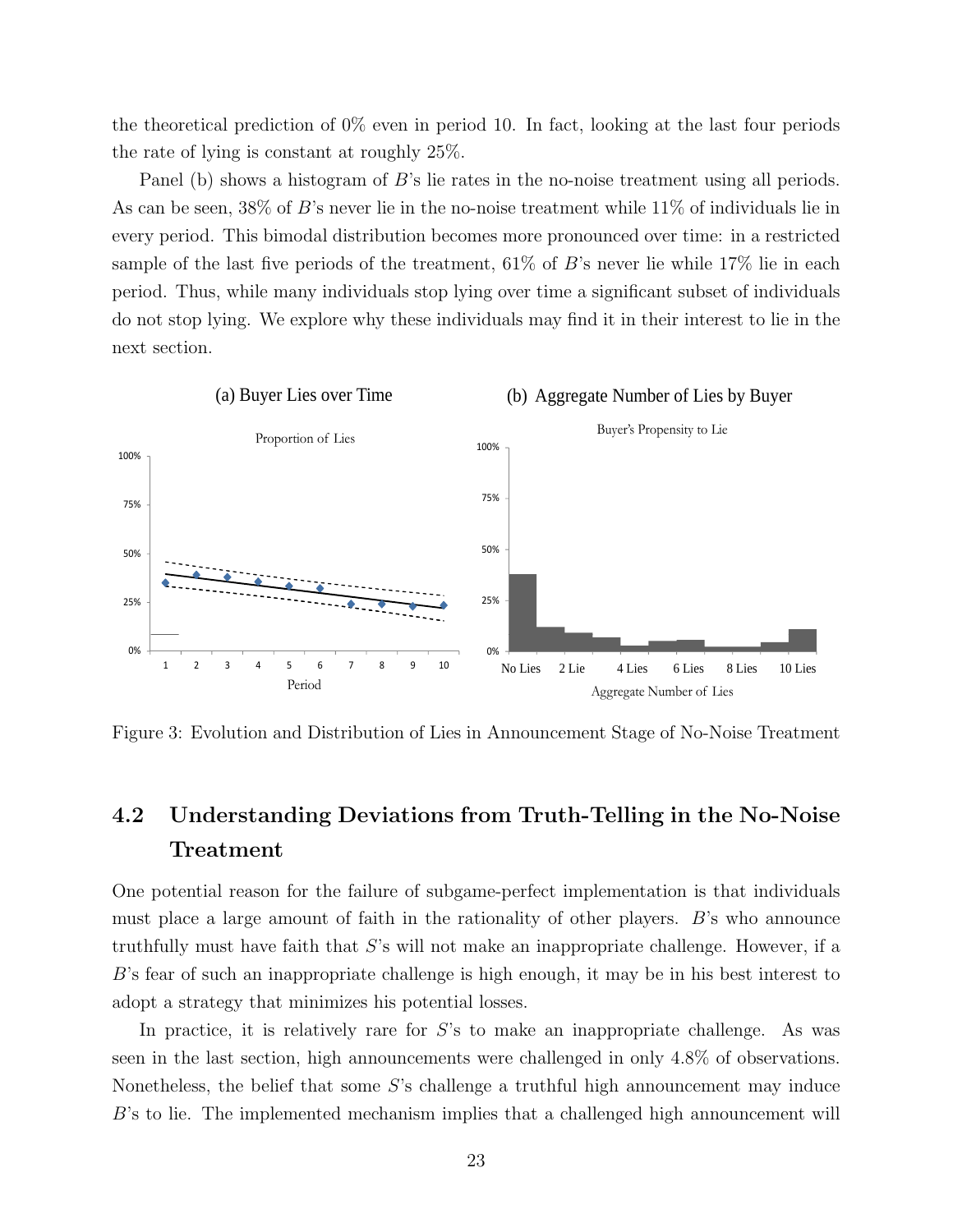lead to relatively large losses for B regardless of whether B accepts or rejects the challenge. If B accepts the challenge, he will earn 70 - 75 - 25 = -30; if he rejects the challenge, he will earn  $-25$ . These losses contrast sharply with the payoff of 20 that B can guarantee himself by lying, being challenged by S, and accepting the counter-offer.

Looking at the beliefs data of  $B$ , it appears that the fear of inappropriate challenges is indeed an important determinant of lies. Table [2](#page-26-0) reports the results of regression analysis where the dependent variable is 1 if B lies after the high signal and 0 if B makes a truthful announcement. This variable is regressed on the belief that a lie will be challenged and the belief that a truthful announcement will be challenged. To allow for potential non-linearities in the beliefs data we treat B's beliefs as categorical data and split the 4-point Likert scale into a series of dummy variables. We use the category "Never" as the omitted dummy category. Column (1) reports the results of a simple linear probability model with errors clustered at the individual level. Column (2) reports the results of a fixed effects regression with both time and individual level fixed effects.

As can be seen in column (1), B's belief about the likelihood that he will be challenged after a truthful announcement is a good predictor of his likelihood of making a lie. B's are 39.7 (59) percentage points more likely to lie if they believe that a truthful announcement is "Likely" ("Always") to be challenged relative to an individual who believes a truthful announcement will "Never" be challenged. The probability of making a lie is increasing as an individual's beliefs becomes more pessimistic suggesting a monotonic relationship between beliefs and lies. This conclusion also holds if we control for individual and time fixes effects (see column 2)

#### 4.2.1 Precise quantification of beliefs to better understand buyer lies

To explore further the way in which beliefs may be guiding lies in the no-noise treatment we ran an additional experiment in which we elicited probabilistic beliefs of being challenged using an incentive-compatible elicitation mechanism developed in Karni (2009).<sup>[18](#page--1-0)</sup> In this follow-up treatment, we restricted attention to only the no-noise treatment and ran additional periods to study convergence. We ran two sessions with 30 periods and two sessions with 40

<sup>18</sup>Akin to a standard BDM mechanism (Becker, DeGroot & Marschak, 1964), the belief elicitation mechanism gives  $B$  a dominant strategy to announce his true beliefs by using  $B$ 's reported belief to assign him to one of two lotteries — one that is contingent on  $S$ 's challenge decision and one that is independent of this decision — across a set of binary lottery pairs. We randomly select one of these lottery pairs to be played so that beliefs impact the assignment of  $B$  to a lottery but not the explicit characteristics of this lottery. We use the strategy method in this follow up experiment for  $S$ 's challenge decisions as we want to elicit incentive-compatible beliefs from  $B$  about the likelihood of being challenged after a truthful announcement and after a lie. To do so we need to know S's challenge decision for both announcements. See the appendix for full details.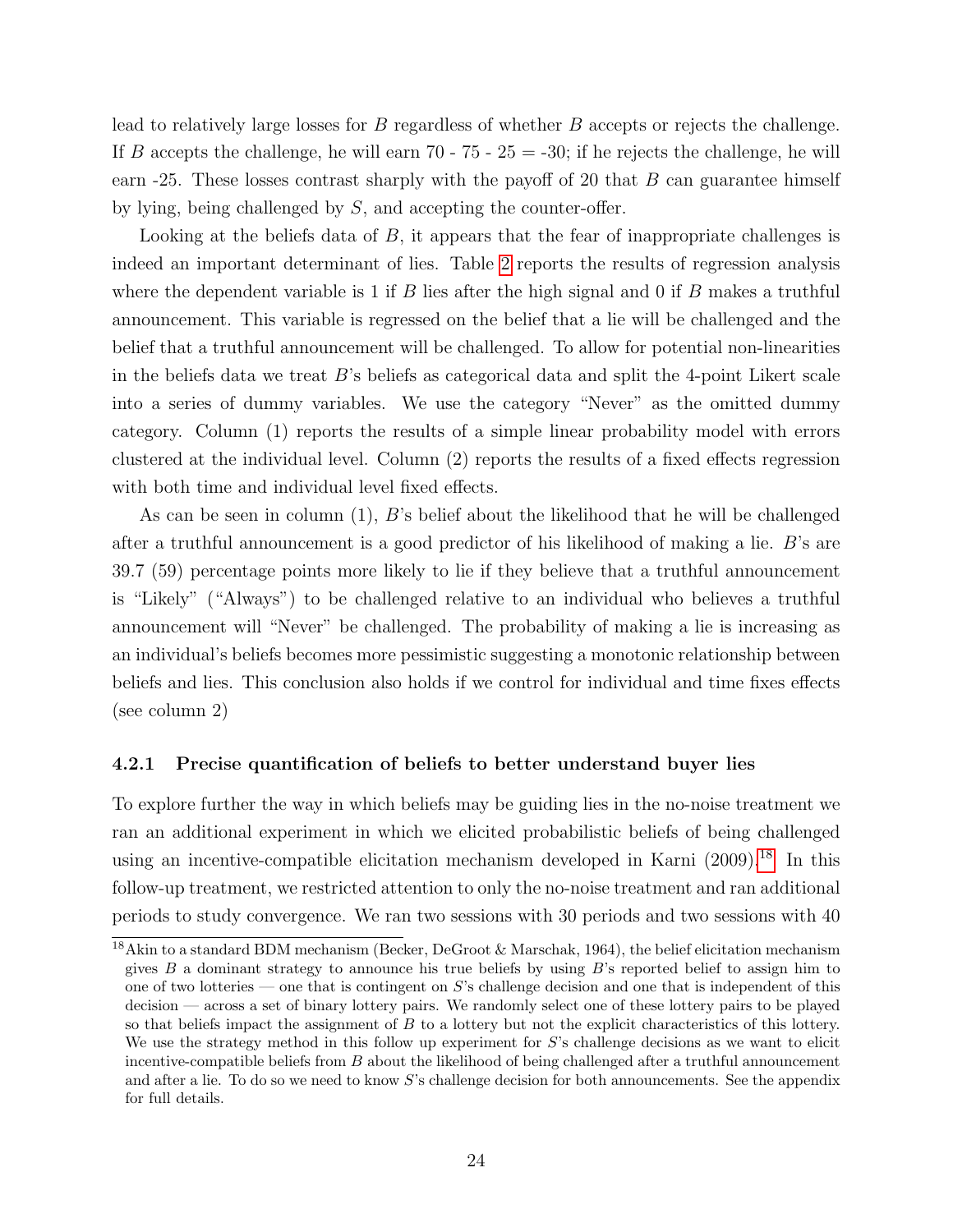<span id="page-26-0"></span>

| Buyers Belief that Seller will Challenge a High                                               | (1)         | (2)                   |  |
|-----------------------------------------------------------------------------------------------|-------------|-----------------------|--|
| <b>Announcement with High Signal</b>                                                          |             |                       |  |
| "Unlikely"                                                                                    | 0.065       | 0.025                 |  |
|                                                                                               | (0.051)     | (0.044)               |  |
| "Likely"                                                                                      | 0.397       | 0.186                 |  |
|                                                                                               | (0.070)     | (0.055)               |  |
| "Always"                                                                                      | 0.590       | $0.234$ ***           |  |
|                                                                                               | (0.074)     | (0.063)               |  |
| <b>Buyers Belief that Seller Will Challenge a Low</b><br><b>Announcement with High Signal</b> |             |                       |  |
| "Unlikely"                                                                                    | $-0.027$    | $-0.170$              |  |
|                                                                                               | (0.089)     | (0.064)               |  |
| "Likely"                                                                                      | $-0.040$    | $-0.024$              |  |
|                                                                                               | (0.071)     | (0.064)               |  |
| "Always"                                                                                      | $-0.127$    | $-0.113$ <sup>*</sup> |  |
|                                                                                               | (0.066)     | (0.059)               |  |
| <b>Constant</b>                                                                               | $0.249$ *** | $0.325$ ***           |  |
|                                                                                               | (0.060)     | (0.049)               |  |
| <b>Individual Fixed Effects</b>                                                               | <b>No</b>   | Yes                   |  |
| <b>Time Fixed Effects</b>                                                                     | No          | Yes                   |  |
| $R^2$                                                                                         |             |                       |  |
|                                                                                               | 0.203       | 0.156                 |  |
| Observations                                                                                  | 851         | 851                   |  |

#### Table 2: Probit Regression of Lies by Buyers

Dependent varaible is 1 if the buyer lies by announcing low with a high signal and 0 otherwise. The omitted category is Seller "Never" Challenges. Regression (1) is a linear probability model with errors clustered by individual. Regression (2) is a fixed effect regression with both time and individual fixed effects. \*,\*\*,\*\*\* denote siginificance at the 10%, 5% and 1% respectively.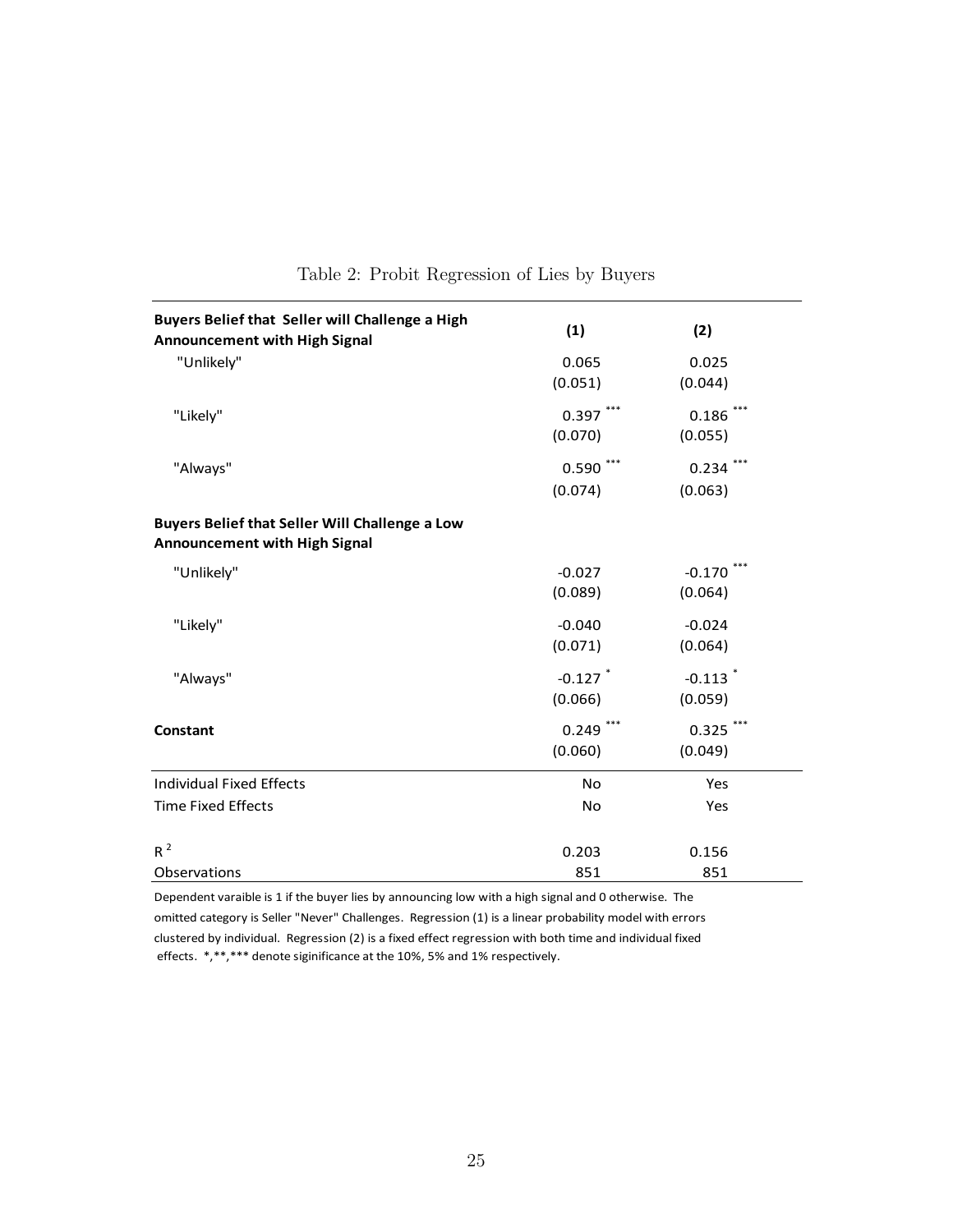periods with random matching across periods. A total of 90 individuals participated in the experiment. The details of this elicitation mechanism can be found in the appendix.<sup>[19](#page--1-0)</sup>

Result 2 The majority of B's have pessimistic beliefs about being challenged after a truthful announcement of 70. The majority of B's have optimistic beliefs about being challenged after a lie of 20.

Figure [4](#page-27-0) compares the empirical challenge probability of  $S$ 's to  $B$ 's belief of being challenged. Both the means and 95 percent confidence intervals shown are calculated from individual averages. As can be seen on the right hand side of the figure, buyers are strongly pessimistic about the likelihood of being challenged after a truthful high announcement. While the empirical probability of being challenged is 9.1%, the average belief is 30.4%. This pessimism is prevalent across the population, with 80.1% of individuals having pessimistic beliefs about being challenged relative to the empirical distribution. The difference of beliefs and the empirical distribution is significant in both a simple t-test ( $t = -5.379$ , p-value < .01) and a Mann-Whitney-Wilcoxen test ( $z = -5.125$ , p-value < .01).<sup>[20](#page--1-0)</sup>

<span id="page-27-0"></span>

Figure 4: Buyer Beliefs About the Probability of Challenge Relative to Empirical Challenge Probabilities of Sellers

Vice versa, buyers are optimistic about the likelihood of being challenged after a lie with a high signal. While S's challenge  $85.0\%$  of the time after a lie (a 15.0% deviation from the Nash

<sup>&</sup>lt;sup>19</sup>As we were concerned with potential hedging, the follow-up experiment paid only for one period of the experiment and only for the announcement game or the belief elicitation game. There was a 50% chance that the announcement game would be paid and a 50% chance that one announcement-signal combination of the belief elicitation game would be paid.

 $20$ Observations are an individual buyer's average belief and an individual S's average challenge rate over all periods.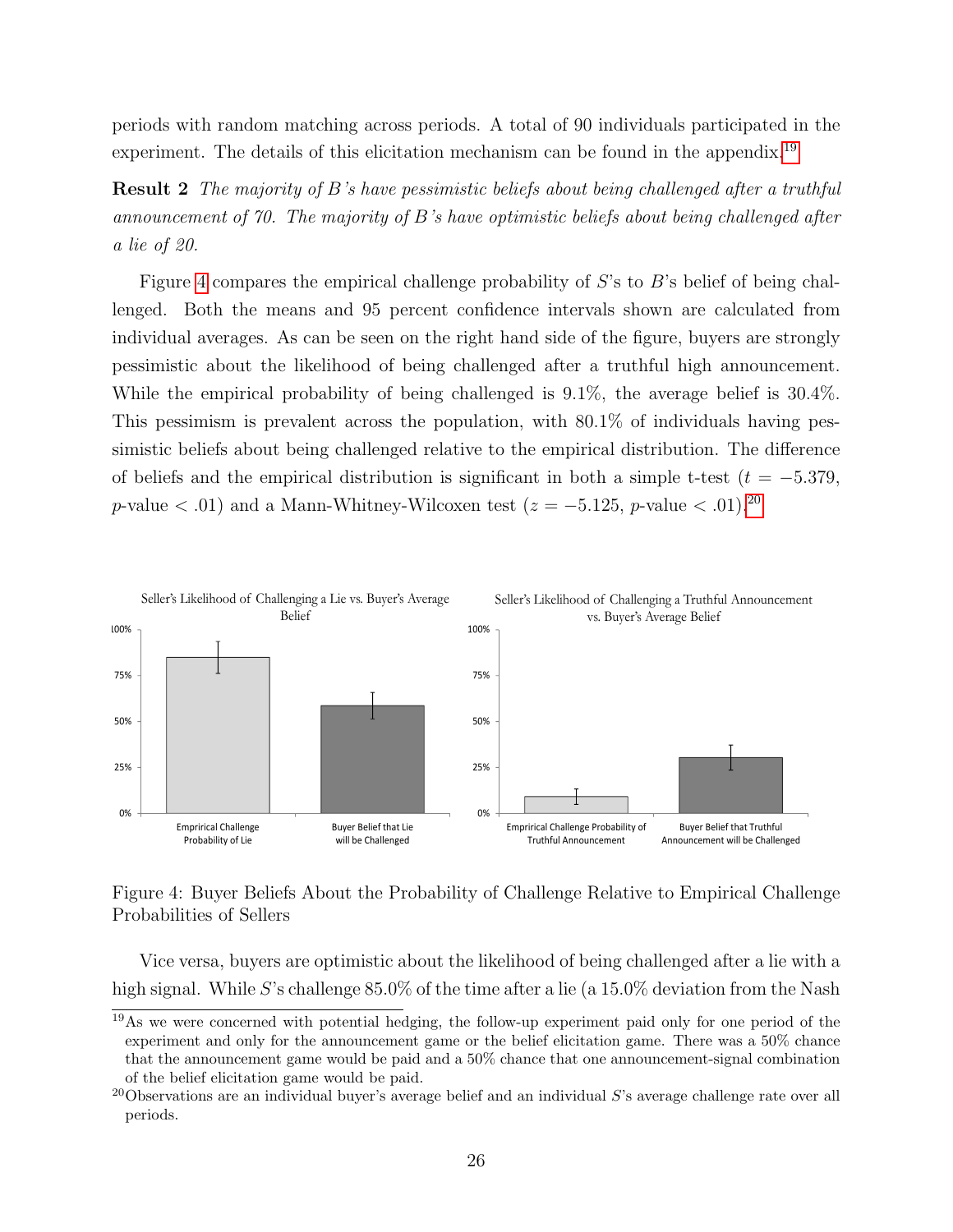Equilibrium), the average belief is 58.7% (a 41.3% deviation from the Nash Equilibrium). This optimism is again prevalent across the population, with 76.7% of individuals having optimistic beliefs about being challenged relative to the empirical distribution. The difference between beliefs and the empirical distribution is again significant (t-test:  $t = 4.703$ , p-value  $\langle 0.01; \text{Mann-Whitney-Wilcoxen test: } z = 5.56, p\text{-value} \langle 0.01 \rangle$ .

Given the optimistic beliefs about outcomes after a lie and pessimistic beliefs about outcomes after truthful announcing, a natural hypothesis is that  $B$ 's may believe that they are monetarily better off lying than telling the truth. To test this hypothesis, we use B's reported beliefs to compute the expected value of lying and telling the truth after a high signal if B's respond optimally to a subsequent challenge. We next take the difference between these expected values to estimate the expected monetary gain from truth-telling.

Result 3 The majority of B's believe they have a higher expected value from lying compared to truth-telling after a high signal. B's with more optimistic beliefs about being challenged after a lie and more pessimistic beliefs about being challenged after a truthful announcement are more likely to lie.

Figure [5](#page-29-1) show the empirical cumulative density functions of the expected gain from truthtelling split between observations where an individuals is lying  $(N = 543)$  and observations where an individual is telling the truth  $(N = 491)^{21}$  $(N = 491)^{21}$  $(N = 491)^{21}$  As can be seen, the empirical CDF of the expected monetary gain from truth-telling for individuals who tell the truth first order stochastically dominates the CDF for individuals who lie, suggesting that heterogeneity in beliefs is an important factor in the decision to announce truthfully.<sup>[22](#page--1-0)</sup> For both distributions, however, the proportion of individuals where the expected monetary gain from truth-telling is negative is large, with 79.2% (72.7%) of observations where the buyer lies (tells the truth) falling into this category.

One potential reason for the high level of pessimism seen in  $B$ 's beliefs about being inappropriately challenged is that at least a subset of individuals are choosing announcement strategies that limit their ability to learn over time. 28.9% of individuals lie in each of the last 10 periods of the session and in at least 90% of periods overall. These individuals account for 60.7% of overall lies and 71.7% of lies that occur in the last 10 periods. As a  $B$  who

<sup>&</sup>lt;sup>21</sup>We restrict attention to observations where (i) the buyer believed that announcing low with a high signal had a higher chance of being challenged than announcing high with a low signal and (ii) the buyer announced low with a low signal. There is a very small fraction of individuals in our sample that do not satisfy these plausibility conditions. If we include them, all the qualitative results remain the same and significant.

<sup>&</sup>lt;sup>22</sup>These distributions are significantly different in a bootstrapped version of the Mann-Whitney-Wilcoxen test where we randomly sampled a single period from each buyer in each iteration.  $p$ -value  $\lt$  0.01. See Datta & Satten (2005) for a discussion.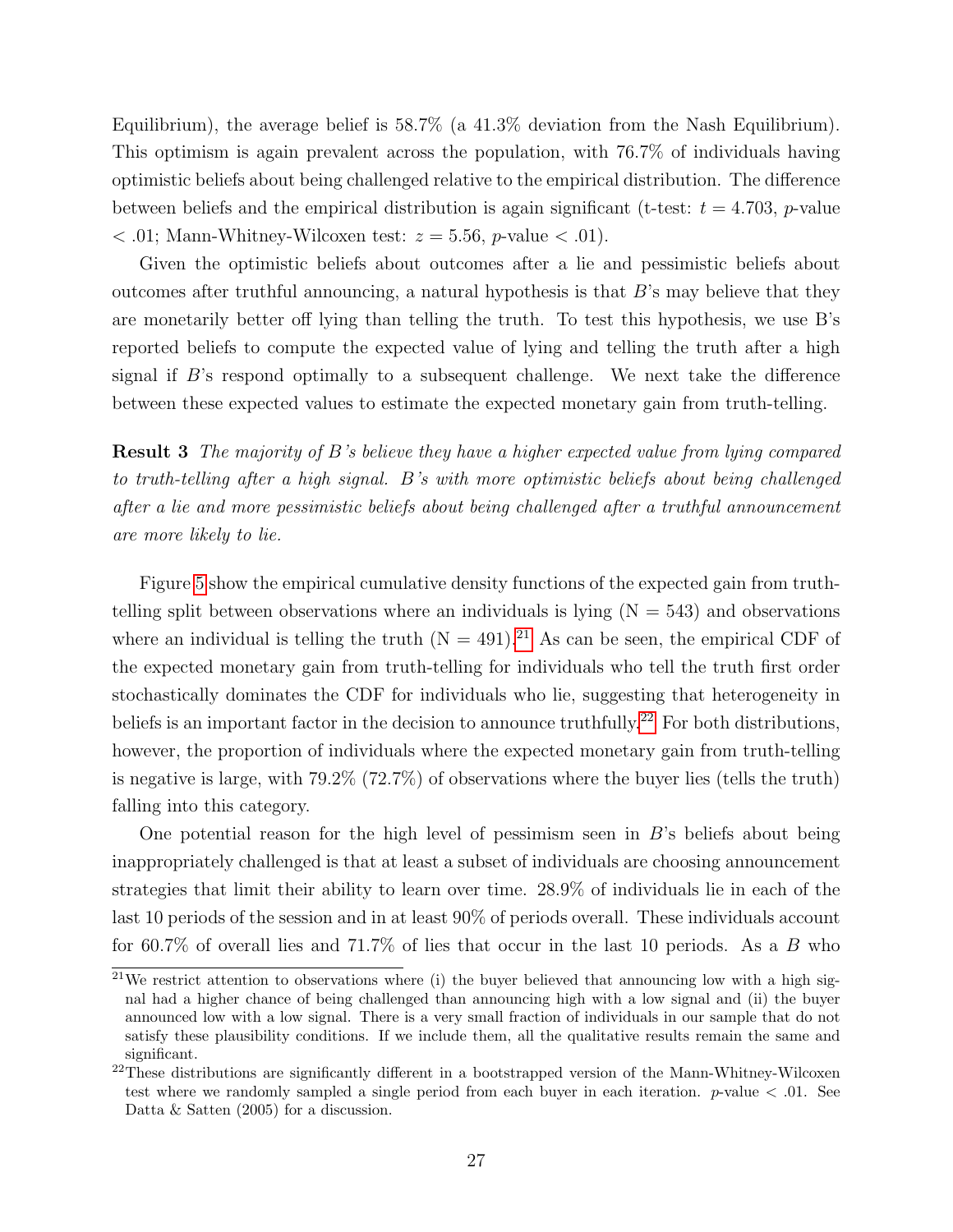<span id="page-29-1"></span>

Figure 5: Cumulative Density Function of Expected Gain from Telling the Truth Relative to Lying Split between Observations where the Buyer is Lying (Dark Grey) and Telling the Truth (Light Grey).

lies in each period gets no new information about the likelihood of being challenged after a truthful announcement, the data suggests that alternative self-confirming equilibria may be being selected in the game instead of the predicted subgame perfect equilibrium as a result of  $B$ 's actions and initial beliefs.<sup>[23](#page--1-0)</sup>

Overall, our data suggests something of a paradox in the functioning of the Moore-Repullo mechanism. While the mechanism was designed to induce truth-telling using pecuniary incentives, most individuals who are truthful are distrustful of their partner and believe that such actions will lead to monetary loss. Truthful announcements are therefore being supported not by pecuniary incentives, but instead by non-pecuniary ones.

#### <span id="page-29-0"></span>4.3 The Mechanism Under Almost-Perfect Information

In the no-noise treatment we observed a non-negligible lack of truth-telling although the mechanism functioned well at the later stages and rarely ended with the buyer rejecting the counter-offer. Our theoretical model predicts that as we introduce imperfect information about the value of the good, additional breakdowns in the mechanism will occur. As described in Hypothesis [2,](#page-19-0) B's with high signals are predicted to lie with greater frequency

<sup>23</sup>See Fudenberg, Kreps & Levine (1988), Fudenberg and Levine (1993) and Kalai and Lehrer (1993) for a discussion of self-confirming equilibrium. Notice that in our context, the consistent self-confirming equilibrium where  $B$ 's always lie is a Nash Equilibrium, just not the subgame-perfect equilibrium that we are trying to implement.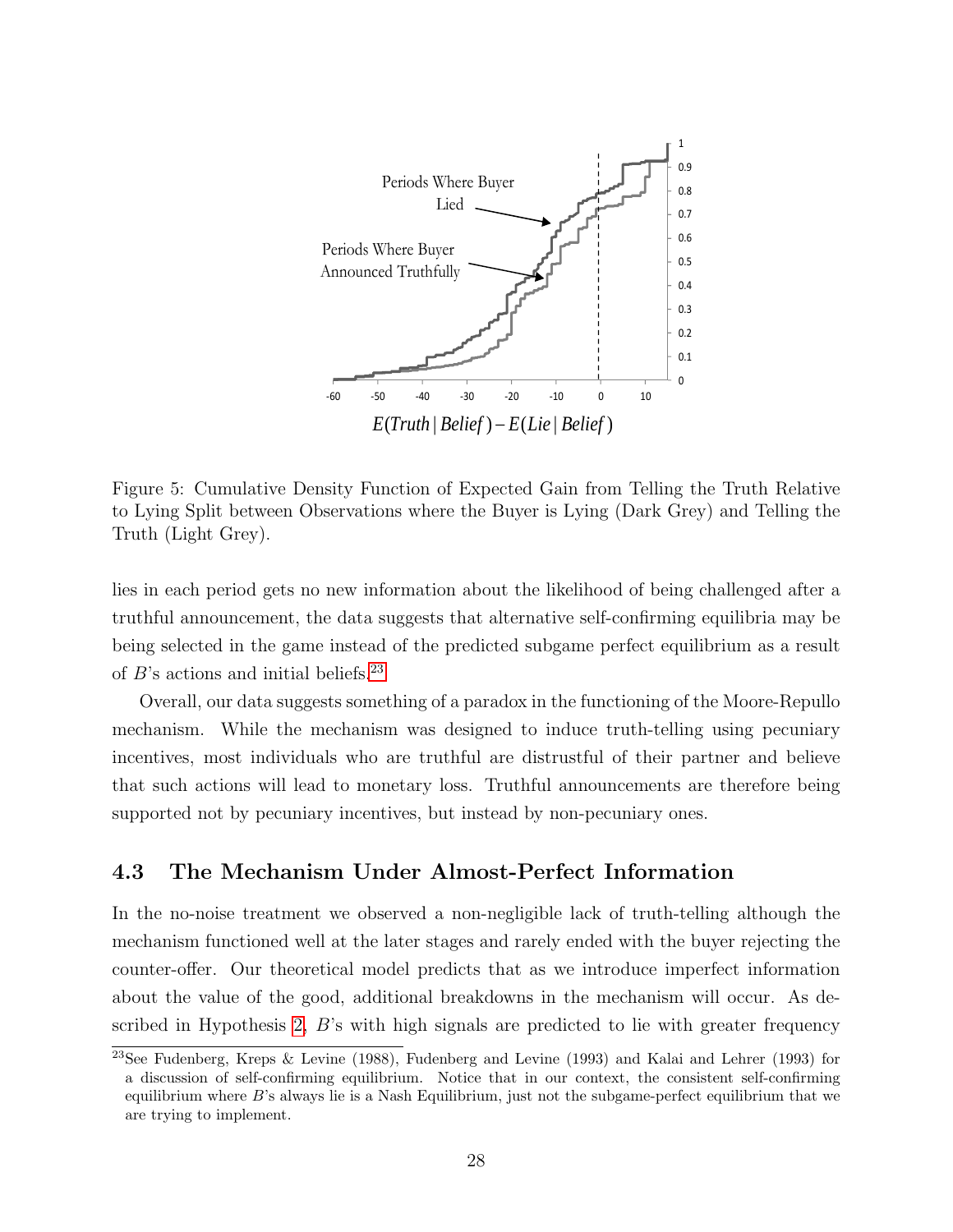and S's are predicted to reject the buyers' lies with lower frequency. Further, as described in Hypothesis [3,](#page-19-1) S's are predicted to challenge low announcements although they received low signals (what we call a false challenge) and B's are predicted to accept some of these false challenges. We find support for most of these theoretical predictions:

<span id="page-30-0"></span>Result 4 The introduction of noise leads to a significant increase in B's lies and a small but insignificant decrease in challenges of low announcements by  $S$ 's with a high signal. In addition, the introduction of noise also increases B's belief that even truthful announcements of a high signal will be challenged. Finally, noise also leads to an increase in both false challenges by S's and B's acceptance of challenges with a low signal after a low announcement.

An interesting aspect of Result [4](#page-30-0) is that it confirms theoretically predicted behavioral tendencies that undermine the mechanism but, in addition, the evidence also shows that noise tends to exacerbate problems with the mechanism that we have already observed in the no-noise treatment: B's have more pessimistic beliefs that truthful announcements of a high signal will be challenged in the noise treatment compared to the no-noise treatments. This finding is in contrast to the theoretical prediction that truthful announcements of high signals should never be challenged in any of these treatments.

The left hand side of Figure [6](#page-31-0) shows the proportion of  $B$ 's with a high signal who lie across the three treatments. The error bars show 95% confidence intervals of each proportion with standard errors clustered at the individual level. As can be seen, B's lie in 45.9% of cases in the 5% noise treatment and in 52.2% of cases in the 10% noise treatment. Both of these lie rates are significantly higher than those in the no-noise treatment, where lies occur in 30.8% of cases (*p*-value  $\lt$  0.01 in both treatment comparisons). The right hand side of Figure [6](#page-31-0) shows that there is a small but insignificant decrease in the challenges of low announcements with the high signal relative to the no-noise treatment, where 93.4% of cases were challenged; in the 5% and 10% noise treatments the proportion of cases challenged were 85.2% and 88.6% respectively (5% noise treatment:  $p$ -value = .147; 10% noise treatments:  $p$ -value  $=$  .351). All three challenge rates are high, however, indicating that it would not be in B's interest to lie if their beliefs were consistent with the empirical challenge distributions of the sellers.

Our theoretical model predicts that the increase in lies in the noise treatment is driven by  $B$ 's belief that  $S$  is less likely to challenge a lie. The left panel of Figure [7,](#page-32-0) which reports B's belief that a lie will be challenged given a high signal, supports the existence of this channel. In the no-noise treatment 46.1% of individuals believe that a lie will always be challenged, while in the noise treatment only 26.4% of individuals hold this belief. Thus,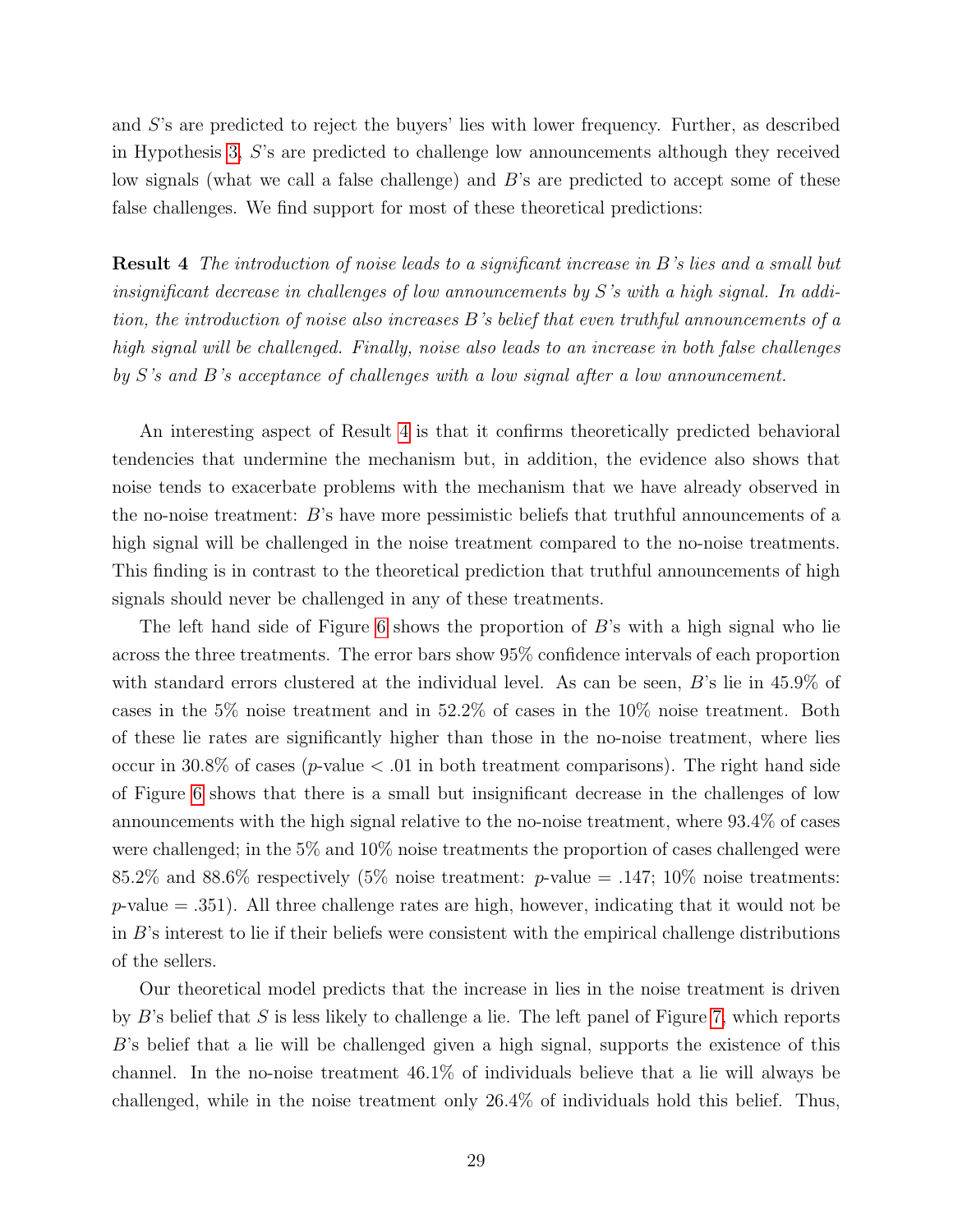<span id="page-31-0"></span>

Figure 6: Buyer Lies and Seller's Probability of Challenging with High Signal after a Low Announcement

in the noise treatment the buyers are much more optimistic that they can get away with a lie. This difference in beliefs across the noise treatments and the no-noise treatment is significant based on an ordered probit regression that regresses B's beliefs on the noise treatment dummy  $(z = -2.45, p-value = .014, standard errors clustered by individual).$ 

The right panel of Figure [7](#page-32-0) shows that the belief pattern observed in the no-noise treatment, namely that  $B$ 's believe that even truthful announcements of a high value will be challenged, is exacerbated by the existence of noise. While 48.2% of individuals believe that a truthful announcement will never be challenged in the no-noise treatment only 34.9% of subjects in the noise treatments have this belief  $-$  a difference that is significant in an ordered probit regression of buyers' beliefs on the noise treatment dummy ( $z = -2.21$ , p-value = .027, standard errors clustered by individual).

Taken together, the belief pattern observed in Figure [7](#page-32-0) suggests that there are two reasons why noise increases buyers' lying behavior. First, noise induces B's to believe that a lie is less likely to be challenged and, second, it strengthens the belief that truthful announcements will be challenged. Both reasons reduce the perceived pecuniary benefits from telling the truth relative to telling a lie. We study the causal impact of the second channel on buyers' announcement behavior in both the noise and the no-noise treatment in the next section.

Our results for the noise treatments also support the predictions of Hypothesis [3.](#page-19-1) Figure [8](#page-33-0) shows the proportion of S's who make a false challenge and the proportion of B's who accept a counter-offer after they received a low signal and announced a low value in each of the three treatments. The error bars show 95% confidence intervals of each proportion with standard errors clustered at the individual level. As can be seen on the left hand side, while there are very few false challenges in the no-noise treatment, the proportion of false challenges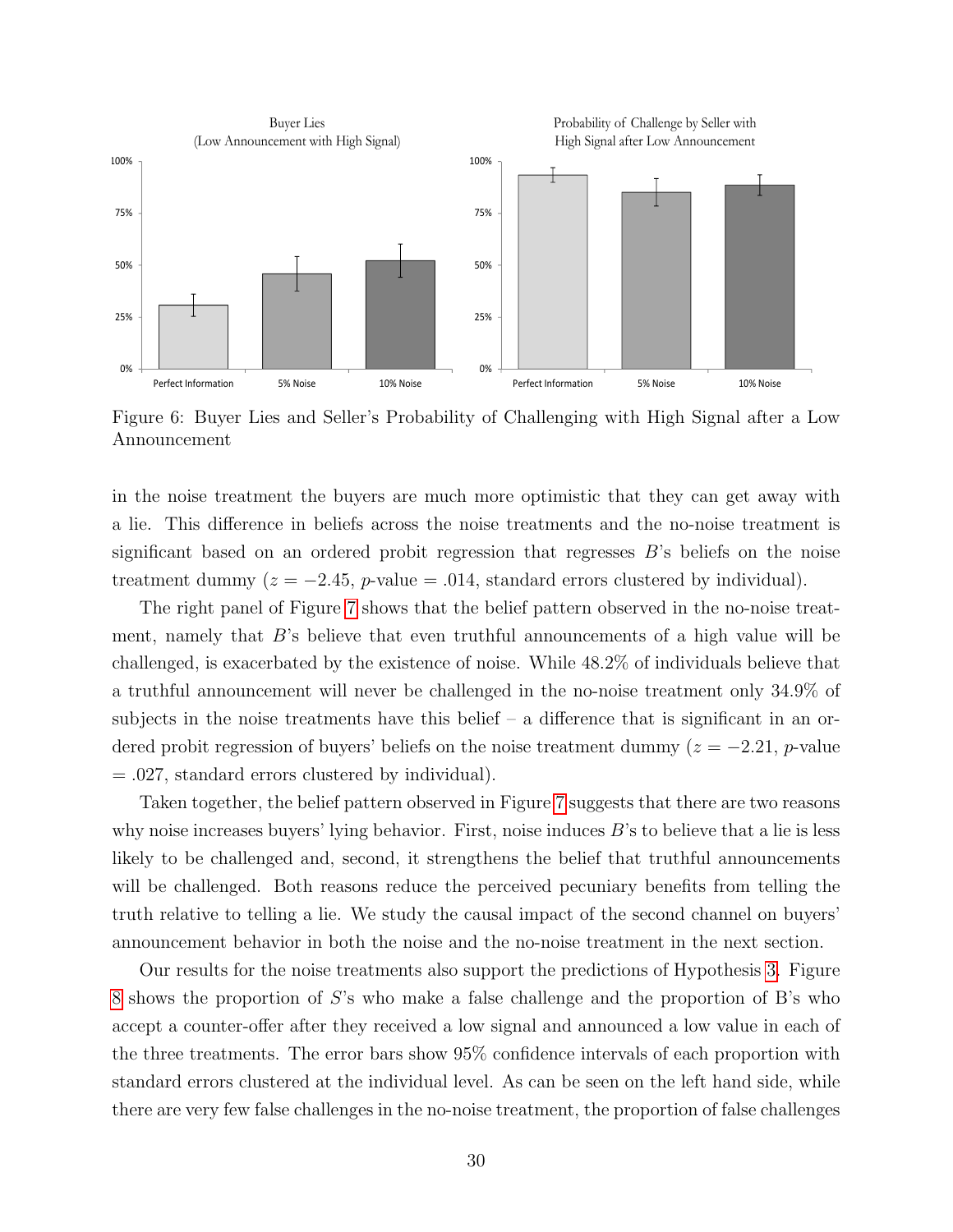<span id="page-32-0"></span>

Figure 7: Buyer's Beliefs after High Signal

increases to 20.7% in the 5% noise treatment and 18.8% in the 10% noise treatment. Both noise treatments have significantly more false challenges than in their respective no-noise treatments based on a linear regression with errors clustered at the individual level  $(p$ -value  $\langle$  .01 in both cases).

As can be seen on the right hand side,  $B$ 's are also much more likely to accept a counteroffer with a low signal and a low announcement in the noise treatments than in the no-noise treatment. While B's accepted a challenge after a low announcement and a low signal in only 2.4% of observations in the no-noise treatment, they accepted 27.7% of such challenges in the 5% noise treatment and 30.2% of such challenges in the 10% noise treatment. Both noise treatments have significantly more acceptances of counter-offers after a low announcement and a low signal than their respective no-noise treatment based on a linear regression with errors clustered at the individual level (*p*-value  $\lt$  0.01 in both cases).

As foreshadowed by the increase in lies and the increase in false challenges that were subsequently rejected, the introduction of noise leads to a marked decrease in earnings. However, this decrease in earnings is asymmetric. As shown in Table [3,](#page-33-1) B's in the two noise treatments have significant reductions in their earnings relative to that of the no-noise treatment. S's, by contrast, have a very small decrease in earnings. This difference in the outcomes of  $B$ 's and  $S$ 's is due to the fact that  $B$ 's who lie are frequently challenged and accept the counter-offer in over 90% of these cases.

Table 3 also provides an indication about how much surplus is destroyed by the imperfect functioning of the mechanism. As the good is either worth 20 or 70 with equal probability, the expected surplus is 45 if the mechanism induces truth-telling and truth-telling is not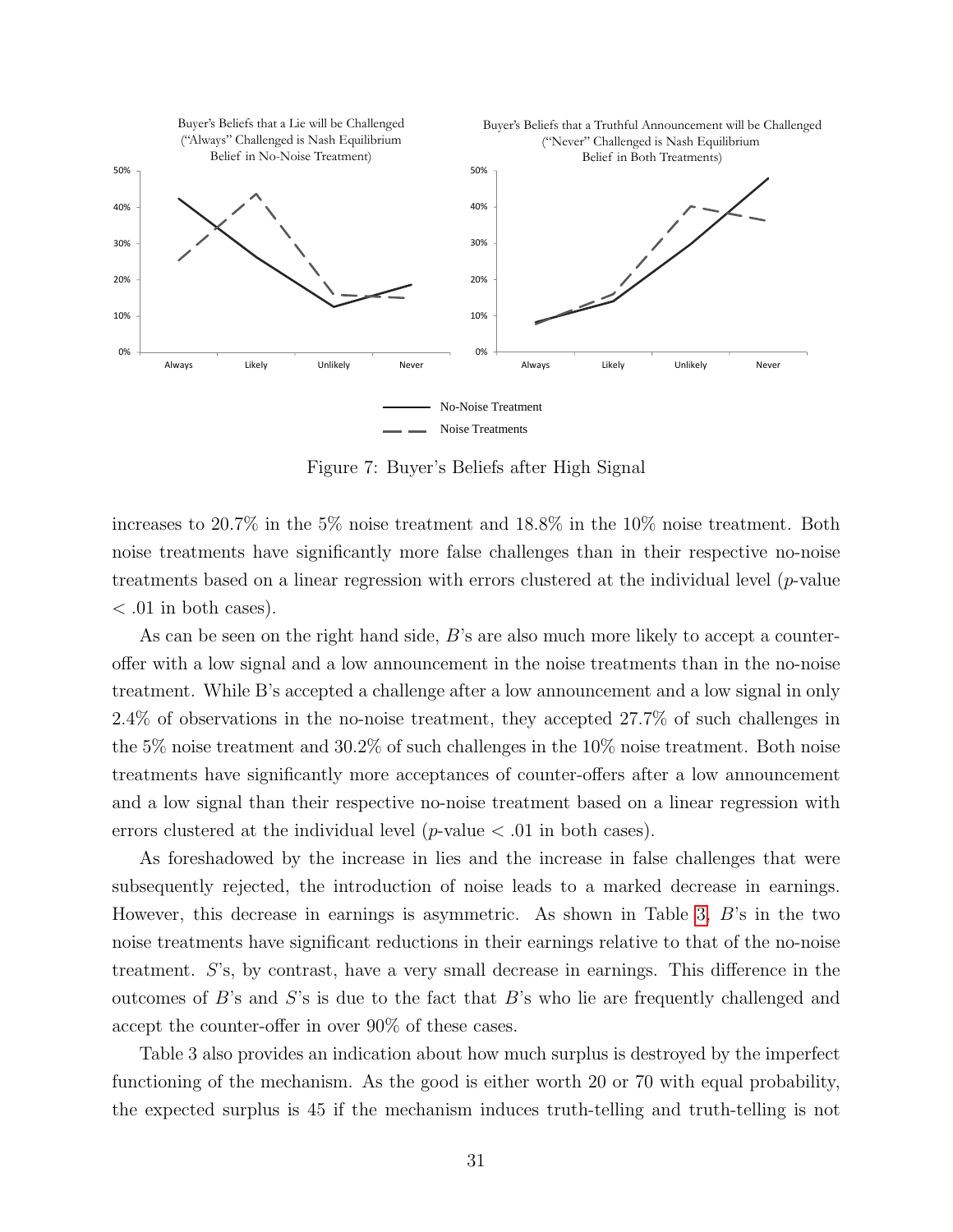<span id="page-33-0"></span>

Figure 8: Seller's False Challenges and Buyer's Probability of Accepting a Counter-Offer with Low Signal after a Low Announcement

<span id="page-33-1"></span>

|                      | Buyer's Average Earnings Seller Average Earnings |      |
|----------------------|--------------------------------------------------|------|
| No-Noise Treatment   | 18.9                                             | 22.5 |
| 5\% Noise Treatment  | 13.8                                             | 21   |
| 10\% Noise Treatment | 12.1                                             | 21.8 |

Table 3: Average earnings of the buyer and seller in the last 5 periods of each session. Expected earnings under the truth-telling equilibrium are 22.5 respectively.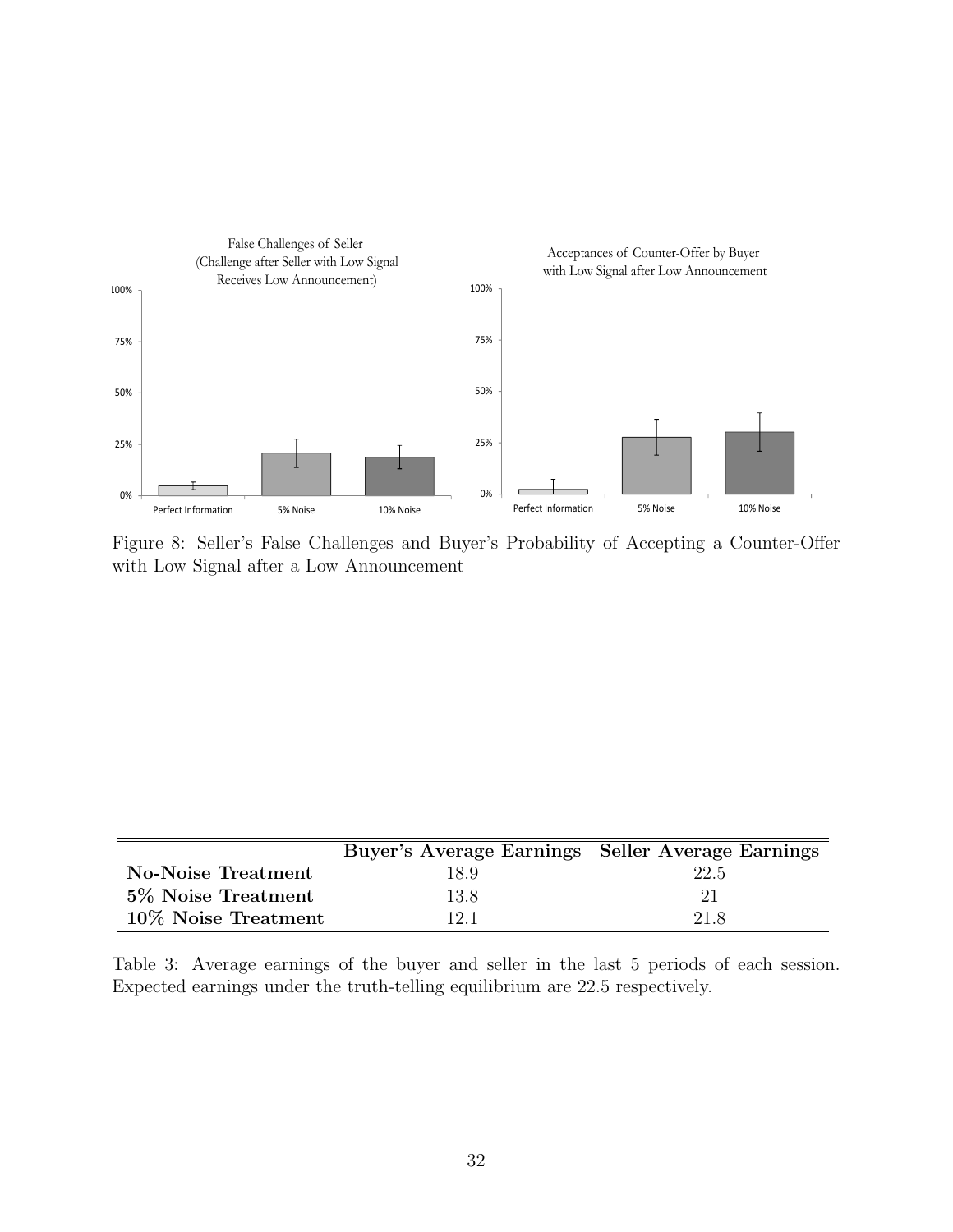challenged. In the no-noise treatment subjects only reach an average surplus of 41.4 which amounts to an efficiency loss of  $8\%$ .<sup>[24](#page--1-0)</sup> In the noise treatments the efficiency loss is much higher and amounts to  $22.67\%$  in the  $5\%$  noise treatment and  $24.67\%$  in the  $10\%$  noise treatment. Note that these efficiency losses mainly occur because of the imposition of fines to the buyers and the sellers after disagreements, i.e. they represent the direct cost of an imperfectly functioning mechanism. In our setup there are no indirect cost that would arise if the trading parties could invest and an imperfectly functioning mechanism induced inefficiently low investments. Further, even in the absence of indirect costs, it is unclear why trading parties would implement a mechanism involving direct costs if it frequently fails to help them solve their contracting problem by inducing truth-telling.

#### 4.4 Robustness checks

In this section we perform two robustness checks. We have seen in the previous sections that the buyers' frequently believed that their truthful announcements would be challenged with some positive probability, suggesting that these beliefs may have induced the buyers to lie more often. However, the previous evidence on this is correlational, i.e., we did not show that the belief that truthful announcements will be challenged causes the buyers' lying behavior. In section 4.4.1 we tackle this issue of causality. In section 4.4.2 we ask the question whether a further reduction of noise to only 1% imperfect information still causes substantial malfunctioning of the mechanism. If that were the case, even very small amounts of imperfect information would suffice to cause the mechanism to perform poorly.

#### 4.4.1 Does the fear of inappropriate challenges induce buyers' to lie?

If the belief that truthful announcements will be challenged is the main driver of lies in the no-noise treatment and also drives a subset of lies in the noise treatment, then eliminating the potential of such challenges should increase the likelihood of truth-telling in both treatments. We test this hypothesis by running four additional sessions where we eliminated the ability for S to challenge a B who makes a high announcement. Two of the sessions started in the 10% noise treatment and ended in the no-noise treatment while in the other session, individuals started in the no-noise treatment and ended in the 10% noise treatment. This "no-inappropriate challenge" mechanism is expected to increase the expected gain from truth-telling in both the noise and the no-noise treatments. We expect, therefore, that a

 $24$ The relatively low efficiency costs under perfect information are likely to be due to the fact that we parametrized the experiment such that negative reciprocity is unlikely to play a role. In Fehr, Powell & Wilkening (2014) negative reciprocity induces buyers to reject counteroffers in the majority of the cases which causes the mechanism to be highly inefficient even under perfect information.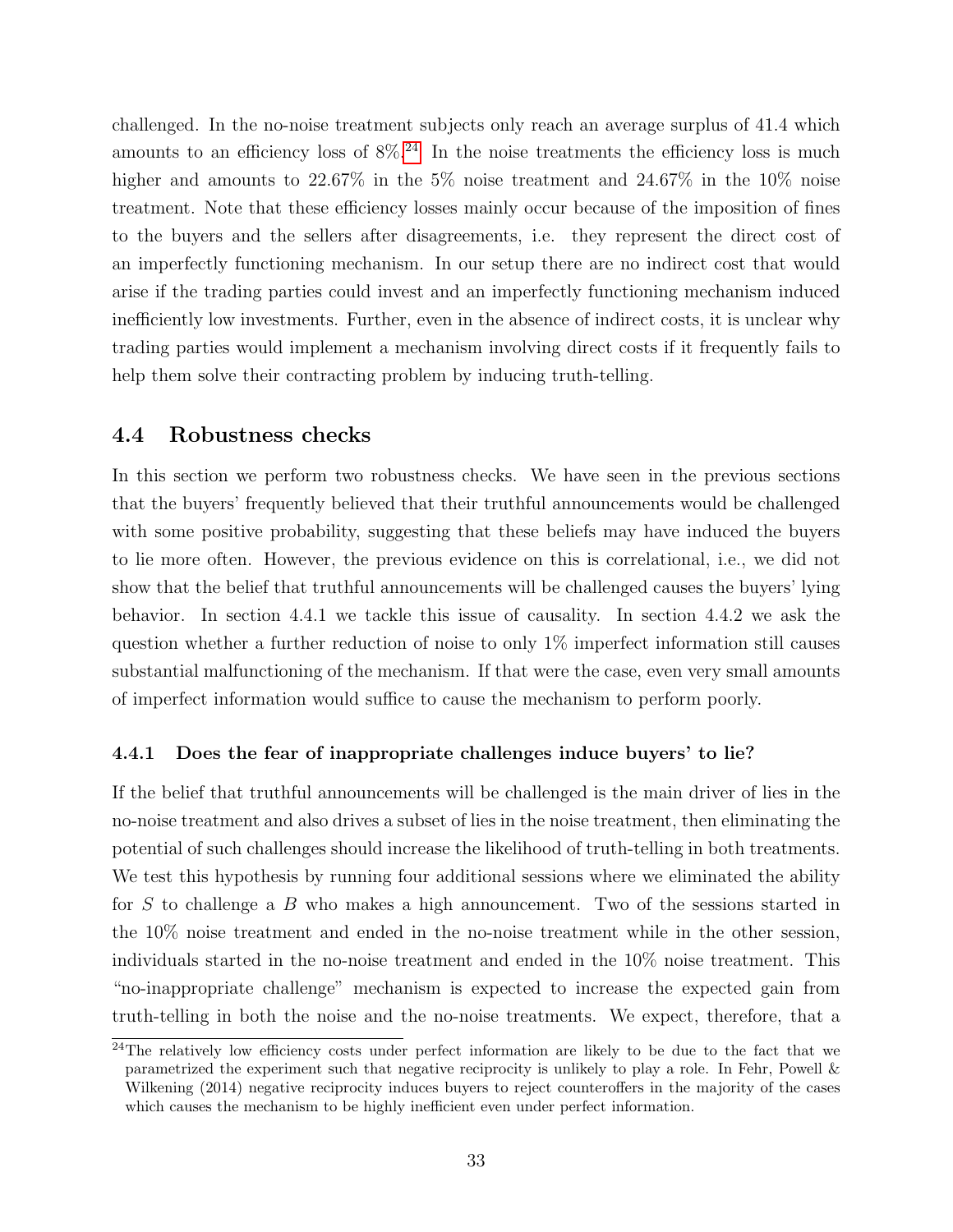large proportion of lies will decrease in this treatment relative to the baseline but that a significant portion of the gap between the no-noise and noise treatments will remain. A total of 82 individuals participated in these additional experiments.

Result 5 Eliminating the ability of S to challenge high announcements substantially reduces B's lies in both the no-noise treatment and the noise treatment. The introduction of noise leads to an increase in B's lies in both the baseline mechanism and the new mechanism.

Figure [9](#page-35-0) shows the proportion of lies in the original sessions with 10% noise and the new sessions using the no-inappropriate challenge mechanism. The error bars show 95% confidence intervals with standard errors clustered at the individual level. As can be seen, lies in both the noise treatment and the no-noise treatment decrease with the no-inappropriate challenge mechanism as we would expect if pessimistic beliefs about being challenged after a truthful announcement is a major contributor to lying.[25](#page--1-0) This decrease in lies is particularly pronounced when comparing the second treatment in each session, where buyer lies fell to only 7.1% in the no-noise treatment and 27.0% in the 10% noise treatment.

<span id="page-35-0"></span>

Figure 9: Frequency of Buyer Lies with original mechanism and alternative simple mechanism where high announcements cannot be challenged.

It is interesting to note that the type of sequential mechanism we tested in the above additional sessions is not capable of implementing all social choice functions. Moore (1992) calls mechanisms like this "simple sequential mechanisms" and provides conditions under which they can implement a desired social choice function. Roughly speaking, this requires that only one party has state dependent preferences, or that preferences are perfectly correlated.

 $25$ The difference in lie frequency between the original mechanism and the no false challenge mechanism is significant at the 10% level based on a Mann-Whitney test where the lie frequency of each individual is the variable of interest:  $z = 1.897$ , p-value = .0578. Similar results hold for a probit regression with data clustered at the individual level  $(p=.015)$ .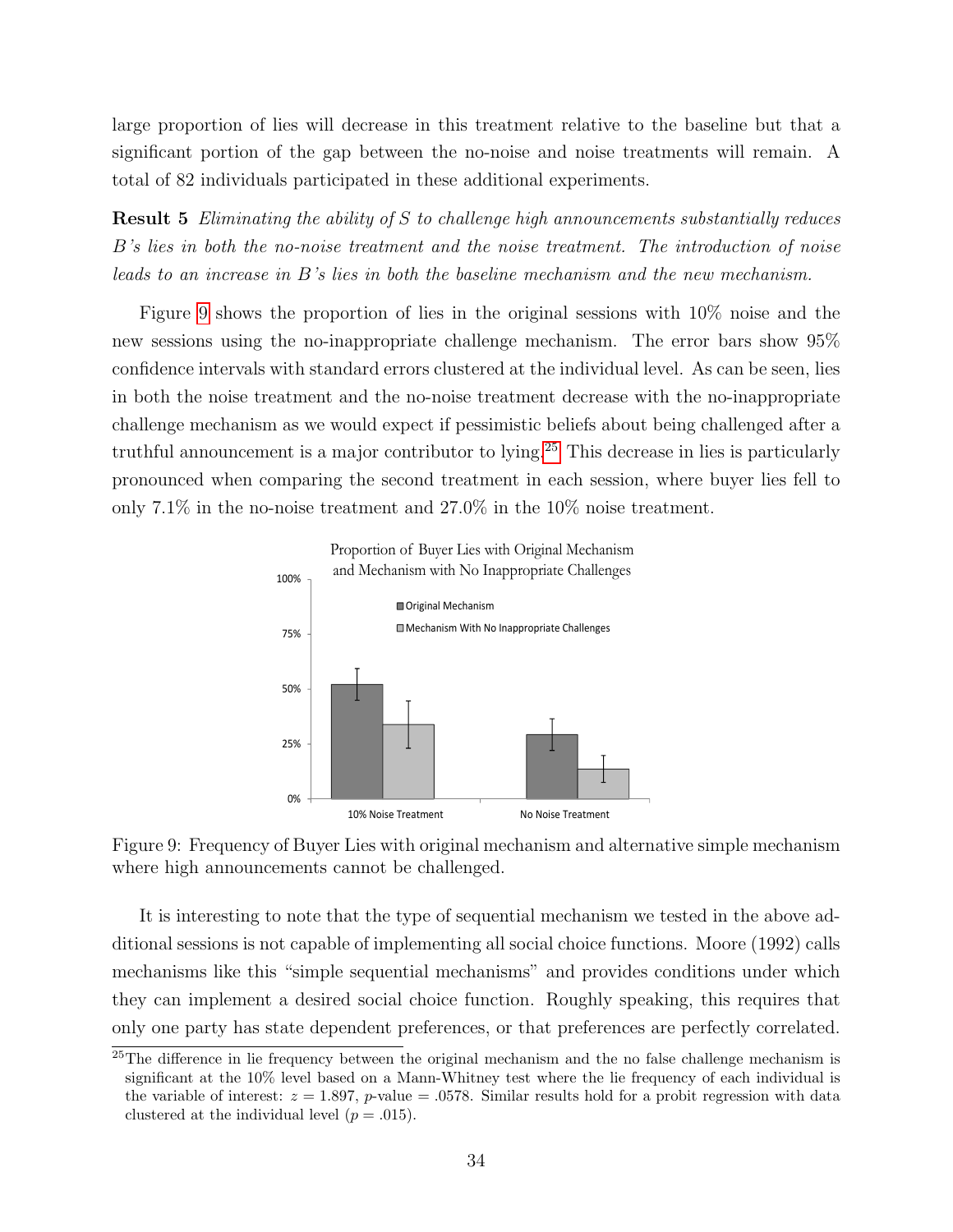#### 4.4.2 How small is small?

While we chose the levels of 5% and 10% noise in order to have enough power to differentiate between treatments, AFHKT suggests that very small levels of noise can lead to a breakdown of the mechanism. To study whether deviations from perfect information impact the distribution of lies even for very small levels of noise, we ran four additional sessions where we started with 10 periods of a 1% noise treatment and ended with a no-noise treatment. A total of 82 individuals participated in these additional experiments. We compare this treatment to the sessions where we started with 10 periods of the 5% noise treatment and ended with a no-noise treatment.

Result 6 Even a very small perturbation in common knowledge leads to an increase in lies relative to the no-noise treatment.

Figure [10](#page-37-0) shows the proportion of buyer lies and seller false challenges in the 5% noise treatment and 1% noise treatment with 95% confidence intervals clustered at the individual level. The dotted lines in each figure show the proportion of buyer lies and seller false challenges in the subsequent no-noise treatment.

As can be seen in the left hand panel, both the 5% noise sessions and 1% noise have significantly more lies in the noise treatment than in their corresponding no-noise treatment. The proportion of lies in the 5% and the 1% noise treatments is surprisingly similar; there is no significant difference in the proportion of buyer in these two treatments based on a linear regression where buyer lies are regressed on the treatment dummy for the 5% noise sessions  $(t = .76, p-value = .449).$ 

As can be seen in the right hand panel, sellers make false challenges 10.3% of the time in the 1% noise treatment relative to 20.8% of the time in the 5% noise treatment — a difference that is just significant ( $t = 2.00$ ,  $p$ -value = .046) based on a linear regression where sellers false challenges are regressed on a dummy for the 5% noise treatment.

Taken together, while there is a small reduction in seller false challenges when noise rates decline, the large number of buyer lies in the 1% noise treatment illustrates that even small departures from common knowledge have a significant impact on the willingness of individuals to report truthfully. Our results thus illustrate the non-robustness of the Moore-Repullo mechanism to small amounts of noise.

### 5 Conclusion

In this paper we conducted a laboratory experiment to test the extent to which Moore and Repullo's subgame perfect implementation mechanism induces truth-telling in practice,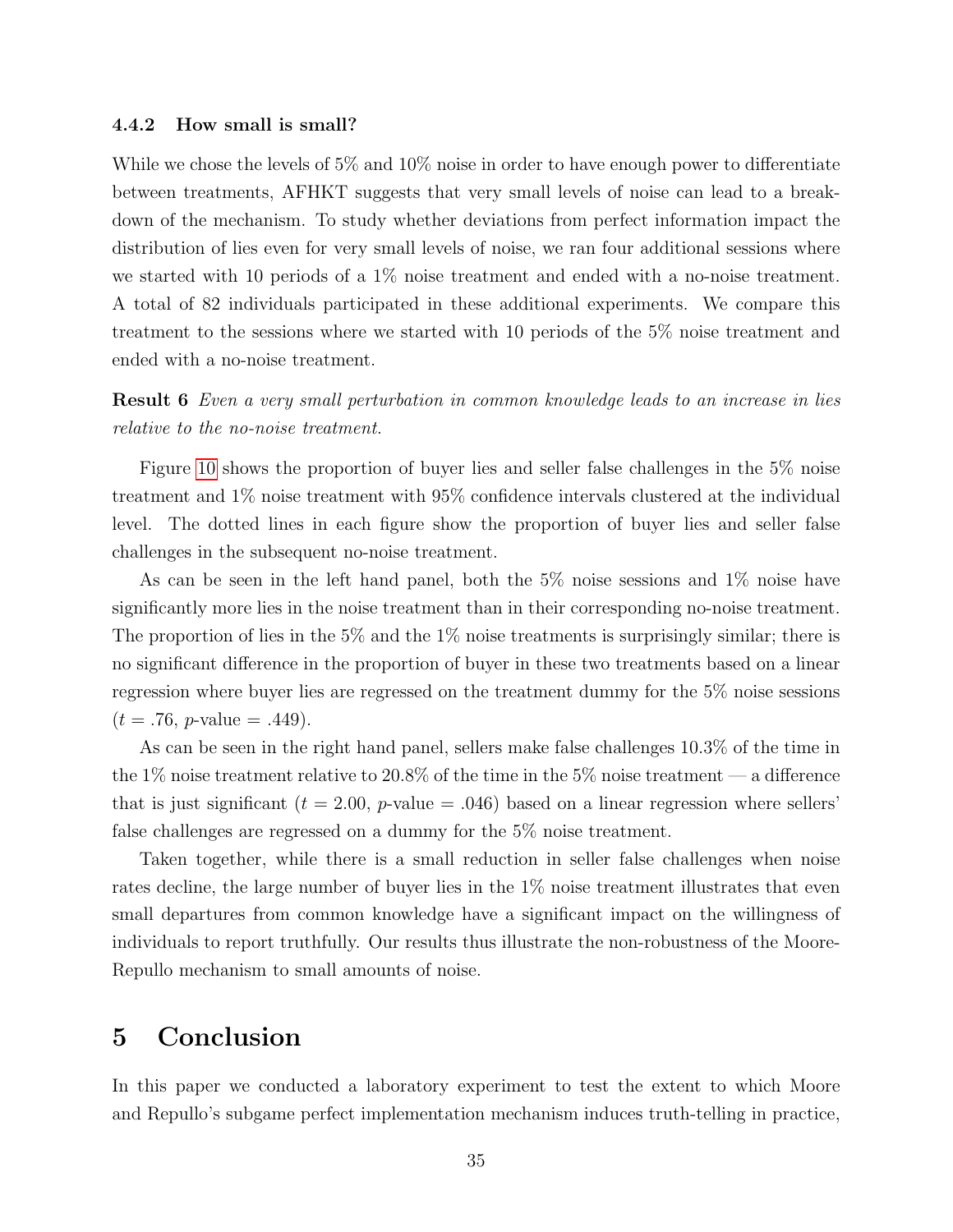<span id="page-37-0"></span>

Figure 10: Difference in Lies between Noise and No-Noise Treatments

both in a setting with perfect information and in a setting where buyers and sellers do not share common knowledge about the good's value. Our first finding is that even in the nonoise treatment, where no lies are predicted in equilibrium, buyers lie by announcing a low value with a high signal roughly 25% of the time. Our data suggests that in all treatments a substantial proportion of these lies are driven by pessimism about being inappropriately challenged after a high announcement. This pessimism is strong enough that a large majority of individuals who are telling the truth believe they would be better off lying, which suggests that the mechanism is being supported in part by non-pecuniary incentives for telling the truth.

Our second main finding is that the introduction of noise leads to an increase in buyers' lies and sellers' false challenges in a way consistent with the analysis in AFHKT. The introduction of noise increases the proportion of buyers who announce a low value with a high signal by 15 to 25 percentage points; these lies are persistent and do not diminish with experience. Similarly, the proportion of sellers who falsely challenge in the noise treatments increases by 15 percentage points relative to the no-noise treatment. Lack of perfect information is behaviorally important even when the level of noise is reduced to a very small 1% level.

If we adjust the Moore-Repullo mechanism by ruling out false challenges, buyers' lying rate in the no-noise treatment decreases by 15.6 percentage points. Likewise, the institutional removal of such false challenges also decreases the lying rate in the noise treatments significantly. However, in the noise treatments this deviation from the Moore-Repullo mechanism does not solve the lying problem. Even if the fear of false challenges of high announcements is ruled out, a lying rate of 27% prevails in the 10% noise treatment, which indicates the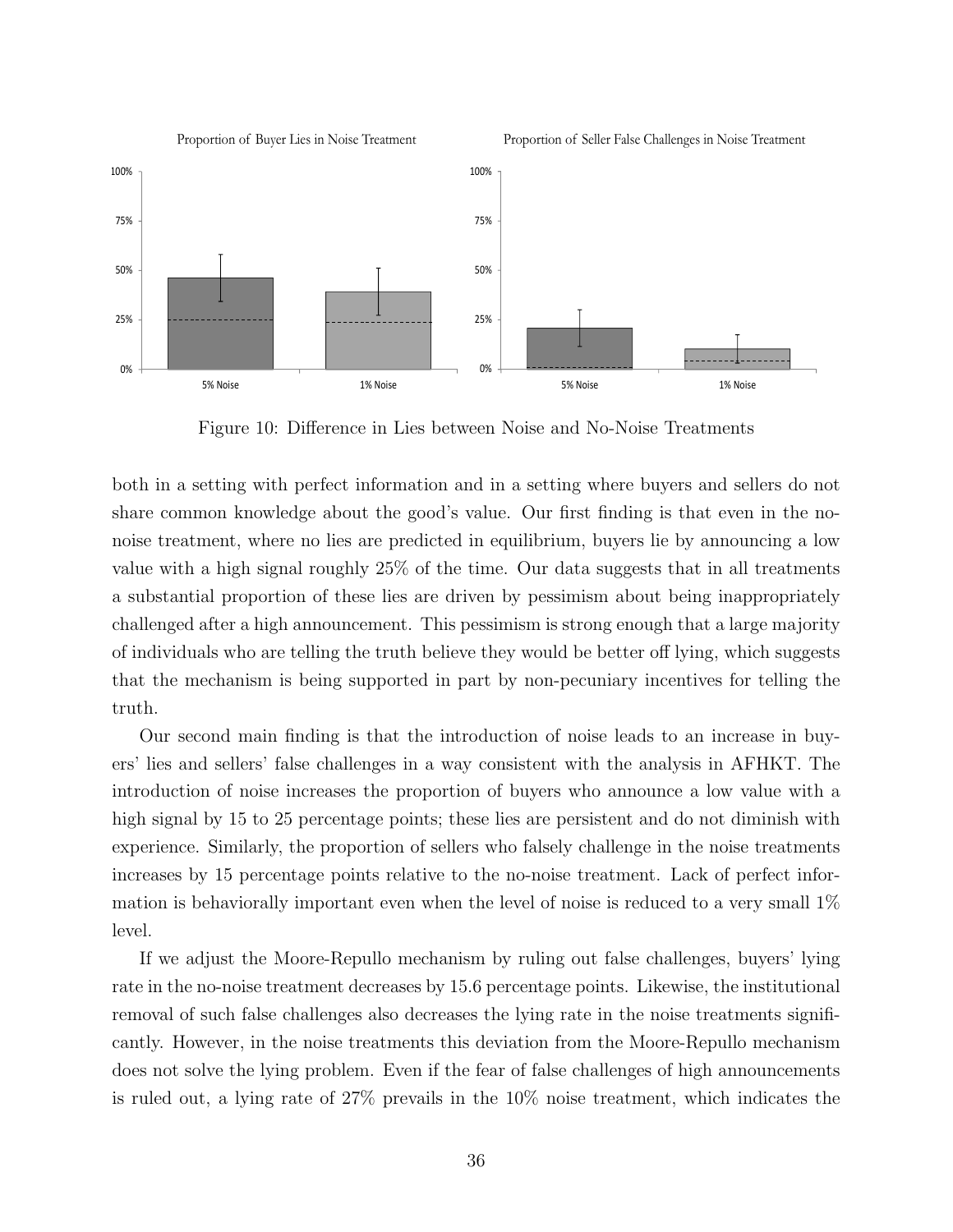pervasive influence of uncertainty regarding the good's value on lying behavior.

One important potential objection to our findings is that when parties themselves design a mechanism one should be less concerned about the fears of irrationality that play a prominent role in our experiment. As Eric Maskin suggested to us, when the parties are designing a contract they may engage in all sorts of discussion about how the game might be played. This is an important point to which we have two responses. First, pre-play communication can naturally be modelled as a cheap-talk stage prior to the mechanisms studied in this paper. To understand the benefits or otherwise of such communication one should, and can, model this additional stage. Second, pre-play communication does not obviate the fact that in our setting, players observe conditionally independent signals, and thus higher-order beliefs are relevant to play in the game induced by the mechanism. The fact that the players in the game designed the game itself does not alter the fact that common knowledge of the underlying state — something that is not a design variable — is crucial to the success of the mechanism. That said, understanding how pre-play communication intersects with the issues studied in this paper is an enticing avenue for both theoretical and experimental work.

Our findings suggest several important avenues for future research, in addition to that mentioned in the preceeding paragraph. First, the fact that individuals are willing to sacrifice their material well-being to tell the truth suggests that preferences for honesty should help implementation.[26](#page--1-0) Second, in view of the empirical relevance of common knowledge, it also is important to design mechanisms that are robust to at least small amounts of imperfect information about the good's value. Third, it would be interesting to know (theoretically and empirically) how the introduction of asset ownership affects the functioning of extensive form mechanisms. In particular, asset ownership could be naturally modeled as an outside option for the asset holder, which in turn would affect either party's incentive to report the good's value truthfully or to challenge the other party. It would be interesting to see whether asset ownership helps achieve better equilibrium outcomes that are also robust to introducing small amounts of private information. Finally, similar experiments could be used to test the robustness of other implementation mechanisms, starting with virtual implementation. Overall, our analysis and findings in this paper raise a number of exciting issues to be tackled by future research.

<sup>&</sup>lt;sup>26</sup>Current research by Kartik, Tercieux and Holden (2014) suggests that when individuals have a known preference for honesty, full implementation can be achieved with simple mechanisms requiring only two rounds of iterated deletion of strictly dominated strategies.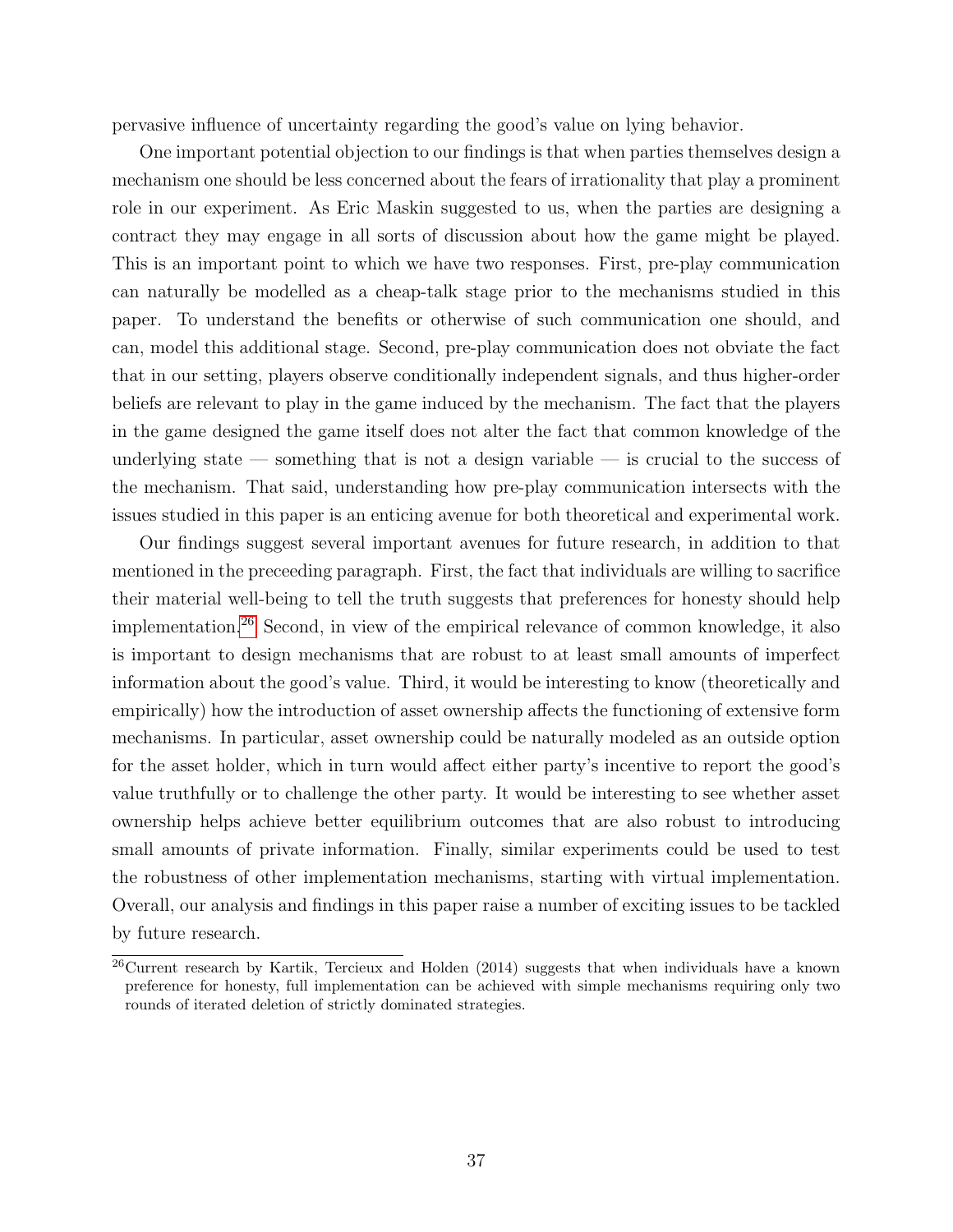### References

- Aghion, P., Fudenberg, D., Holden, R., Kunimoto, T. & Tercieux, O. (2012), 'Subgameperfect implementation under value perturbations', Quarterly Journal of Economics  $127(4)$ , 1843–1881.
- Aghion, P. & Holden, R. (2011), 'Incomplete contracts and the theory of the firm: What have we learned over the past 25 years?', *Journal of Economic Perspectives* 25(2), 181–197.
- Andreoni, J. & Varian, H. (1999), 'Pre–play contracting in the prisoners' dilemma', Proceedings of the National Acadamy of Science of the United States of America 96, 10933– 10938.
- Arifovic, J. & Ledyard, J. (2004), 'Scaling up learning models in public good games', Journal of Public Economic Theory  $6(2)$ , 203–238.
- Attiyeh, G., Franciosi, R. & Isaac, R. (2000), 'Experiments with the pivot process for providing public goods', *Public Choice*  $102(1-2)$ , 95–114.
- Becker, G., DeGroot, M. H. & Marschak, J. (1964), 'Measuring utility by a single-response sequential method', Behavioral Science 9(3), 226–232.
- Blanco, M., Engelmann, D., Koch, A. K. & Normann, H.-T. (2010), 'Belief elicitation in experiments: Is there a hedging problem?', *Experimental Economics* 25(4), 412-438.
- Bolton, P. & Dewatripont, M. (2005), Contract Theory, The MIT Press, The Massachusetts Institute of Technology.
- Bracht, J., Figuires, C. & Ratto, M. (2008), 'Relative performance of two simple incentive mechanisms in a public goods experiment', *Journal of Public Economics*  $92(12)$ , 54 – 90.
- Chen, Y. & Plott, C. (1996), 'The Groves–Ledyard mechanism: An experimental study of institutional design', Journal of Public Economics 59(3), 335–364.
- Chen, Y. & Tang, F. (1998), 'Learning and incentive-compatible mechanisms for public goods provision: an experimental study', Journal of Political Economics 106(3), 633–662.
- Chung, K. S. & Ely, J. (2003), 'Implementation with near-complete information', Economet $rica 71(857-871).$
- Datta, S. & Satten, G. (2005), 'Rank-sum tests for clustered data', *Journal of the American* Statistical Association 471(1), 908–915.
- Ederer, F. & Fehr, E. (2009), Deception and incentives: How dishonesty undermines effort provision, Working paper.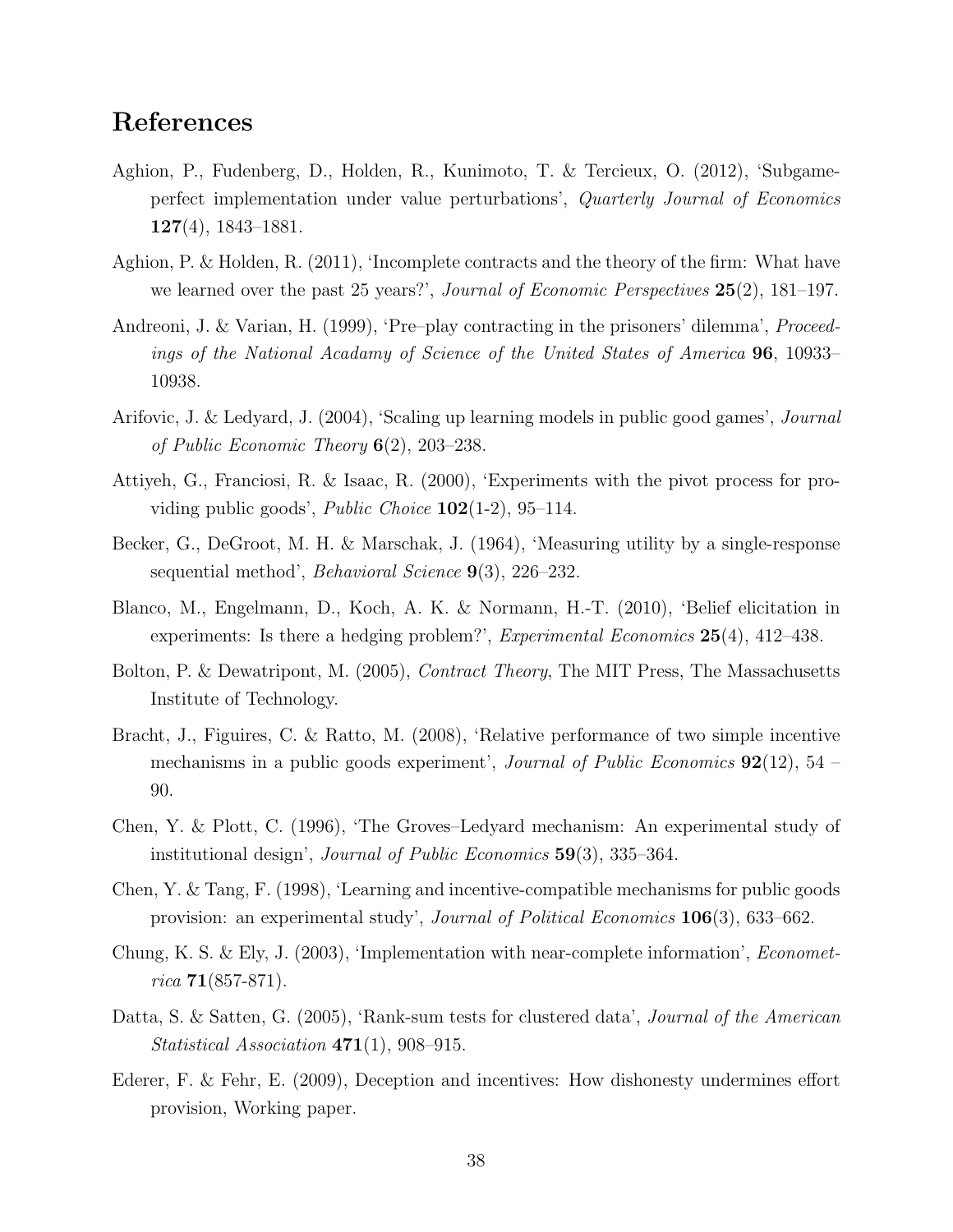- Falkinger, J., Fehr, E., Gächter, S. & Winter-Ebrner, R. (2000), 'A simple mechanism for the efficient provision of public goods: experimental evidence', American Economic Review  $90(1), 247-264.$
- Fehr, E., Powell, M. & Wilkening, T. (2014), 'Handing out guns at a knife fight: Behavioral limitations of subgame perfect implementation', CESIFO Working paper No. 4948, CESIFO Group Munich.
- Fischbacher, U. (2007), 'z-tree: Zurich toolbox for ready-made economic experiments', Experimental Economics  $10(2)$ , 171–178.
- Fudenberg, D., Kreps, D. M. & Levine, D. K. (1988), 'On the robustness of equilibrium refinements', Journal of Economic Theory  $44(2)$ , 354–380.
- Fudenberg, D. & Levine, D. K. (1993), 'Self–confirming equilibrium', Econometrica 61(3),  $523 - 545$ .
- Gneezy, U. (2002), 'Deception: The role of consequences', American Economic Review  $95(1), 384 - 394.$
- Greiner, B. (2004), The online recruitment system orsee 2.0 a guide for the organization of experiments in economics, Working Paper Series in Economics 10, University of Cologne, Department of Economics.
- Grossman, S. J. & Hart, O. (1986), 'A theory of vertical and lateral integration', Journal of Political Economy  $94(691-719)$ .
- Harstad, R. M. & Marese, M. (1981), 'Implementation of mechanism by processes: public good allocation experiments', Journal of Economic Behavior & Organization  $2(2)$ , 129– 151.
- Harstad, R. M. & Marese, M. (1982), 'Behavioral explanations of efficient public good allocations', Journal of Public Economics 19(3), 367–383.
- Hart, O. & Moore, J. (2003), 'Some (crude) foundations for incomplete contracts', Mimeo.
- Healy, P. J. (2006), 'Learning dynamics for mechanism design: An experimental comparison of public goods mechanisms', *Journal of Economic Theory*  $129(1)$ ,  $114 - 149$ .
- Huck, S. & Weizsäcker, G. (2002), 'Do players correctly estimate what others do?: Evidence of conservatism in beliefs', Journal of Economic Behavior & Organization 47(1), 71 – 85.
- Jackson, M. (1992), 'Implementation in undominated strategies: A look at bounded mechanisms', Review of Economic Studies 59, 757–775.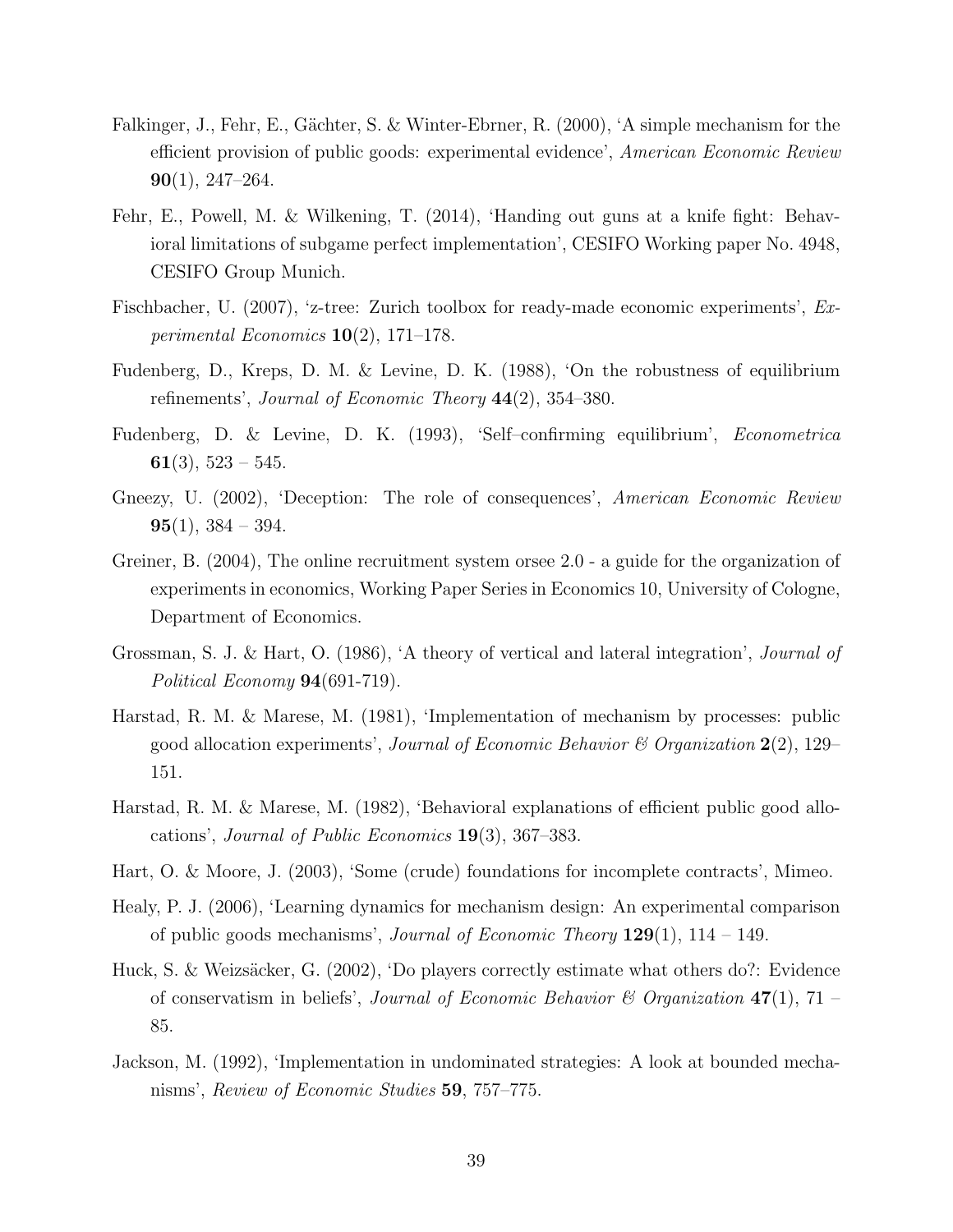- Kalai, E. & Lehrer, E. (1993), 'Rational learning leads to nash equilibrium', Econometrica 61(5),  $1019 - 1045$ .
- Karni, E. (2009), 'A mechanism for eliciting probabilities', Econometrica 77(2), 603–606.
- Kartik, N., Tercieux, O. & Holden, R. (2014), 'Simple mechanisms and preferences for honesty', *Games and Economic Behavior*  $83(\text{C})$ ,  $284 - 290$ .
- Katok, E., Sefton, M. & Yavas, A. (2002), 'Implementation by iterative dominance and backward induction: An experimental comparison', *Journal of Economic Theory* **104**, 89– 103.
- Maskin, E. (1977. Published 1999), 'Nash equilibrium and welfare optimality', Review of Economic Studies  $66(1)$ , 39–56.
- Maskin, E. & Tirole, J.  $(1999a)$ , 'Two remarks on the property-rights literature', Review of Economic Studies  $66(1)$ , 139-49.
- Maskin, E. & Tirole, J. (1999b), 'Unforseen contingencies and incomplete contracts', Review of Economic Studies  $66(1)$ , 39–56.
- Masuda, T., Okano, Y. & Saijo, T. (2014), 'The minimum approval mechanism implements the efficient public good allocation theoretically and experimentally', Games and Economic Behavior  $83(1)$ , 73–85.
- Moore, J. (1992), Advances in Economic Theory: Sixth World Congress Volume I, Cambridge University Press, chapter Implementation, contracts, and renegotiation in environments with complete information, pp. 182–282.
- Moore, J. & Repullo, R. (1988), 'Subgame perfect implementation', Econometrica 56(5), 1191–1220.
- Sanchez-Pages, S. & Vorsatz, M. (2007), 'An experimental study of truth-telling in a senderreceiver game', *Games and Economic Behavior*  $61(1)$ ,  $86 - 112$ .
- Sefton, M. & Yavas, A. (1996), 'Abreu-matsushima mechanisms: experimental evidence', Games and Economic Behavior 16(2), 280–302.

## Appendix A: Point Predictions of the Mixed Strategy Equilibrium

As in the main text, let the true valuation of the good be  $\theta \in {\theta^H = 70, \theta^L = 20}$ , with both states being equally likely. Let each player receive one of two possible signals,  $s<sup>H</sup>$  and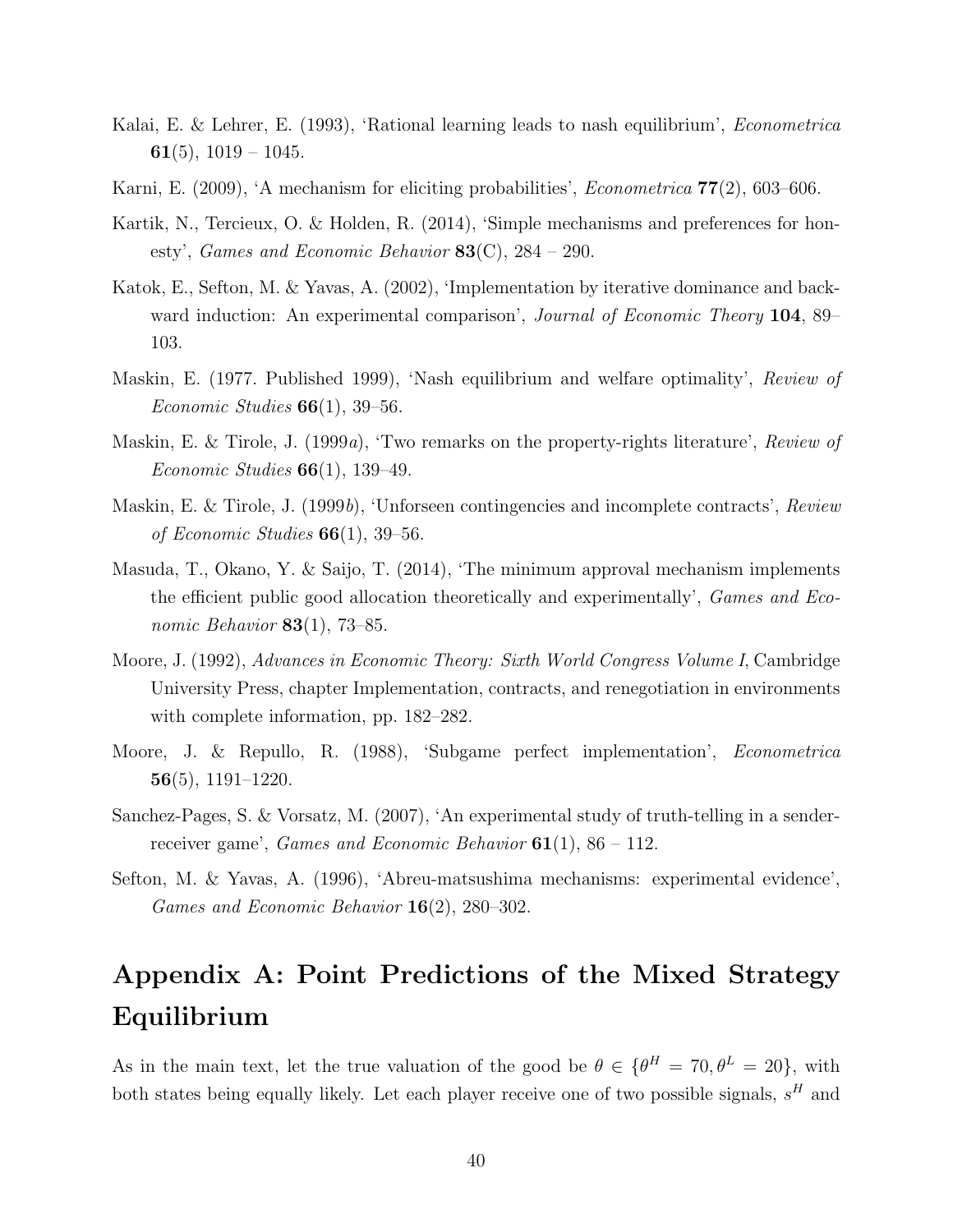$s^L$ , where  $s^H$  is a high signal correlated with  $\theta$  being equal to 70, and where  $s^L$  is a low signal correlated with  $\theta$  being equal to 20. Using the notation  $s_B^H$  (resp.  $s_B^L$ ) to indicate that B received the high signal  $s<sup>H</sup>$  (resp. the low signal  $s<sup>L</sup>$ ), the following table shows the joint probability distribution  $\nu^{\varepsilon}$  over  $\theta$ , the buyer's signal  $s_B$ , and the seller's signal  $s_S$ :

| $=$ $-$ | $\subset$ | $\sim$ | ∽ |  |
|---------|-----------|--------|---|--|
|         |           |        |   |  |

For a given noise level  $\varepsilon$ , an action profile of a buyer consists of a probability of announcing low after observing each signal and a probability of rejecting the challenge given a signal and an announcement. Denote  $L^H$  as the probability of making a *low* announcement after observing a high signal and  $L^L$  as the probability of making a low announcement after a low signal. Further, let  $R^{a}{}_{B}$  be the probability that the buyer rejects a challenge given his own announcement  $a_B \in \{L, H\}$ , his own signal  $s_B = \{L, H\}$  and a challenge by the seller.

An action profile of the seller consists of a probability of challenging an announcement of the buyer for each potential announcement and signal. Let  $C^{a_B|s_S}$  be the probability that the seller challenges given signal  $s_S \in \{L, H\}$  and an observed announcement of the buyer  $a_B = \{L, H\}.$ 

While there are 10 potential mixing probabilities to specify in an equilibrium, we can use some of the structure of the mechanism to rule out mixing on some action sets. Let  $P_{20} = 10$  and  $P_{70} = 35$  be the trade prices without arbitration and let  $P_A = 25$  and  $P_B = 75$ be the counter-offer prices after announcing 20 and 70. A buyer who announces high and is challenged faces a price of  $P_B = 75$  which is above his actual value of the good regardless of the state. Thus the buyer will always reject arbitration if he has announced high and  $R^{H|L} = R^{H|H} = 1$ . This also implies that the seller will never call the arbitrator if the buyer announces high, and thus  $C^{H|L} = C^{H|H} = 0$ . Further, a buyer who has a high signal and announces low will update his belief about the quality of the good based on the act of being challenged by the seller. However, for any equilibrium where the seller challenges with positive probability, the most pessimistic posterior the buyer can have after being challenged is that the state is low with probability  $1/2$  (The posterior in the unlikely case where the seller challenges only with the low signal). As the counter-offer price is 25 and the buyer's expected value for the good with this belief is 45, the buyer will always accept the counteroffer, and thus  $R^{L|H} = 0$ . Finally, the best a buyer can do with a low signal if he always announces high is to receive 35 with probability  $\varepsilon$  and  $-15$  with probability  $1 - \varepsilon$ . If in equilibrium the buyer earns more than  $35\varepsilon - 15(1 - \varepsilon)$  for a low announcement, it will be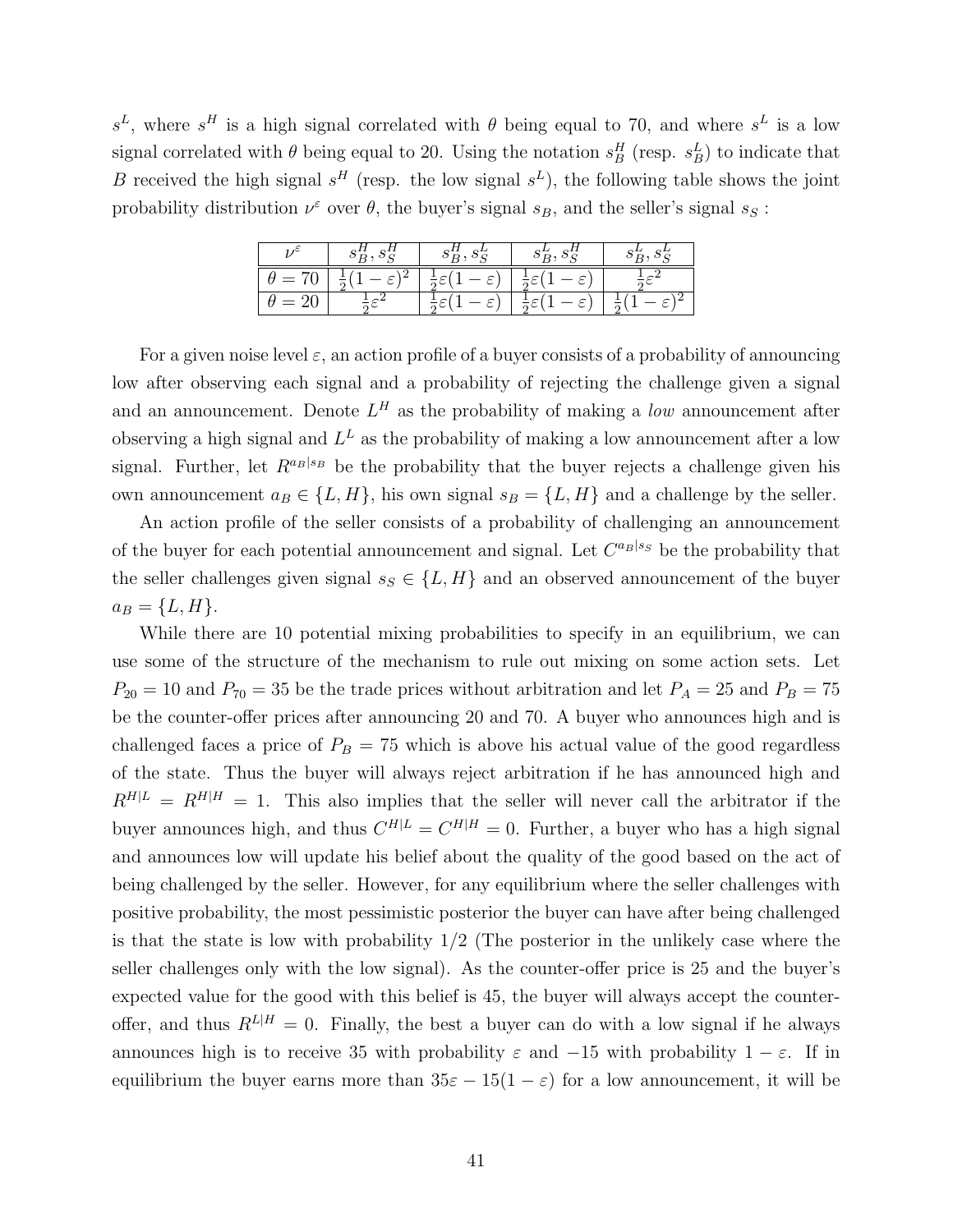the case that  $L^L = 1.^{27}$  $L^L = 1.^{27}$  $L^L = 1.^{27}$ 

Taking as given the actions of buyers and sellers in the six states specified above, the mixed strategy equilibrium is based on (i) the proportion of times a buyer announces low given a high signal,  $L^H$ , (ii) the challenge probabilities given a low announcement,  $C^{L|L}$  and  $C^{L|H}$ , and (iii) the probability that the buyer rejects a challenge given a low signal, a low announcement, and a challenge,  $R^{L|L}$ . These four mixing probabilities form the basis of all PBE where all stages of the subgame are reached and beliefs of both parties are consistent with the action profiles of the other party.

Given that beliefs of all parties must be consistent with their actions, a necessary condition for the mixed strategy equilibrium is that each individual is indifferent between each of their actions given the mixing probabilities of the other parties. These indifference conditions generate four linear constraints on the four mixing probabilities of the buyer and seller and generate a four-by-four linear system which derives unique point predictions. The construction of each linear constraint is as follows:

(1) Buyer's indifference between announcing low and high with a high signal: For the buyer to be indifferent between announcing high and low, the expected value of these announcements must be equal when aggregated over all potential states of nature.

Panel (a) of Figure [11](#page-45-0) shows the four potential states of nature where the buyer can have a high signal after nature draws the true value of the container and (conditional) signals for the buyer and seller. For each state, the expected value of each potential announcement is shown as a function of the challenge probabilities of the seller. For example, as seen on the far left of the figure, with probability  $\frac{1}{2}\varepsilon(1-\varepsilon)$ , the buyer receives the high signal, the seller receives the low signal, and the true state of nature is low. If in this state the buyer announces low, he will not be challenged  $1 - C^{L|L}$  percent of the time and be challenged  $C^{L|L}$ percent of the time. As he has the high signal, he will always accept the counter-offer and thus these two outcomes yield values of  $20 - P_{20} = 10$  and  $20 - F - P_A = -30$  respectively. If, on the other hand, the buyer announces high, he will never be challenged (since  $C^{H|L} = 0$ ) and receive  $20 - P_{70} = -15$  for sure.

Taking into account the probability of each one of these potential states and the state's outcome, a buyer is indifferent between a high and low announcement if:

$$
\psi(\varepsilon)C^{L|H} + \delta(\varepsilon)C^{L|L} = \frac{P_{70} - P_{20}}{F + P_A - P_{20}},\tag{4}
$$

Where  $\psi(\varepsilon) = \varepsilon^2 + (1 - \varepsilon)^2$  is the probability that the signals are the same for a given  $\varepsilon$  and

<sup>&</sup>lt;sup>27</sup>We argue in the main text that there is a pure strategy equilibrium where  $L^L = 0$  and challenges never occur.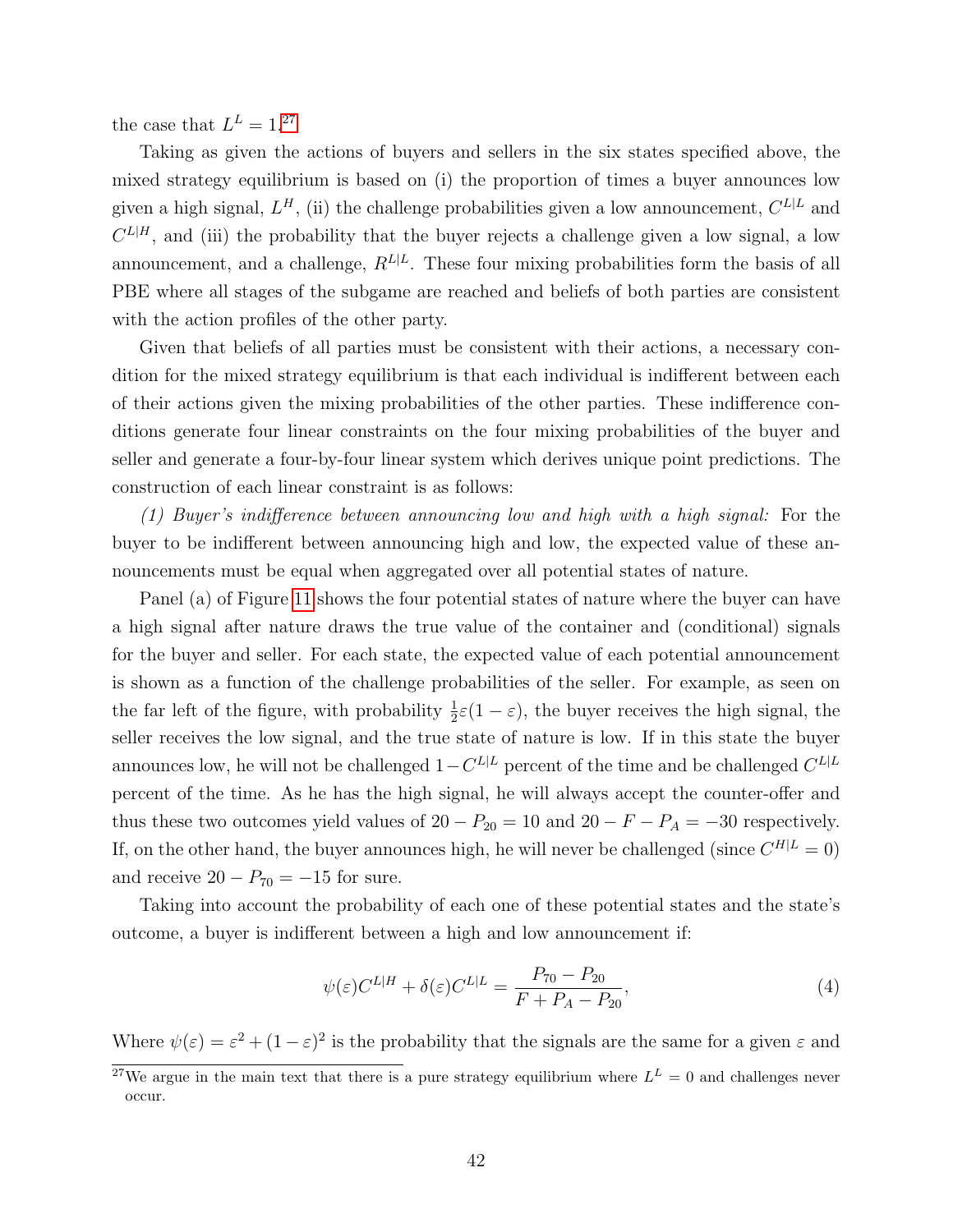$\delta(\varepsilon) = 2\varepsilon(1-\varepsilon)$  is the probability that they are different.

(2) Buyer's indifference between accepting and rejecting a challenge with a low signal and low announcement: In an equilibrium in which the seller is mixing between challenging and not challenging a low announcement with a low signal, it must be the case that the buyer is also indifferent between rejecting and accepting such a challenge. Panel (b) of Figure [11](#page-45-0) shows the probability of reaching this acceptance and rejection as a function of the signals and the challenge probabilities of the seller and under the assumption that  $L^L = 1$ . Taking into account the probability of each of these potential states and the state's outcome, a buyer is indifferent between rejecting and accepting the challenge if:

$$
C^{L|L} - \tau(\varepsilon)C^{L|H} = 0,\t\t(5)
$$

where

$$
\tau(\varepsilon) = -\frac{\varepsilon(1-\varepsilon)[70 - P_A] + (1-\varepsilon)\varepsilon[20 - P_A]}{\varepsilon^2[70 - P_A] + (1-\varepsilon)^2[20 - P_A]} \tag{6}
$$

is the ratio of expected outcomes when the two parties have opposite signals relative to when they have the same signal. Note that  $\tau(\varepsilon)$  is positive for all  $\epsilon$  we consider since the denominator is negative.

(3) Seller's indifference between challenging and not challenging after a low signal: As with the buyer, the seller's indifference for challenging after a low and high signal are based on the two mixing probabilities of the buyer. Panel (a) of Figure [12](#page-46-0) shows the expected value for challenging and not challenging for states of the world where the seller has a high signal and observes a low announcement. The likelihood of reaching each of these potential states is based on the likelihoods that the buyer will make a low announcement with each signal  $(L^H \text{ and } L^L = 1)$  while the expected value of challenging is based on the likelihood that the buyer will accept this challenge  $(R^{L|L}$  and  $R^{L|H} = 1)$ . A seller is indifferent to challenging and not challenging with the high signal if:

$$
-L^{H} + \frac{\delta(\varepsilon)}{\psi(\varepsilon)} \frac{P_A + 2F}{P_A + F - P_{20}} R^{L|L} = \frac{\delta(\varepsilon)}{\psi(\varepsilon)}
$$
(7)

where, as before  $\psi(\varepsilon) = \varepsilon^2 + (1-\varepsilon)^2$  is the probability that the signals are the same for a given  $\varepsilon$  and  $\delta(\varepsilon) = 2\varepsilon(1-\varepsilon)$ .

(4) Seller's indifference between challenging and not challenging after a high signal: Panel (b) of figure [12](#page-46-0) shows the expected value for challenging and not challenging for states of the world where the seller has a low signal and observes a high announcement. As before, the seller's likelihood of reaching each potential state depends on  $L^L$  while the expected value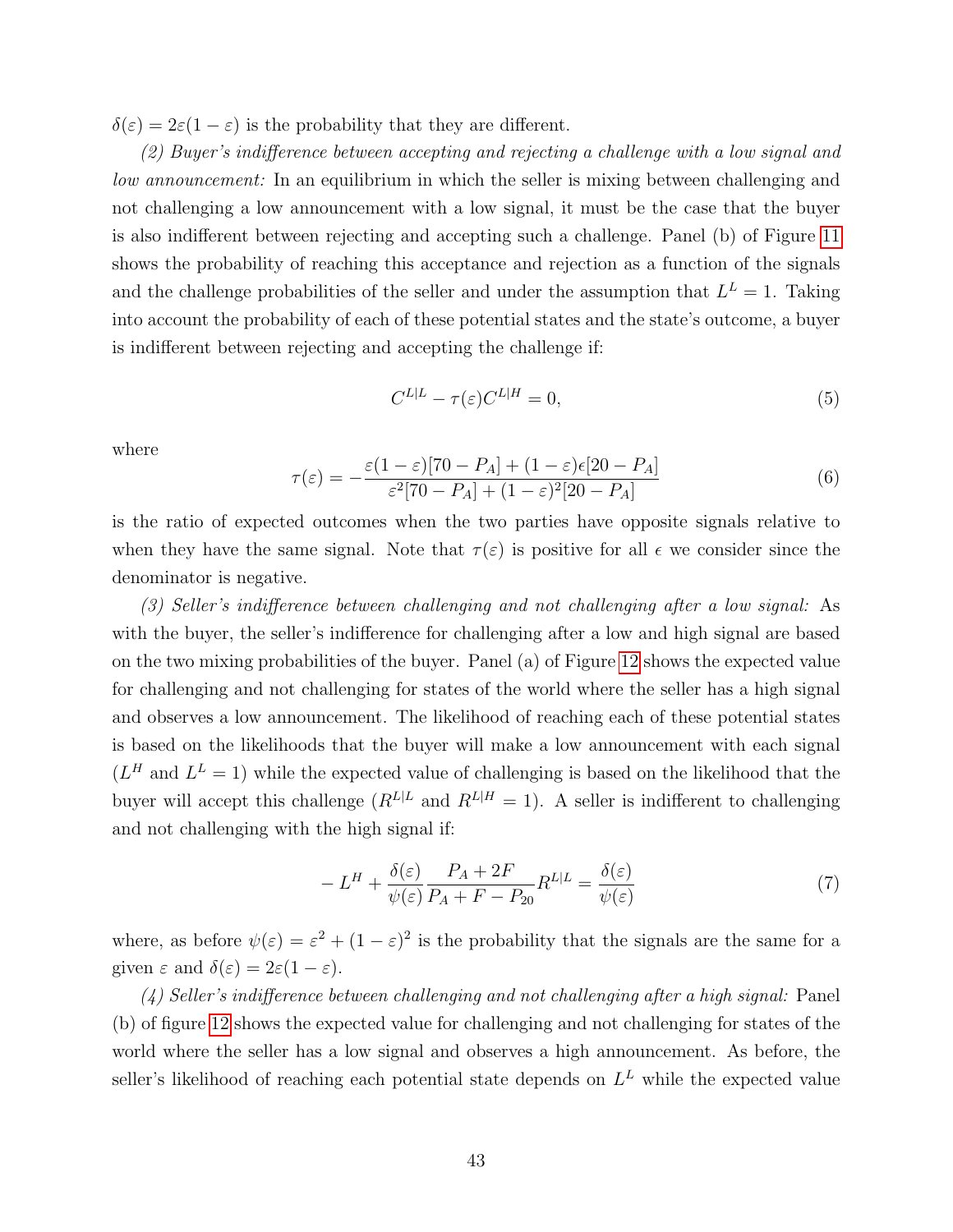<span id="page-45-0"></span>Figure 11: States Contributing to the Decision of the Buyer to Lie and Reject a Potentially False Challenge

(a) The four potential states that contribute to the buyer's decision to lie by announcing low with a high signal. The outcomes of these states are shown for a low and a high announcement.



(b) The four potential states which contribute to a buyer's decision to accept or reject a potentially false challenge. The outcomes of these states are shown for a rejected and an accepted counteroffer.

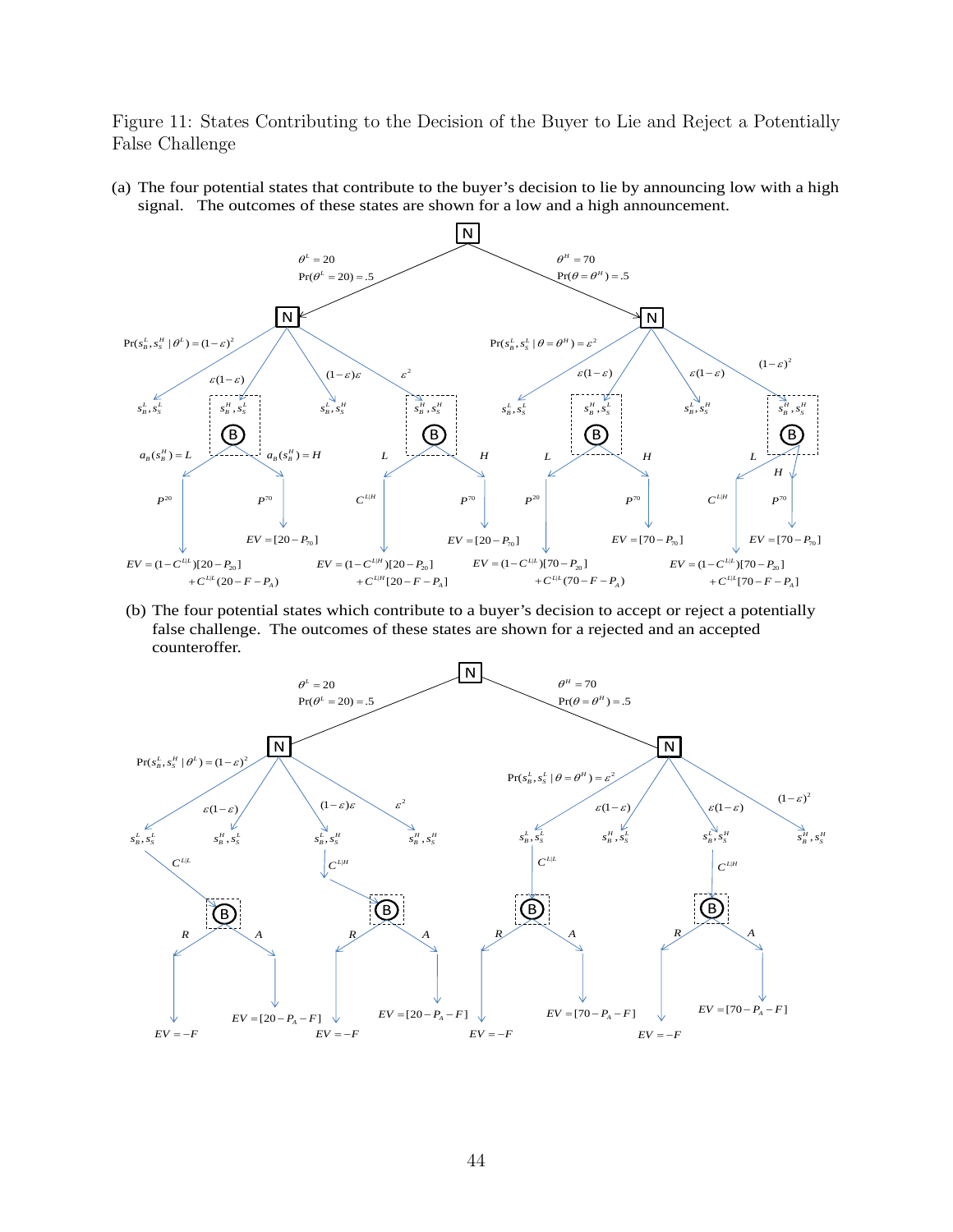<span id="page-46-0"></span>Figure 12: States Contributing to the Decision of the Seller to Challenge with a High and Low Signal

(a) The four states which contribute to a seller's decision to challenge a low announcement when observing a high signal. The outcomes of these states are shown in the case of a challenge and no challenge



(b) The four states which contribute to a seller's decision to challenge a low announcement when observing a low signal. The outcomes of these states are shown in the case of a challenge and no challenge

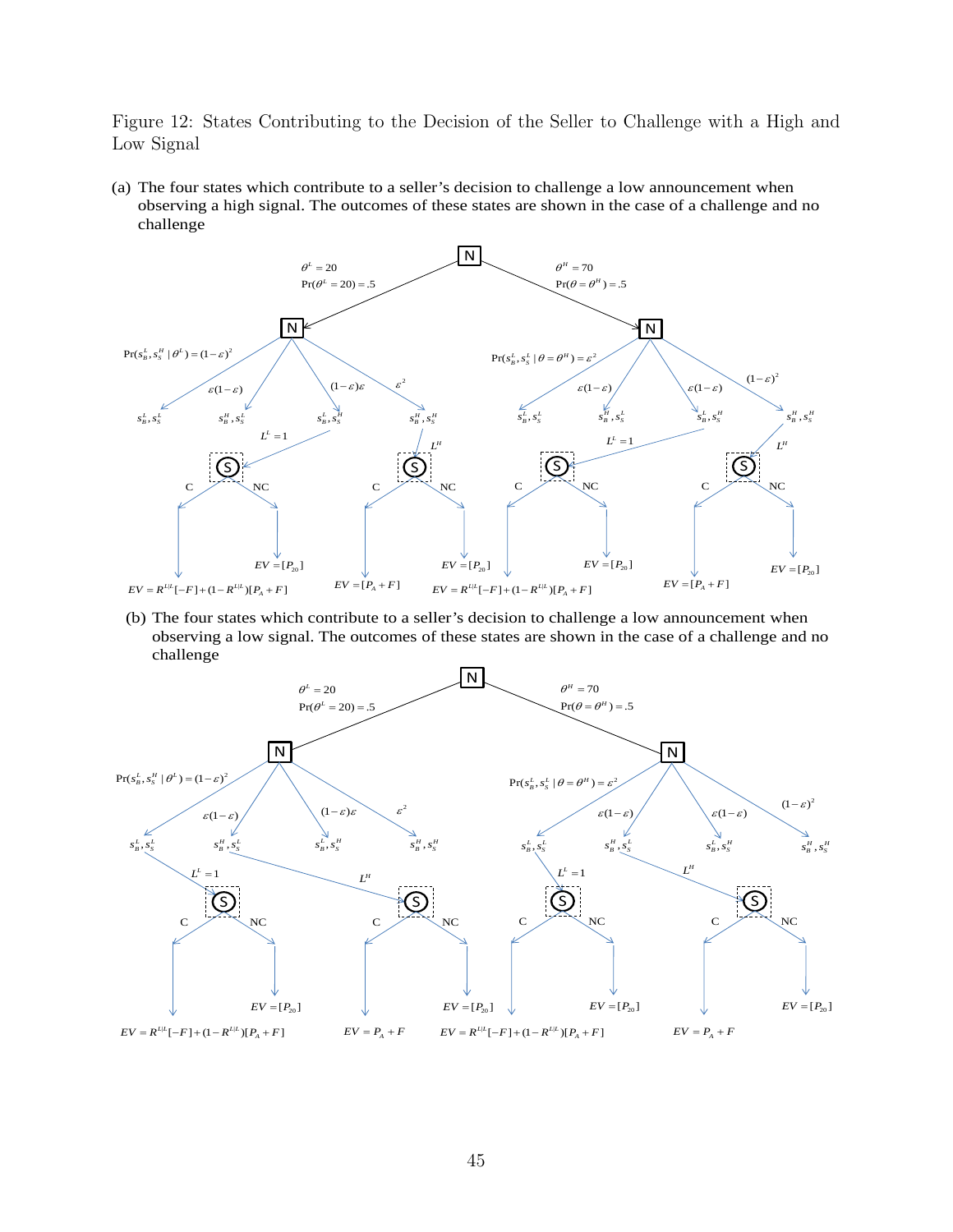within these nodes depends on  $R^{L|L}$ . A seller is indifferent to lying and not lying if:

$$
-L^{H} + \frac{\psi(\varepsilon)}{\delta(\varepsilon)} \frac{P_A + 2F}{P_A + F - P_{20}} R^{L|L} = \frac{\psi(\varepsilon)}{\delta(\varepsilon)}.
$$
\n(8)

Note that this is identical to the seller's indifference condition for challenging with the low signal except that the ratio of states is inverted.

Given the four indifference conditions, the point predictions of the model come from solving the four-by-four system of simultaneous equations. The solution to this system is as follows:

**Result 7** With selfish agents, the mixed strategy equilibrium with  $\varepsilon = .05$  is  $L^H = 0$ ,  $R^{L|L} =$ .53333,  $C^{L|H} = .66$ , and  $C^{L|L} = .285$ . The mixed strategy equilibrium with  $\varepsilon = .1$  is  $L^H = 0$ ,  $R^{L|L} = .53333, C^{L|H} = .625, and C^{L|L} = .625.$ 

The surprising restriction that  $L^H = 0$  is due to the fact that the seller must be indifferent to mixing in the case of a high and low signal.

# Appendix B: Mechanism used to elicit incentive compatible beliefs

In the follow-up treatment with incentive compatible beliefs, we use the following belief elicitation game based on a mechanism developed by Karni (2009). For each potential combination of announcement and signal, buyers are asked to submit a belief, b, between 0 and 100 corresponding to the percentage chance that the seller will call in the arbitrator. A random number  $c \in [0, 100]$  is then drawn by the computer which corresponds to the "computer's percentage chance of calling in the arbitrator."

At the end of the experiment, one of the periods is randomly selected for payment. Using an eight-sided dice, the main experiment is paid 50% of the time while each of the four potential beliefs are paid 12.5% of the time. If a belief elicitation game is selected, the belief elicitation game is resolved as follows. If  $b \leq c$  the buyer is matched with the seller and his outcome is based on the arbitration decision of the seller. If the seller does not call the arbitrator, the buyer receives \$20. If, however, the seller calls the arbitrator, the buyer receives \$0. If  $b > c$ , the buyer is matched to the computer. The computer calls the arbitrator with probability  $c/100$  and thus the buyer receives \$20 with probability  $1-(c/100)$ and \$0 otherwise.

The mechanism is similar to the Becker, DeGroot, Marshack (1964) mechanism and is shown by Karni (2009) to induce truthful reporting of beliefs for rational agents with any